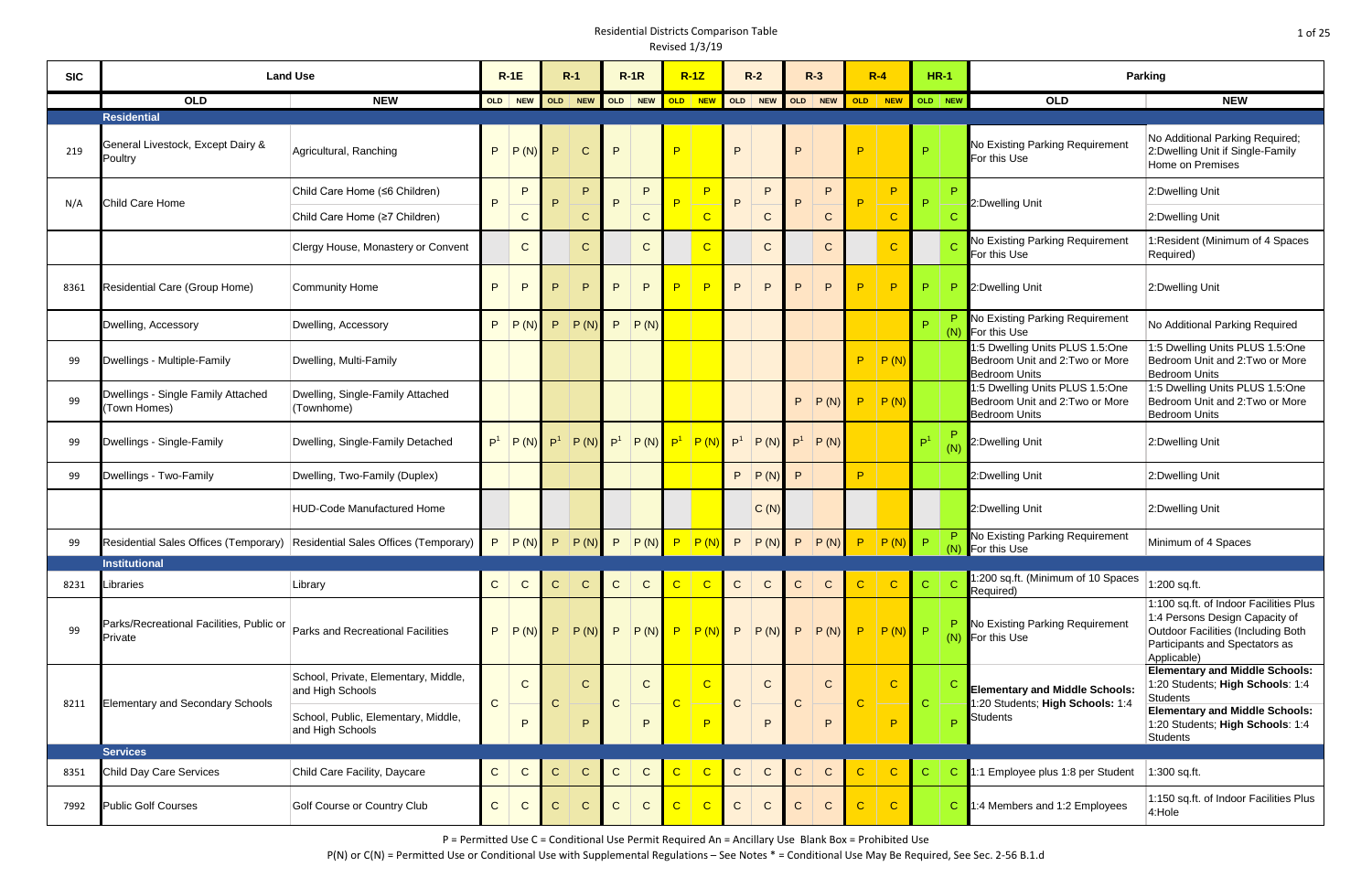| <b>SIC</b> |                                                     | <b>Land Use</b>                       |              | $R-1E$          |               | $R-1$        |              | $R-1R$          |                | $R-1Z$         | $R-2$        |              |              | $R-3$              |        | $R - 4$      |                | <b>HR-1</b> |                                                                                                                                         | <b>Parking</b>                                                                                                                   |
|------------|-----------------------------------------------------|---------------------------------------|--------------|-----------------|---------------|--------------|--------------|-----------------|----------------|----------------|--------------|--------------|--------------|--------------------|--------|--------------|----------------|-------------|-----------------------------------------------------------------------------------------------------------------------------------------|----------------------------------------------------------------------------------------------------------------------------------|
|            | <b>OLD</b>                                          | <b>NEW</b>                            |              | OLD NEW OLD NEW |               |              |              | OLD NEW OLD NEW |                |                | OLD NEW      |              |              | OLD NEW OLD        |        | NEW OLD NEW  |                |             | <b>OLD</b>                                                                                                                              | <b>NEW</b>                                                                                                                       |
| 99         | Heliport/Helipad                                    | Helipad (Accessory)                   | $\mathsf{C}$ | $\mathsf{C}$    |               |              |              |                 |                |                |              |              |              |                    |        |              |                |             | No Existing Parking Requirement<br>For this Use                                                                                         | No Additional Parking Required                                                                                                   |
| 99         | Parks/Recreational Facilities, Public or<br>Private | HOA Clubhouse/ Meeting Facility/ Pool | P            | P               | D.            | P            | $\mathbf{D}$ | P               | D.             | P              | P.           | D            | D            | P                  |        | D            | D.             |             | No Existing Parking Requirement<br>For this Use                                                                                         | 1:300 sq.ft. (minimum of 5 parking<br>spaces)                                                                                    |
| 8361       | <b>Residential Care</b>                             | Independent Senior Living (55+)       |              |                 |               |              |              |                 |                |                |              |              |              | $C \mid C(N) \mid$ |        | C(N)         |                |             | 1:2 Units plus 1:1 Employees                                                                                                            | 2:Dwelling Unit                                                                                                                  |
| 8661       | Religious Organizations                             | Place of Worship                      | $\mathsf{C}$ | $\mathsf{C}$    | $\mathcal{C}$ | $\mathbf C$  | $\mathsf{C}$ | $\mathsf{C}$    | $\overline{C}$ | $\overline{C}$ | $\mathsf{C}$ | $\mathsf{C}$ | $\mathsf{C}$ | $\mathsf{C}$       | $\sim$ | $\mathbf{C}$ | $\overline{C}$ |             | <b>With Fixed Seating: 1:4 Seats in</b><br>the Main Assembly Area OR<br>Without Fixed Seating: 1:100 sq.ft<br>in the Main Assembly Area | With Fixed Seating: 1:3 Seats in<br>the Main Assembly Area OR<br>Without Fixed Seating: 1:75 sq.ft.<br>in the Main Assembly Area |
| 7021       | Rooming & Boarding                                  | <b>Short Term Rentals</b>             |              |                 |               |              |              |                 |                |                | $\mathsf{C}$ | $\mathsf{C}$ | $\mathsf{C}$ | $\overline{C}$     | $\sim$ | $\mathbf{C}$ |                |             |                                                                                                                                         | 2:Dwelling Unit                                                                                                                  |
|            | <b>Industrial</b>                                   |                                       |              |                 |               |              |              |                 |                |                |              |              |              |                    |        |              |                |             |                                                                                                                                         |                                                                                                                                  |
| 4911       | <b>Electric Services</b>                            | <b>Utilities</b>                      | $\mathsf{C}$ | $\mathsf{C}$    | $\mathsf{C}$  | $\mathsf{C}$ | $\mathsf{C}$ | $\mathsf{C}$    | C              | $\overline{C}$ | $\mathsf{C}$ | $\mathsf{C}$ | $\mathsf{C}$ | $\mathbf{C}$       |        | $\mathbf{C}$ | C              |             | No Existing Parking Requirement<br>For this Use                                                                                         | 1:300 sq.ft. of Building or as<br>Determined by the Director of<br>Planning                                                      |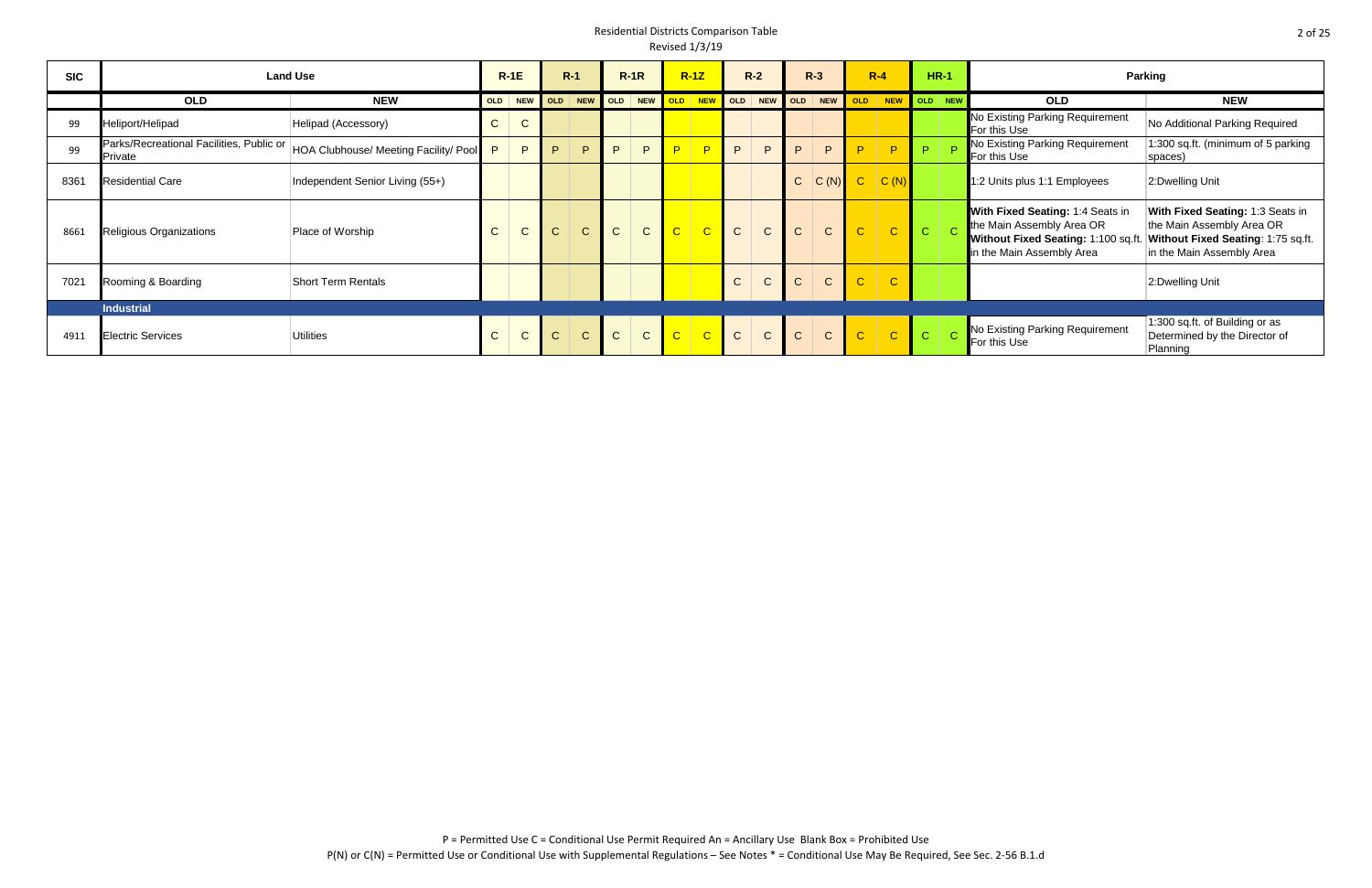| <b>SIC</b> | <b>Land Use</b>                                                                  |                                                             |             | $B-0$        |                    | $B-1$         |                | $B-2$        | $M-1$      |            |            | $M-2$      | <b>BR</b>                                                                         |                                                                                                                   | <b>Parking</b>                                                                                                                                               |
|------------|----------------------------------------------------------------------------------|-------------------------------------------------------------|-------------|--------------|--------------------|---------------|----------------|--------------|------------|------------|------------|------------|-----------------------------------------------------------------------------------|-------------------------------------------------------------------------------------------------------------------|--------------------------------------------------------------------------------------------------------------------------------------------------------------|
|            | <b>OLD</b>                                                                       | <b>NEW</b>                                                  | <b>OLD</b>  | <b>NEW</b>   | <b>OLD</b>         | <b>NEW</b>    | <b>OLD</b>     | <b>NEW</b>   | <b>OLD</b> | <b>NEW</b> | <b>OLD</b> | <b>NEW</b> | NEW<br><b>OLD</b>                                                                 | <b>OLD</b>                                                                                                        | <b>NEW</b>                                                                                                                                                   |
|            | <b>Institutional</b>                                                             |                                                             |             |              |                    |               |                |              |            |            |            |            |                                                                                   |                                                                                                                   |                                                                                                                                                              |
| 8422       | Botanical and Zoological Gardens                                                 | <b>Botanical and</b><br><b>Zoological Gardens</b>           | $P^*$       | P            | $\mathsf{C}$       | $\mathbf C$   | D*             | P            |            |            |            |            |                                                                                   | No Specific Parking Requirement For this<br>Use - Default to 1:200 (Minimum of 5 Spaces 1:300 sq.ft.<br>Required) |                                                                                                                                                              |
| 8231       | Libraries                                                                        | Library                                                     | $P^*$       | P            | $P^*$              | P             | D <sup>*</sup> | P.           |            |            |            |            |                                                                                   | 1:200 sq.ft. (Minimum of 10 Spaces<br>Required)                                                                   | 1:300 sq.ft.                                                                                                                                                 |
| 8412       | <b>Museums and Art Galleries</b>                                                 | Museums and Art<br>Galleries                                | P*          | P            | $\mathsf{C}$       | P/C(N)        | $P^*$          | P            |            | P          |            |            |                                                                                   | 1:200 sq.ft. (Minimum of 10 Spaces<br>Required)                                                                   | 1:300 sq.ft.                                                                                                                                                 |
| 99         | Parks/Recreational Facilities, Public or Parks and Recreational<br>Private       | <b>Facilities</b>                                           | $P^*$       | P(N)         | $P^*$              | P(N)          | $P^*$          | P(N)         | $P^*$      | P(N)       | P.         | P(N)       | P.                                                                                | No Specific Parking Requirement For this<br>P (N) Use - Default to 1:200 (Minimum of 5 Spaces<br>Required)        | 1:100 sq.ft. of Indoor Facilities Plus 1:4<br>Persons Design Capacity of Outdoor Facilities<br>(Including Both Participants and Spectators as<br>Applicable) |
| 8221-8222  | <b>Colleges and Universities</b>                                                 | School, College and<br>University                           | $P^*$       | P            |                    | P/C(N)        | $P^*$          | P            |            |            |            |            |                                                                                   | 1:2 Students                                                                                                      | The applicant shall provide parking analysis for<br>the proposed development and parking<br>estimate shall be approved by the Director of<br>Planning.       |
| 8211       | <b>Elementary and Secondary Schools</b>                                          | School, Private,<br>Elementary, Middle,<br>and High Schools | $\mathsf C$ | $\mathsf{C}$ | $\mathbf C$        | $\mathsf{C}$  | $\mathbf C$    | $\mathbf{C}$ |            |            |            |            |                                                                                   | Elementary and Middle Schools: 1:20<br>Students; High Schools: 1:4 Students                                       | Elementary and Middle Schools: 1:20 Students;<br>High Schools: 1:4 Students                                                                                  |
|            |                                                                                  | School, Public,<br>Elementary, Middle,<br>and High Schools  |             | P            |                    | P             |                | P            |            |            |            |            |                                                                                   | Elementary and Middle Schools: 1:20<br>Students; High Schools: 1:4 Students                                       | Elementary and Middle Schools: 1:20 Students;<br>High Schools: 1:4 Students                                                                                  |
| 8241-8249  | <b>Vocational Schools</b>                                                        | School, Vocational                                          | P*          | P/C(N)       |                    | P/C(N)        | D*             | P.           | P*         | P          |            |            |                                                                                   | :1 Students plus 1:1 Employees                                                                                    | 1:100 sq.ft. of Classroom Space Plus 1:300                                                                                                                   |
| 8331       | Job Training and Related Services                                                |                                                             | ${\bf C}$   |              |                    |               | D <sup>*</sup> |              | P*         |            |            |            |                                                                                   | :1 Students plus 1:1 Employees                                                                                    | sq.ft. for Workshop or Instructional Space                                                                                                                   |
|            | <b>Office</b>                                                                    |                                                             |             |              |                    |               |                |              |            |            |            |            |                                                                                   |                                                                                                                   |                                                                                                                                                              |
| 99         | Corporate Professional Office                                                    | Call/Message Center                                         | $P^*$       | P            | D*                 | $\mathcal{C}$ | D*             | P            | $P^*$      | P          | P          | P          |                                                                                   | :250 sq.ft.                                                                                                       | 1:150 sq.ft.                                                                                                                                                 |
| N/A        | See attached Professional Office table<br>for uses that have been converted to a | Professional Office,<br>Neighborhood                        | $P^*$       | P            | $\mathsf{P}^\star$ | P             | $P^*$          | P            | $P^*$      | P          |            |            |                                                                                   | :250 sq.ft.                                                                                                       | 1:250 sq.ft.                                                                                                                                                 |
|            | Professional Office use                                                          | Professional Office,<br>Regional                            | $P^*$       | P.           |                    |               | $P^*$          | P.           | $P^*$      | P          | P          | P          |                                                                                   | 1:250 sq.ft.                                                                                                      | 1:250 sq.ft.                                                                                                                                                 |
|            | Retail                                                                           |                                                             |             |              |                    |               |                |              |            |            |            |            |                                                                                   |                                                                                                                   |                                                                                                                                                              |
| 5813       | <b>Drinking Places</b>                                                           | Bar                                                         |             |              |                    |               |                |              |            |            |            |            | Bars may be permitted in Planned Development Districts. See appropriate ordinance | 1:100 sq.ft. plus 1:2 Employees                                                                                   | 1:50 sq.ft. of Public Seating and Waiting Area<br>(Including Outdoor Areas for Seating and<br>Waiting), Plus 1:200 sq.ft. for Remainder of<br>Building,      |
| 5712-5719  | Furniture and Home Furnishings<br>Stores                                         | Furniture and Home<br>Furnishings Store                     |             |              | $P^*/C^1$          | P/C(N)        | $P^*$          | P.           |            |            |            |            |                                                                                   | 1:300 sq.ft.                                                                                                      | 1:300 sq.ft.                                                                                                                                                 |
| 5411       | Grocery/Convenience Stores                                                       | Grocery, Convenience                                        |             |              | $P^*/C^1$          |               | $P^*/C^1$      |              | $P^*$      |            |            |            |                                                                                   | :200 sq.ft. (Minimum of 5)                                                                                        |                                                                                                                                                              |
| 5421       | <b>Meat and Fish Markets</b>                                                     | Store                                                       |             | An           | $P^*$              | P(N)          | D*             | P(N)         |            | P(N)       |            |            |                                                                                   | :200 sq.ft. (Minimum of 5)                                                                                        | 1:200 sq.ft.                                                                                                                                                 |
| 5431       | Fruit and Vegetable Markets                                                      | Grocery, Market                                             |             |              | $P^*$              | P(N)          | $P^*$          | P(N)         |            |            |            |            |                                                                                   | :200 sq.ft. (Minimum of 5)                                                                                        | 1:200 sq.ft.                                                                                                                                                 |
| 5441       | Candy, Nut and Confectionery Stores                                              |                                                             | A           |              | $P^*$              |               | P*             |              |            |            |            |            |                                                                                   | :200 sq.ft. (Minimum of 5)                                                                                        |                                                                                                                                                              |

P = Permitted Use C = Conditional Use Permit Required An = Ancillary Use Blank Box = Prohibited Use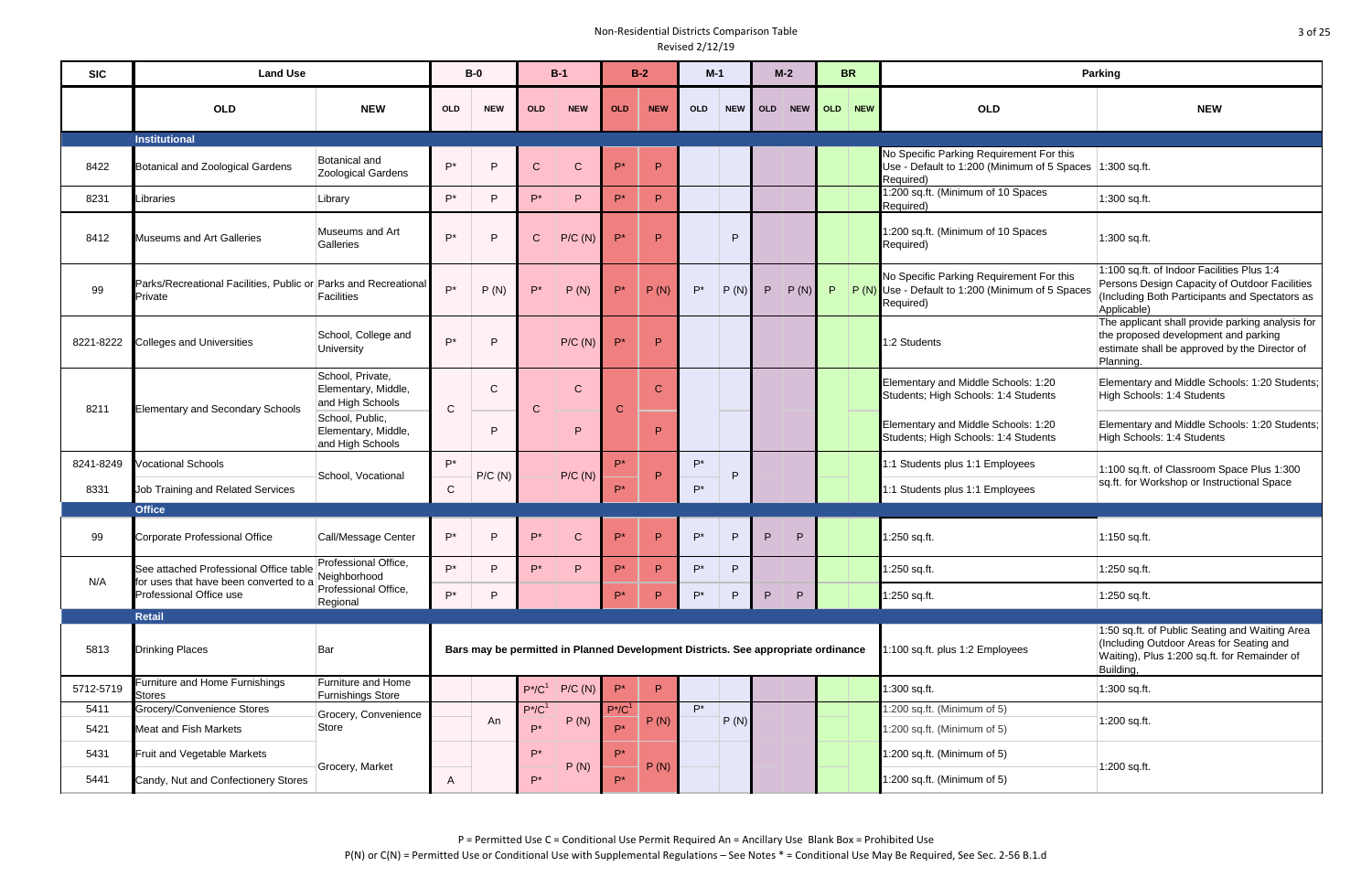| <b>SIC</b> | <b>Land Use</b>                           |                                                            |              | $B-0$      |                    | $B-1$      |                    | $B-2$        | $M-1$      |            | $M-2$                      | <b>BR</b> |                                 | Parking                                                                                                                                                      |
|------------|-------------------------------------------|------------------------------------------------------------|--------------|------------|--------------------|------------|--------------------|--------------|------------|------------|----------------------------|-----------|---------------------------------|--------------------------------------------------------------------------------------------------------------------------------------------------------------|
|            | <b>OLD</b>                                | <b>NEW</b>                                                 | OLD          | <b>NEW</b> | OLD                | <b>NEW</b> | <b>OLD</b>         | <b>NEW</b>   | <b>OLD</b> | <b>NEW</b> | OLD<br><b>NEW</b>          | OLD NEW   | <b>OLD</b>                      | <b>NEW</b>                                                                                                                                                   |
| 5451       | Dairy Products Stores                     |                                                            | $\mathsf{A}$ |            | $\mathsf{P}^\star$ |            | $P^*$              |              |            |            |                            |           | 1:200 sq.ft. (Minimum of 5)     |                                                                                                                                                              |
| 5461       | <b>Retail Bakeries</b>                    | Grocery, Supermarket                                       | $\mathsf{A}$ |            | $P^*$              | C(N)       | $P^*$              | P(N)         |            |            |                            |           | :200 sq.ft. (Minimum of 5)      | 1:200 sq.ft.                                                                                                                                                 |
| 5499       | Miscellaneous Food Stores                 |                                                            | $\mathsf{A}$ |            | $\mathsf{P}^\star$ |            | $\mathsf{P}^\star$ |              |            |            |                            |           | 1:200 sq.ft. (Minimum of 5)     |                                                                                                                                                              |
| 5231       | Paint, Glass, and Wallpaper Stores        | Home Improvement<br>Store, Large<br>Home Improvement       |              |            | $P^*/C^1$          |            | $P^*$              | P            | $P^*$      |            |                            |           | 1:200 sq.ft. (Minimum of 5)     | 1:200 sq.ft.                                                                                                                                                 |
| 5251       | <b>Hardware Stores</b>                    | Store, Small                                               |              |            | $P^*/C^1$          | P          | $P^*$              | P.           | $P^*$      |            |                            |           | 1:200 sq.ft. (Minimum of 5)     | 1:250 sq.ft.                                                                                                                                                 |
| 5722       | <b>Household Appliance Stores</b>         | Household Appliance<br>Store                               |              |            | $P^*$              | P/C(N)     | $P^*$              | P.           |            |            |                            |           | 1:300 sq.ft.                    | 1:300 sq.ft.                                                                                                                                                 |
| 5921       | <b>Liquor Stores</b>                      | <b>Liquor Store</b>                                        |              |            | $P^*$              | P/C(N)     | $P^*$              | P            | $P^*$      |            |                            |           | 1:200 sq.ft. (Minimum of 5)     | 1:200 sq.ft.                                                                                                                                                 |
| 5211       | Lumber and Other Building Materials       | Lumber and Other<br><b>Building Materials</b>              |              |            |                    |            | P*                 | P            | $P^*$      | P          | P                          |           | 1:200 sq.ft. (Minimum of 5)     | 1:300 sq.ft.                                                                                                                                                 |
| 5261       | <b>Retail Nurseries and Garden Stores</b> | Nurseries and<br>Gardening, Retail                         |              |            |                    | P/C(N)     | $\mathbf C$        | $\mathsf{P}$ | $P^*$      | P          | P                          |           | 1:200 sq.ft. (Minimum of 5)     | 1:300 sq.ft.                                                                                                                                                 |
| 5932       | Pawn Shops                                | Pawnshop                                                   |              |            |                    |            |                    |              | $P^*$      | P.         |                            |           | 1:200 sq.ft.                    | 1:200 sq.ft.                                                                                                                                                 |
| 5912       | Drug Stores and Proprietary Stores        | Pharmacy                                                   | $\mathsf{A}$ | P(N)       | $P^*$              | P/C(N)     | $P^*$              | P(N)         | $P^*$      | P(N)       |                            |           | 1:200 sq.ft.                    | 1:200 sq.ft.                                                                                                                                                 |
| 5812       | <b>Eating Places</b>                      | Restaurant, With Drive-<br>In and/or Drive-Thru<br>Service | $A^1/C^2$    | P/C(N)     | $P^*/C^3$          | P/C(N)     | $P^*/C^3$          | P/C(N)       | $P^*/C^3$  | P/C<br>(N) | P/C<br>(N)<br>$\mathsf{P}$ |           | 1:100 sq.ft. plus 1:2 Employees | 1:100 sq.ft. (Including Outdoor Areas for<br>Seating)                                                                                                        |
|            |                                           | Restaurant, With No<br>Drive-In or Drive-Thru<br>Service   |              | P/C(N)     |                    | P/C(N)     |                    | P/C(N)       |            | P/C<br>(N) | P/C<br>(N)                 |           |                                 | 1:50 sq.ft. of Public Seating and Waiting Area<br>(Including Outdoor Areas for Seating and<br>Waiting) PLUS 1:200 sq.ft. of the remainder of<br>the building |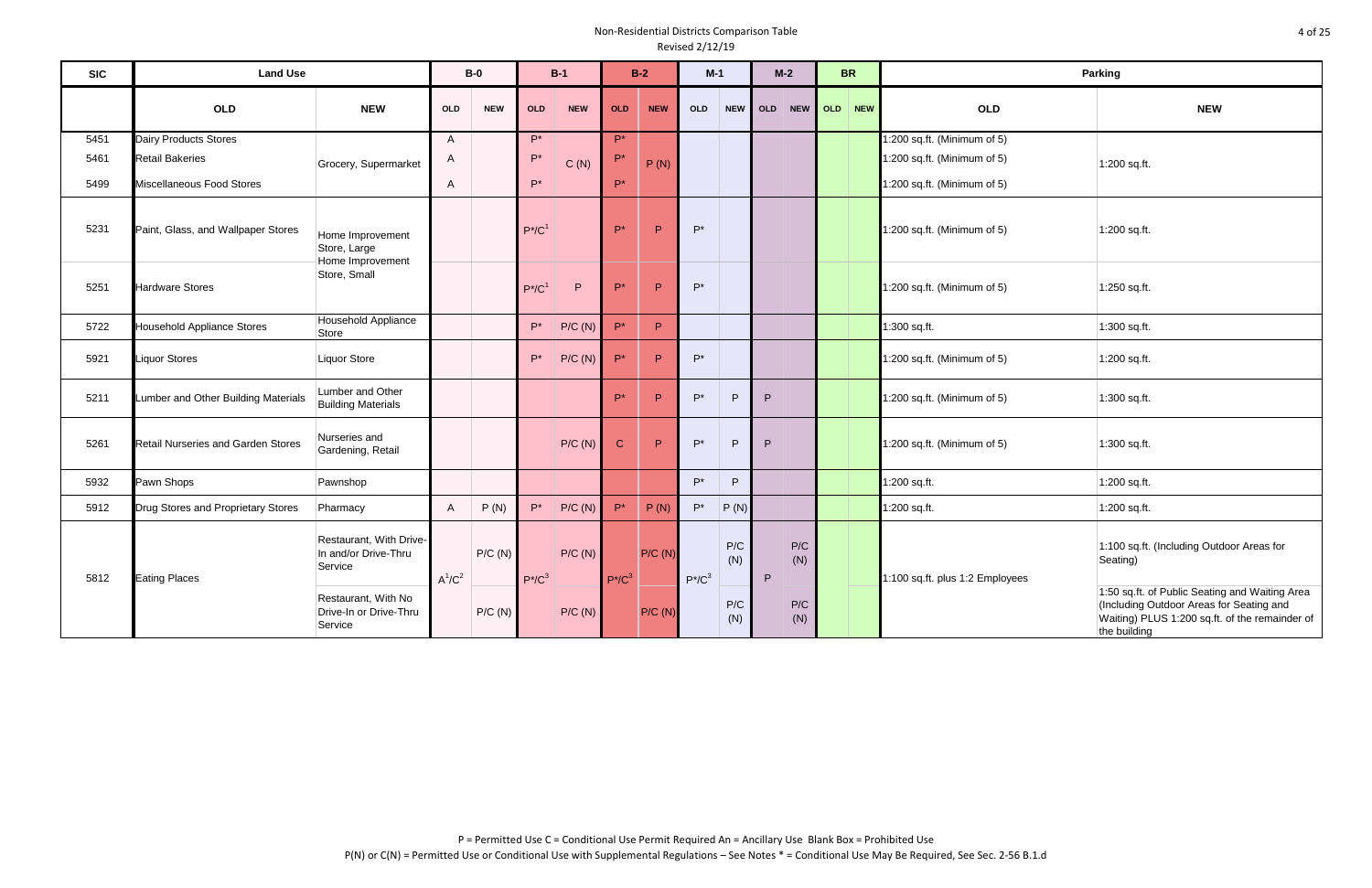| <b>SIC</b>        | <b>Land Use</b>                                                            |                                            |              | $B-0$       |                                 | $B-1$       |                    | $B-2$                             | $M-1$      |              | $M-2$             |            | <b>BR</b>  |                                                                                                                                                                          | Parking                                                                                                                |
|-------------------|----------------------------------------------------------------------------|--------------------------------------------|--------------|-------------|---------------------------------|-------------|--------------------|-----------------------------------|------------|--------------|-------------------|------------|------------|--------------------------------------------------------------------------------------------------------------------------------------------------------------------------|------------------------------------------------------------------------------------------------------------------------|
|                   | <b>OLD</b>                                                                 | <b>NEW</b>                                 | OLD          | <b>NEW</b>  | <b>OLD</b>                      | <b>NEW</b>  | <b>OLD</b>         | <b>NEW</b>                        | <b>OLD</b> | <b>NEW</b>   | OLD<br><b>NEW</b> | <b>OLD</b> | <b>NEW</b> | <b>OLD</b>                                                                                                                                                               | <b>NEW</b>                                                                                                             |
| 7291-7299         | Miscellaneous Personal Services,<br>except Tattoo Parlors, Tattoo Services |                                            | $\mathsf{C}$ |             | $\mathsf{C}$                    |             | $P^*$              |                                   |            |              |                   |            |            | 1:200 sq.ft.                                                                                                                                                             |                                                                                                                        |
| 5331              | <b>Variety Stores</b>                                                      |                                            | A            |             | $P^*/C^1$                       |             | P*                 |                                   |            |              |                   |            |            | 1:200 sq.ft.                                                                                                                                                             |                                                                                                                        |
| 5399              | Misc. General Merchandise Stores                                           |                                            | A            |             | $P^*/C^1$                       |             | P*                 |                                   |            |              |                   |            |            | 1:200 sq.ft. (Minimum of 5)                                                                                                                                              |                                                                                                                        |
| 5611-5699         | Apparel and Accessory Stores                                               |                                            | A            |             | $P^*$                           |             | <b>Q</b>           |                                   |            |              |                   |            |            | 1:200 sq.ft.                                                                                                                                                             |                                                                                                                        |
| 5992              | <b>Florists</b>                                                            |                                            | A            |             | $P^*$                           |             | P*                 |                                   |            |              |                   |            |            | 1:200 sq.ft.                                                                                                                                                             |                                                                                                                        |
| 5995              | <b>Optical Goods Stores</b>                                                | Retail, Neighborhood                       | $\mathsf{A}$ | An          | $\mathsf{P}^\star$              | P           | P*                 | P                                 |            |              |                   |            |            | 1:200 sq.ft.                                                                                                                                                             | 1:200 sq.ft.                                                                                                           |
| 5999              | Misc. Retail Stores, Not Elsewhere<br>Classified                           |                                            | $\mathsf{A}$ |             | $P^{*1}$                        |             | $P^*$              |                                   |            |              |                   |            |            | 1:200 sq.ft.                                                                                                                                                             |                                                                                                                        |
| 7841              | Video Rental                                                               |                                            |              |             | P                               |             | P.                 |                                   |            |              |                   |            |            | 1:200 sq.ft.                                                                                                                                                             |                                                                                                                        |
| 5731-5736         | Radio, Television, & Computer Stores                                       |                                            | A            |             | $P^*/C^1$                       |             | $P^*$              |                                   |            |              |                   |            |            | 1:200 sq.ft. (Minimum of 5)                                                                                                                                              |                                                                                                                        |
| 5941-5949         | Miscelleaneous Shopping Goods<br>Stores                                    |                                            | A            |             | P                               |             | P.                 |                                   | P          |              |                   |            |            | 1:200 sq.ft. (Minimum of 5)                                                                                                                                              |                                                                                                                        |
| 5994              | <b>News Dealers and News Stands</b>                                        |                                            | $\mathsf{A}$ |             |                                 |             | $P^*$              |                                   |            |              |                   |            |            | 1:200 sq.ft. (Minimum of 5)                                                                                                                                              |                                                                                                                        |
| 5311<br>5611-5699 | <b>Department Stores</b><br>Apparel and Accessory Stores                   | Retail, Regional                           | $\mathsf{A}$ |             | $P^*/C^1$<br>$\mathsf{P}^\star$ |             | $P^*$<br>P*        |                                   |            |              |                   |            |            | 1:200 sq.ft. (Minimum of 5)<br>1:200 sq.ft. (Minimum of 5)                                                                                                               |                                                                                                                        |
| 5731-5736         | Radio, Television, & Computer Stores                                       | (Department or Big Box<br>Store)           | A            |             | $P^*/C^1$                       | $\mathbf C$ | $P^*$              | P                                 |            |              |                   |            |            | 1:200 sq.ft. (Minimum of 5)                                                                                                                                              | 1:200 sq.ft.                                                                                                           |
|                   |                                                                            | Shopping Center                            |              |             |                                 |             |                    | See applicable Land Use category. |            |              |                   |            |            | Buildings Less Than 400,000 sq.ft.: 1:200<br>sq.ft.; Buildings 400,001 sq.ft. to 600,000<br>sq.ft.: 1:250 sq.ft.; Buildings Greater than<br>600,001 sq.ft.: 1:300 sq.ft. | <b>Buildings Less Than 400</b><br>sq.ft.; Buildings 400,001 so<br>1:250 sq.ft.; Buildings Grea<br>sq.ft.: 1:300 sq.ft. |
| 5932              | Used Merchandise Stores, except<br>Pawn Shops                              | Thrift Store or Donation<br>Center         |              |             | $P^*/C^1$                       | P/C(N)      | $P^*$              | P                                 |            |              |                   |            |            | 1:200 sq.ft. (Minimum of 5)                                                                                                                                              | 1:200 sq.ft.                                                                                                           |
| 5993              | <b>Tobacco Stores and Stands</b>                                           | Tobacco, Hookah, and<br>Vapor Retail Store | $\mathsf{A}$ |             |                                 |             | $P^*$              | P                                 |            |              |                   |            |            | 1:200 sq.ft. (Minimum of 5)                                                                                                                                              | 1:200 sq.ft.                                                                                                           |
|                   | <b>Services</b>                                                            |                                            |              |             |                                 |             |                    |                                   |            |              |                   |            |            |                                                                                                                                                                          |                                                                                                                        |
| 99                | <b>Adult Day-Care</b>                                                      | Adult Day-Care                             | ${\rm C}$    | $\mathbf C$ | $\mathsf{P}^\star$              | P           | $\mathsf{P}^\star$ | $\mathsf P$                       |            |              |                   |            |            | 1:200 sq.ft. (Minimum of 5)                                                                                                                                              | 1:200 sq.ft.                                                                                                           |
| 99                | <b>Adult Oriented Businesses</b>                                           | Adult Oriented<br>Businesses               |              |             |                                 |             |                    |                                   | $P^*$      | P(N)         |                   |            |            | 1:200 sq.ft. (Minimum of 5)                                                                                                                                              | 1:200 sq.ft.                                                                                                           |
|                   |                                                                            | Animal Services,<br>Boarding/Day Care      |              |             |                                 |             |                    |                                   |            | $\mathsf{C}$ |                   |            |            | N/A                                                                                                                                                                      | 1:300 sq.ft.                                                                                                           |
|                   |                                                                            | Animal Services, Large<br>Animals          |              |             |                                 |             |                    |                                   |            | $\mathbf C$  |                   |            |            | N/A                                                                                                                                                                      | 1:300 sq.ft.                                                                                                           |

|                                                          | <b>Parking</b>                                                                                                                                                           |
|----------------------------------------------------------|--------------------------------------------------------------------------------------------------------------------------------------------------------------------------|
|                                                          | <b>NEW</b>                                                                                                                                                               |
|                                                          | 1:200 sq.ft.                                                                                                                                                             |
|                                                          | 1:200 sq.ft.                                                                                                                                                             |
| 000 sq.ft.: 1:200<br>q.ft. to 600,000<br>gs Greater than | Buildings Less Than 400,000 sq.ft.: 1:200<br>sq.ft.; Buildings 400,001 sq.ft. to 600,000 sq.ft.:<br>1:250 sq.ft.; Buildings Greater than 600,001<br>sq.ft.: 1:300 sq.ft. |
|                                                          | 1:200 sq.ft.                                                                                                                                                             |
|                                                          | 1:200 sq.ft.                                                                                                                                                             |
|                                                          | 1:200 sq.ft.                                                                                                                                                             |
|                                                          | 1:200 sq.ft.                                                                                                                                                             |
|                                                          | 1:300 sq.ft.                                                                                                                                                             |
|                                                          | 1:300 sq.ft.                                                                                                                                                             |

P = Permitted Use C = Conditional Use Permit Required An = Ancillary Use Blank Box = Prohibited Use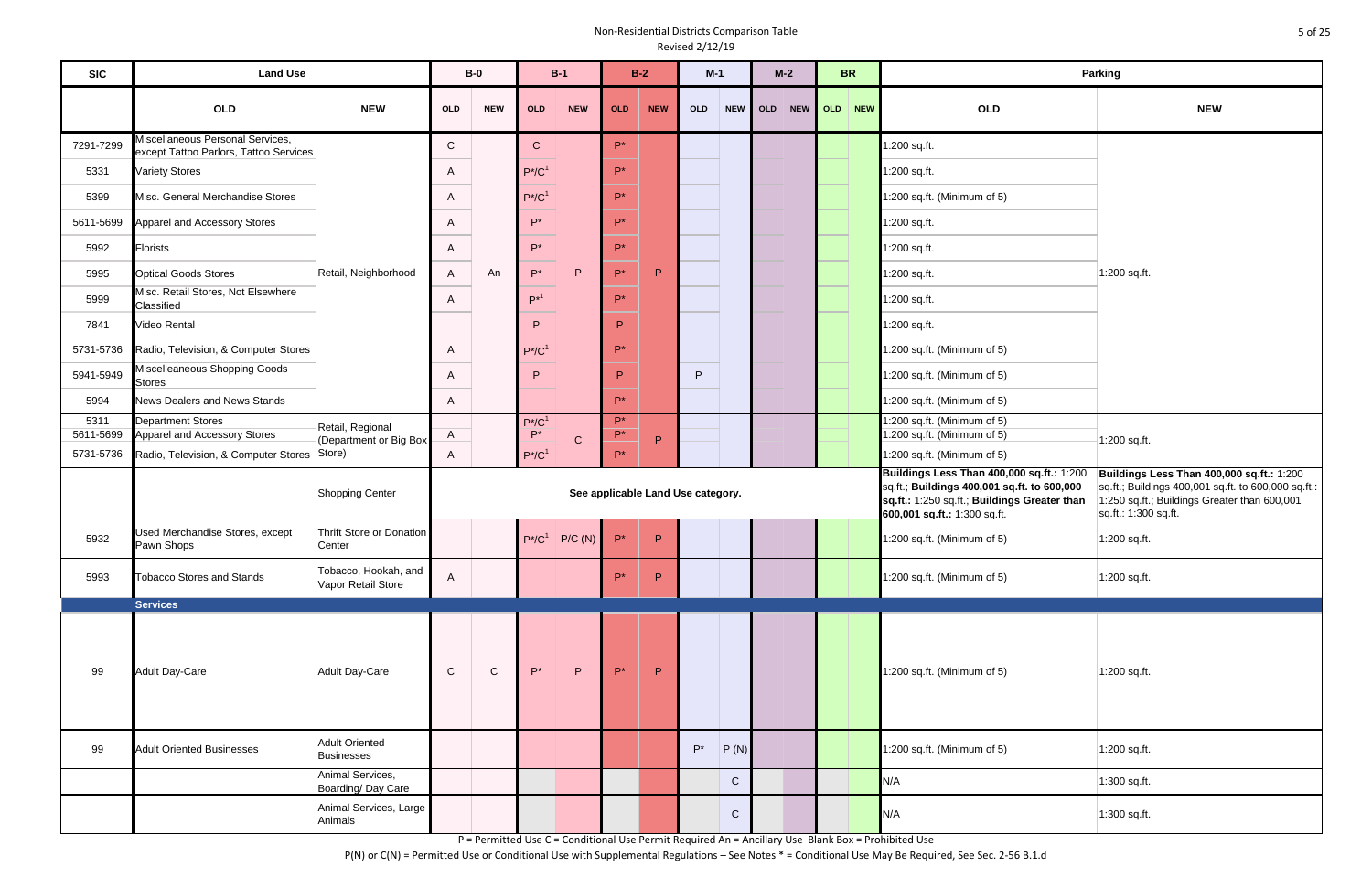| <b>SIC</b> | <b>Land Use</b>                                                                                 |                                                   |              | $B-0$        |                    | $B-1$        |                    | $B-2$        | $M-1$        |              | $M-2$ |      | <b>BR</b> |                                                                                                                                | Parking                        |
|------------|-------------------------------------------------------------------------------------------------|---------------------------------------------------|--------------|--------------|--------------------|--------------|--------------------|--------------|--------------|--------------|-------|------|-----------|--------------------------------------------------------------------------------------------------------------------------------|--------------------------------|
|            | OLD                                                                                             | <b>NEW</b>                                        | OLD          | <b>NEW</b>   | <b>OLD</b>         | <b>NEW</b>   | <b>OLD</b>         | <b>NEW</b>   | <b>OLD</b>   | <b>NEW</b>   | OLD   | NEW  | OLD NEW   | OLD                                                                                                                            | <b>NEW</b>                     |
|            |                                                                                                 | Animal Services,<br>Outdoor Runs<br>(Accessory)   |              |              |                    | C(N)         |                    | P/C(N)       |              | P(N)         |       |      |           | N/A                                                                                                                            | No Additional Parking Required |
| 742        | Veterinary Services, Small Animals<br>Only                                                      | Animal Services, Small<br>Animals                 |              |              | $P*^1$             | P            | $P^*$              | P            | $P^*$        | P            |       |      |           | 1:200 sq. ft.                                                                                                                  | 1:300 sq.ft.                   |
| 5812       | <b>Eating Places</b>                                                                            | Assembly Facility,<br><b>Banquet/Event Center</b> | $A^1/C^2$    | $\mathsf{C}$ | $P^*/C^1$          | $\mathsf{C}$ | $P^*/C3$           | P/C(N)       | $P^*/C3$     | $\mathsf{C}$ | P     |      |           | With Fixed Seating: 1:4 Seats in the Main<br>Assembly Area OR Without Fixed Seating:<br>1:100 sq.ft. in the Main Assembly Area | 1:100 sq.ft.                   |
| 7299       | Misc. Personal Svcs                                                                             |                                                   | $\mathsf{C}$ |              | $\mathsf{C}$       |              | P                  |              |              |              |       |      |           | N/A                                                                                                                            |                                |
| 8361       | <b>Residential Care</b>                                                                         | Assisted Living                                   | $\mathsf C$  | C(N)         |                    |              |                    | C(N)         |              |              |       |      |           | 1:2 Units plus 1:1 Employees                                                                                                   | 1:2 Permanent Beds             |
| 7342       | Disinfecting and Pest Control Services                                                          |                                                   | $\mathsf C$  |              |                    |              | P*                 |              | P*           |              |       |      |           | 1:200 sq.ft.                                                                                                                   |                                |
| 7381-7382  | Detective, Guard, and Armored Car<br>Services & Security Systems Services Building and Property |                                                   | $\mathsf C$  |              |                    |              | $P^*$              |              | $\mathsf{C}$ |              |       |      |           | 1:200 sq.ft. (Minimum of 5)                                                                                                    |                                |
| 7623       | Refrigeration and Air-Conditioning<br>Service and Repair Shops                                  | Maintenance Services                              |              |              |                    |              | $\mathsf{P}^\star$ | $\mathbf{C}$ | $P^*$        | P            | P     | P    |           | 1:200 sq.ft. (Minimum of 5)                                                                                                    | 1:300 sq.ft.                   |
| 7629       | <b>Electrical and Electronic Repair</b><br>Shops, Not Elsewhere Classified                      | and Security                                      |              |              | $P^*$              |              | $P^*$              |              | P*           |              | P     |      |           | 1:200 sq.ft. (Minimum of 5)                                                                                                    |                                |
| 7349       | <b>Building Cleaning and Maintenance</b><br>Services, NEC                                       |                                                   | $\mathsf{C}$ |              | $P^*$              |              | P*                 |              | $P^*$        |              |       |      |           | 1:200 sq.ft.                                                                                                                   |                                |
| 7032-7033  | Camps and Recreational Vehicle<br>Parks                                                         | Campground and RV<br>Park                         |              |              |                    |              | $\mathbf C$        |              |              |              |       |      | ${\bf C}$ | Undefined                                                                                                                      | 2:Camp Site                    |
| 8351       | <b>Child Day Care Services</b>                                                                  | Child Care Facility,<br>Daycare                   | $A^1/C^2$    | P/C(N)       | $\mathsf{P}^\star$ | P/C(N)       | $\mathsf{P}^\star$ | $\mathsf{P}$ | A            | An           |       |      |           | :1 Employee plus 1:8 Students                                                                                                  | 1:300 sq.ft.                   |
| 7212       | Garment Pressing (Laundries and<br>Drycleaners)                                                 | Cleaning, Dry Cleaners<br>Pick-Up & Drop-Off      | $\mathsf C$  | P/C(N)       | $P^{*1}$           | P(N)         | $\mathsf{P}^\star$ | P(N)         |              |              |       |      |           | 1:200 sq.ft.                                                                                                                   | 1:200 sq.ft.                   |
| 7213       | <b>Linen Supply</b>                                                                             |                                                   |              |              |                    |              |                    |              | $P^*$        |              | P     |      |           | 1:200 sq.ft. (Minimum of 5)                                                                                                    |                                |
| 7216       | <b>Drycleaning Plants</b>                                                                       | Cleaning, Dry Cleaning                            |              |              |                    |              | $\mathbf C$        |              |              |              |       |      |           | 1:200 sq.ft. (Minimum of 5)                                                                                                    |                                |
| 7217       | <b>Carpet Cleaning</b>                                                                          | Plant                                             |              |              |                    |              |                    | C(N)         | $P^*$        | C(N)         |       | C(N) |           | 1:200 sq.ft. (Minimum of 5)                                                                                                    | 1:300 sq.ft.                   |
| 7211       | Power Laundries, Family and<br>Commercial                                                       |                                                   |              |              |                    |              | P                  |              |              |              |       |      |           | 1:200 sq.ft. (Minimum of 5)                                                                                                    |                                |
| 7215       | Coin-Operated Laundries and<br>Drycleaning                                                      | Cleaning, Laundromat                              |              |              | $\mathsf{C}$       | $\mathsf C$  | $P^*$              | $\mathbf{C}$ |              |              |       |      |           | 1:200 sq.ft.                                                                                                                   | 1:200 sq.ft.                   |

P = Permitted Use C = Conditional Use Permit Required An = Ancillary Use Blank Box = Prohibited Use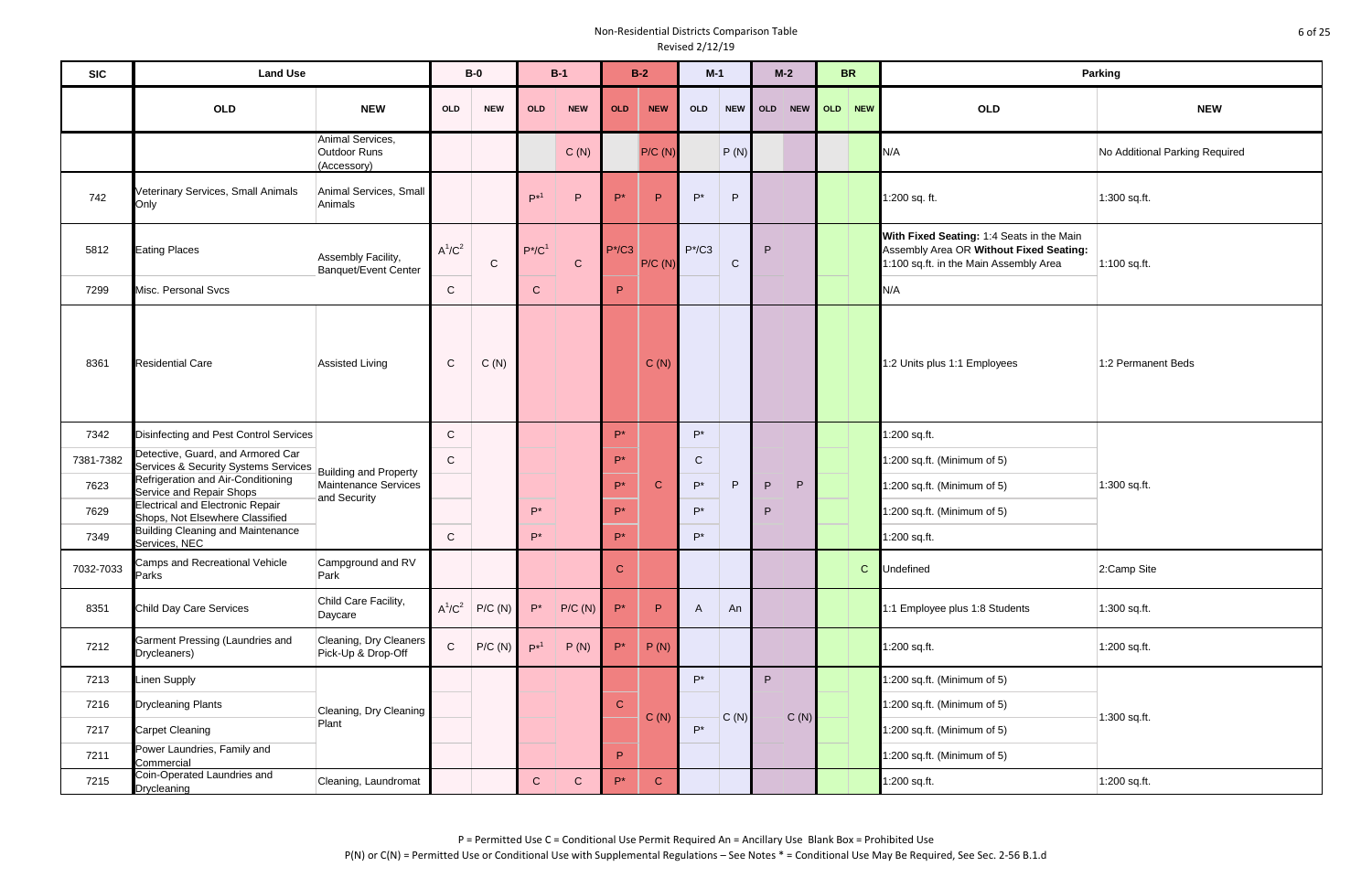| <b>SIC</b> | <b>Land Use</b>                                  |                                              |             | $B-0$      |                    | $B-1$      |                    | $B-2$        | $M-1$        |            | $M-2$             | <b>BR</b> |                                                                                                                                | Parking                                                                                                                                                                                                                                                                                                                                                                                                                        |
|------------|--------------------------------------------------|----------------------------------------------|-------------|------------|--------------------|------------|--------------------|--------------|--------------|------------|-------------------|-----------|--------------------------------------------------------------------------------------------------------------------------------|--------------------------------------------------------------------------------------------------------------------------------------------------------------------------------------------------------------------------------------------------------------------------------------------------------------------------------------------------------------------------------------------------------------------------------|
|            | <b>OLD</b>                                       | <b>NEW</b>                                   | OLD         | <b>NEW</b> | <b>OLD</b>         | <b>NEW</b> | <b>OLD</b>         | <b>NEW</b>   | <b>OLD</b>   | <b>NEW</b> | <b>OLD</b><br>NEW | OLD NEW   | <b>OLD</b>                                                                                                                     | <b>NEW</b>                                                                                                                                                                                                                                                                                                                                                                                                                     |
| 8092-8099  | Health and Allied Services, NEC                  | Clinic, Drug and<br><b>Alcohol Treatment</b> | $P^*$       |            |                    |            | P*                 | P            |              |            |                   |           | 1:200 sq.ft.                                                                                                                   | 1:200 sq.ft.                                                                                                                                                                                                                                                                                                                                                                                                                   |
| 8011       | <b>Offices &amp; Clinics of Medical Doctors</b>  |                                              | $P^*$       |            | $P^*$              |            | $P^*$              |              |              |            |                   |           | 1:200 sq.ft.                                                                                                                   |                                                                                                                                                                                                                                                                                                                                                                                                                                |
| 8021       | <b>Offices &amp; Clinics of Dentists</b>         | Clinic, Medical, Dental,                     | $P^*$       | P          | $P^*$              | P          | $P^*$              | P            |              |            |                   |           | 1:200 sq.ft.                                                                                                                   | 1:200 sq.ft.                                                                                                                                                                                                                                                                                                                                                                                                                   |
| 8031       | Offices of Osteopathic Physicians                | or Therapist                                 | $P^*$       |            | $P^*$              |            | $P^*$              |              |              |            |                   |           | 1:200 sq.ft.                                                                                                                   |                                                                                                                                                                                                                                                                                                                                                                                                                                |
| 8041-8049  | <b>Offices of Other Health Practitioners</b>     |                                              | P*          |            | $P^*$              |            | P*                 |              |              |            |                   |           | 1:200 sq.ft.                                                                                                                   |                                                                                                                                                                                                                                                                                                                                                                                                                                |
| 7933       | <b>Bowling Centers</b>                           |                                              |             |            |                    |            | <b>D</b> *         |              |              |            |                   |           | 1:350 sq.ft. plus 1:2 Employees                                                                                                | Bowling Alley: 4:each bowling lane; Billiard/Pool<br>Facility: 2:pool table; Indoor Miniature Golf                                                                                                                                                                                                                                                                                                                             |
| 7999       | Amusement and Recreation Services.<br><b>NEC</b> | Commercial<br>Amusement, Indoor              | $\mathsf C$ |            | P/C                |            | P                  | P            |              |            |                   |           | 1:200 sq.ft. (Minimum of 5) or 1:350 sq.ft.<br>plus 1:2 Employees                                                              | Course: 1:200 sq.ft. for indoor, plus 1½:hole;<br>Gun Range/Archery Range: 1:200 sq.ft. of<br>indoor facilities, plus 1:tee or target; Roller/Ice<br>Skating Rink: 1:150 sq.ft. of rink area; Indoor<br>Game Courts: 3:court; Video Arcade: 1:200<br>sq.ft., plus 1:3 persons that the facility is<br>designed to accommodate at maximum<br>capacity; Indoor Trampoline/Bouncy Park:<br>1:200 sq.ft.; Other Uses: 1:200 sq.ft. |
| 7941, 7948 | <b>Commercial Sports</b>                         |                                              |             |            |                    |            | $\mathbf C$        |              | $\mathsf{C}$ |            | $\mathsf{C}$      |           | :200 sq.ft. and/or 1:4 (with fixed seats) or<br>1:100 (without fixed seats)                                                    | Miniature Golf Course: 1:200 sq.ft. of indoor<br>facilities, plus 11/2:hole; Golf Driving<br>Range/Archery Range: 1:200 sq.ft. of indoor                                                                                                                                                                                                                                                                                       |
| 7996       | <b>Amusement Parks</b>                           | Commercial<br>Amusement, Outdoor             |             |            |                    |            | $P^*$              | $\mathbf{C}$ |              |            |                   |           | 1:200 sq.ft. and/or 1:4 (with fixed seats) or<br>1:100 (without fixed seats)                                                   | facilities, plus 1:tee or target; Amusement Park:<br>1:3 persons that the facilities are designed to<br>accommodate at maximum capacity; Go-Cart<br>Tracks/Sports Fields/Swimming Pool: 1:100<br>sq.ft. of indoor facilities, plus 1:4 persons                                                                                                                                                                                 |
| 7999       | Amusement & Recreation Services,<br><b>NEC</b>   |                                              | $\mathbf C$ |            | P/C                |            | $\mathsf{P}^\star$ |              |              |            |                   |           | :200 sq.ft. and/or 1:4 (with fixed seats) or<br>:100 (without fixed seats)                                                     | design capacity of outdoor facilities, including<br>both participants and spectators as applicable;<br>Other Uses: 1:200 sq.ft.                                                                                                                                                                                                                                                                                                |
| 7922, 7929 | Producers, Orchestras, Entertainers              | Concert or<br>Performance Hall               | $P^*$       | P          |                    |            | p*                 | P            |              |            |                   |           | With Fixed Seating: 1:4 Seats in the Main<br>Assembly Area OR Without Fixed Seating:<br>1:100 sq.ft. in the Main Assembly Area | With Fixed Seating: 1:4 Seats in the Main<br>Assembly Area OR Without Fixed Seating:<br>1:100 sq.ft. in the Main Assembly Area                                                                                                                                                                                                                                                                                                 |
| 8011       | <b>Offices &amp; Clinics of Medical Doctors</b>  |                                              | $P^*$       |            | $P^*$              |            | $P^*$              |              |              |            |                   |           | 1:200 sq.ft.                                                                                                                   |                                                                                                                                                                                                                                                                                                                                                                                                                                |
| 8021       | <b>Offices &amp; Clinics of Dentists</b>         | Concierge Medical                            | $P^*$       | P          | $P^*$              | P          | $P^*$              | P.           |              |            |                   |           | :200 sq.ft.                                                                                                                    | 1:500 sq.ft.                                                                                                                                                                                                                                                                                                                                                                                                                   |
| 8031       | Offices of Osteopathic Physicians                | Care                                         | $P^*$       |            | $\mathsf{P}^\star$ |            | $P^*$              |              |              |            |                   |           | 1:200 sq.ft.                                                                                                                   |                                                                                                                                                                                                                                                                                                                                                                                                                                |
| 8041-8049  | <b>Offices of Other Health Practitioners</b>     |                                              | $P^*$       |            | $P^*$              |            | $P^*$              |              |              |            |                   |           | :200 sq.ft.                                                                                                                    |                                                                                                                                                                                                                                                                                                                                                                                                                                |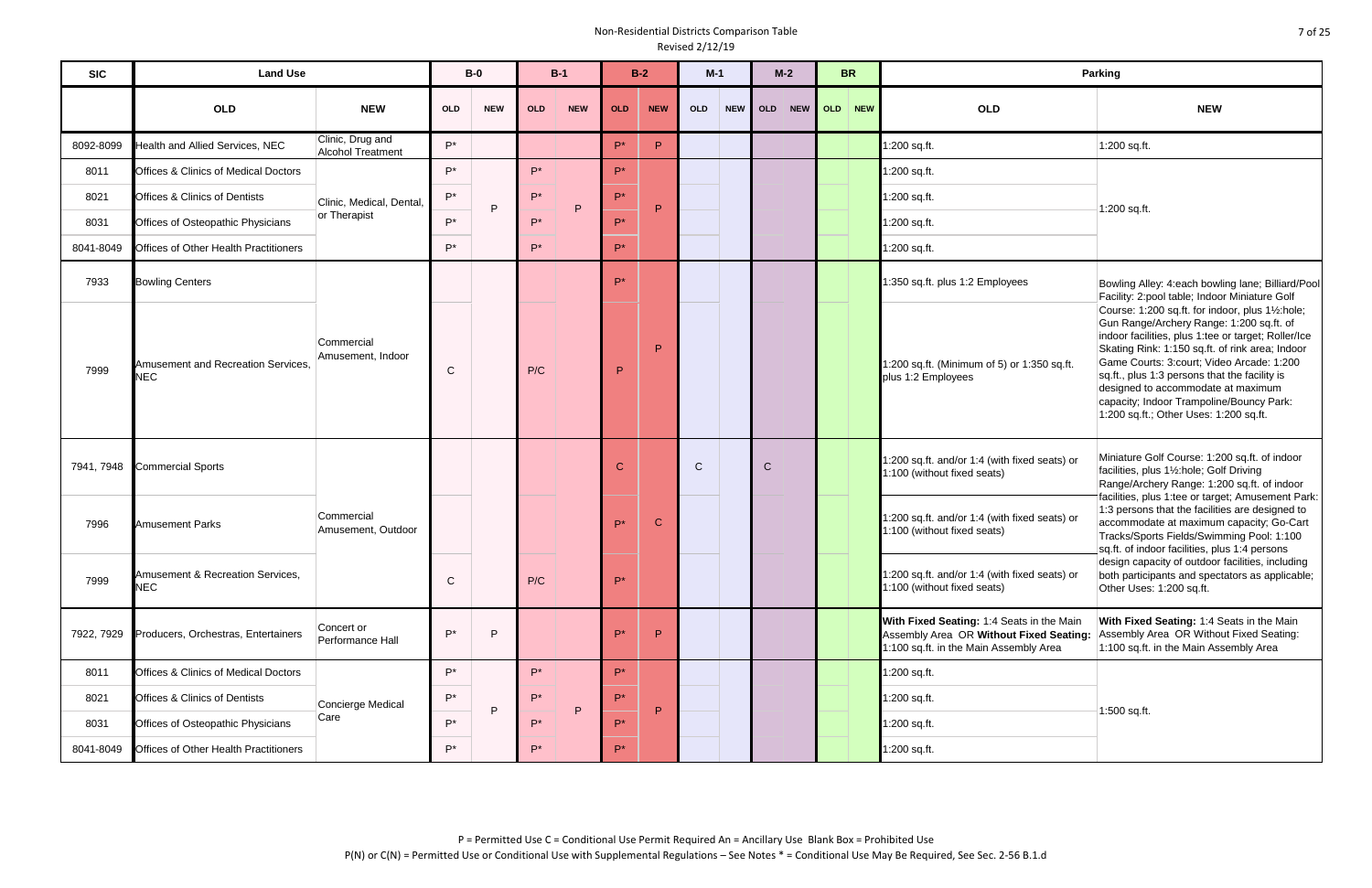| <b>SIC</b> | <b>Land Use</b>                                                                                                              |                                                                   |                           | $B-0$                        |           | $B-1$             |                      | $B-2$             | $M-1$      |            | $M-2$      | <b>BR</b>  |                                                    | Parking                                                                                                                                                                                                                   |
|------------|------------------------------------------------------------------------------------------------------------------------------|-------------------------------------------------------------------|---------------------------|------------------------------|-----------|-------------------|----------------------|-------------------|------------|------------|------------|------------|----------------------------------------------------|---------------------------------------------------------------------------------------------------------------------------------------------------------------------------------------------------------------------------|
|            | <b>OLD</b>                                                                                                                   | <b>NEW</b>                                                        | OLD                       | <b>NEW</b>                   | OLD       | <b>NEW</b>        | <b>OLD</b>           | <b>NEW</b>        | <b>OLD</b> | <b>NEW</b> | OLD<br>NEW | OLD<br>NEW | OLD                                                | <b>NEW</b>                                                                                                                                                                                                                |
| 8011       | <b>Offices &amp; Clinics of Medical Doctors</b>                                                                              |                                                                   | $P^*$                     |                              | $P^*$     |                   | $P^*$                |                   |            |            |            |            | 1:200 sq.ft.                                       | 1:250 sq.ft.                                                                                                                                                                                                              |
| 8041-8049  | Offices of Other Health Practitioners                                                                                        | Counseling and<br>Therapy Services                                | $P^*$                     | P                            | $P^*$     | P                 | $P^*$                | P                 |            |            |            |            | :200 sq.ft.                                        | 1:250 sq.ft.                                                                                                                                                                                                              |
| 8322       | Individual and Family Services                                                                                               |                                                                   | $P^*$                     |                              |           |                   | $P^*$                |                   |            |            |            |            | 1:200 sq.ft.                                       | 1:250 sq.ft.                                                                                                                                                                                                              |
| 8062       | <b>Hospitals</b>                                                                                                             | Emergency<br>Rooms/Urgent Care<br>Facilities                      | $\mathbf C$               | $\mathsf{C}$                 |           | $\mathbf C$       | $P^*$                | P                 |            |            |            |            | 1:200 sq.ft.                                       | 1:250 sq.ft.                                                                                                                                                                                                              |
| 6011-6019  | <b>Central Reserve Depositories</b>                                                                                          |                                                                   | $P^*$                     |                              |           |                   | $P^*$                |                   | $P^*$      |            |            |            | 1:200 sq.ft.                                       |                                                                                                                                                                                                                           |
| 6021-6029  | <b>Commercial Banks</b>                                                                                                      | <b>Financial Institution</b><br>with Drive-Thru                   | $P^*/C^1$                 | C(N)                         |           | $P^*/C^1$ P/C (N) |                      | $P^*/C^1$ P/C (N) | $P^*$      | P/C<br>(N) |            |            | :200 sq.ft.                                        | 1:250 sq.ft.                                                                                                                                                                                                              |
| 6035-6036  | <b>Savings Institutions</b>                                                                                                  |                                                                   | $P^*/C^1$                 |                              | $P^*/C^1$ |                   | $P^*/C^1$            |                   | $P^*$      |            |            |            | :200 sq.ft.                                        |                                                                                                                                                                                                                           |
| 6061-6062  | <b>Credit Unions</b>                                                                                                         |                                                                   | $P^*/C^1$                 |                              | $P^*/C^1$ |                   | $P^*/C^1$            |                   | $P^*$      |            |            |            | :200 sq.ft.                                        |                                                                                                                                                                                                                           |
| 6081-6082  | Foreign Bank & Branches & Agencies                                                                                           | Financial Institution                                             | $P^*$                     | P                            |           | P                 | $P^*$                | P                 | $P^*$      | P.         |            |            | 1:200 sq.ft.                                       | 1:250 sq.ft.                                                                                                                                                                                                              |
| 6091-6099  | Functions Closely Related to Banking,<br>except Check Cashing, Credit Access<br>Businesses, and Motor Vehicle Title<br>Loans | without Drive-Thru                                                | $P^*$                     |                              |           |                   | $P^*$                |                   | $P^*$      |            |            |            | :200 sq.ft.                                        |                                                                                                                                                                                                                           |
| 7999       | <b>Amusement and Recreation Services</b>                                                                                     | Fitness Center, Indoor<br><b>Fitness Instruction</b>              | ${\bf C}$                 | $\mathsf{C}$                 | $P*1/C2$  | P                 | $P^*$                | P                 |            | P          |            |            | 1:200 sq.ft. OR<br>1:350 sq.ft. plus 1:2 Employees | 1:200 sq.ft.                                                                                                                                                                                                              |
| 7991       | <b>Physical Fitness Facilities</b>                                                                                           | Fitness Center, Large                                             | $\mathsf{A}$              | $\mathsf{C}$                 | $P^*/C^1$ | $\mathbf C$       | $\mathsf{P}^\star$   | $\mathsf P$       |            |            |            |            | 1:200 sq.ft. OR<br>1:350 sq.ft. plus 1:2 Employees | 1:200 sq.ft.                                                                                                                                                                                                              |
| 7991       | <b>Physical Fitness Facilities</b>                                                                                           | Fitness Center,<br>Outdoor Facilities &<br>Activities (Accessory) | $\boldsymbol{\mathsf{A}}$ | $\mathsf{C}$                 | $P^*/C^2$ | $\mathsf C$       | $P^*$                | P/C(N)            |            |            |            |            | None                                               | No Additional Parking Required unless<br>determined necessary by the Director of<br>Planning                                                                                                                              |
| 7991       | <b>Physical Fitness Facilities</b>                                                                                           | Fitness Center, Small                                             | $\mathsf{A}$              | $\mathsf{C}$                 | $P^*/C^1$ | $\mathsf P$       | $\mathsf{P}^{\star}$ | $\mathsf P$       |            | P          |            |            | 1:200 sq.ft. OR<br>1:350 sq.ft. plus 1:2 Employees | 1:200 sq.ft.                                                                                                                                                                                                              |
| 7261       | <b>Funeral Service and Crematories</b>                                                                                       | Funeral Home<br>Funeral Home,                                     | $\mathbf C$               | $\mathsf{C}$<br>$\mathsf{C}$ |           |                   | $P^*$                | P<br>$\mathsf{C}$ |            |            |            |            | 1:4 Seats plus 1:2 Employees                       | With Fixed Seating: 1:4 Seats in the Main<br>Assembly Area OR Without Fixed Seating:<br>1:100 sq.ft. in the Main Assembly Area PLUS<br>1:200 sq.ft. for the Remainder for the Building.<br>No Additional Parking Required |
|            |                                                                                                                              | Crematory (Accessory)                                             |                           |                              |           |                   |                      |                   |            |            |            |            |                                                    |                                                                                                                                                                                                                           |

P = Permitted Use C = Conditional Use Permit Required An = Ancillary Use Blank Box = Prohibited Use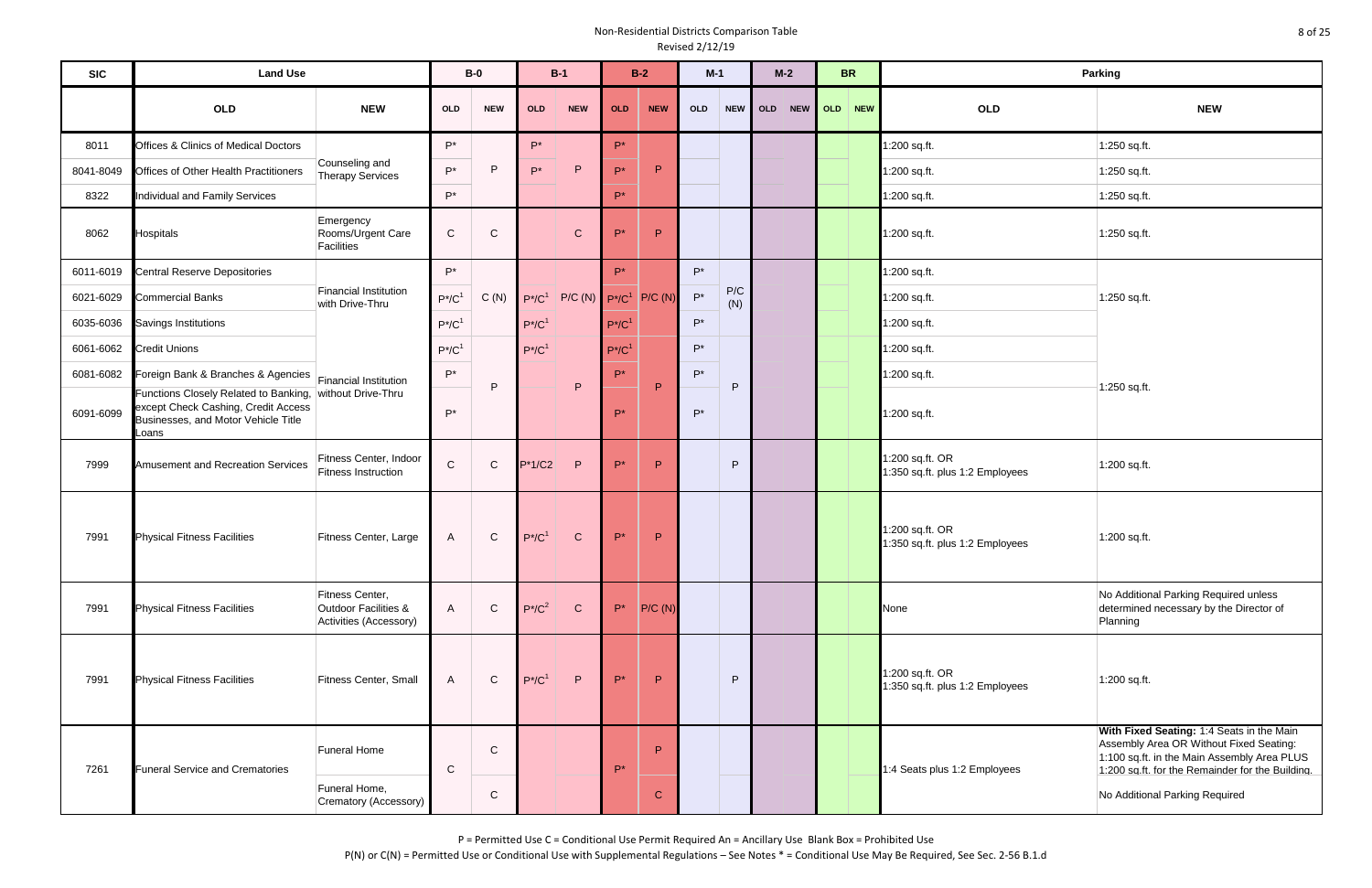| <b>SIC</b> | <b>Land Use</b>                             |                                                                   |              | $B-0$        |       | $B-1$      |                      | $B-2$        | $M-1$              |              | $M-2$                       | <b>BR</b>         |                                                          | <b>Parking</b>                                                                          |
|------------|---------------------------------------------|-------------------------------------------------------------------|--------------|--------------|-------|------------|----------------------|--------------|--------------------|--------------|-----------------------------|-------------------|----------------------------------------------------------|-----------------------------------------------------------------------------------------|
|            | <b>OLD</b>                                  | <b>NEW</b>                                                        | <b>OLD</b>   | <b>NEW</b>   | OLD   | <b>NEW</b> | <b>OLD</b>           | <b>NEW</b>   | <b>OLD</b>         | NEW          | OLD<br>NEW                  | NEW<br><b>OLD</b> | OLD                                                      | <b>NEW</b>                                                                              |
| 7992       | <b>Public Golf Courses</b>                  | Golf Course or Country<br><b>Club</b>                             | $P^*$        | $\mathbf C$  | $P^*$ | P          | $P^*$                | P            | $P^*$              |              | P                           | $\mathsf{C}$      | 1:4 Members plus 1:2 Employees                           | 1:150 sq.ft. of Indoors Facilities PLUS 4:Hole                                          |
| 7352-7359  | Miscellaneous Equipment Rental &<br>Leasing | <b>Heavy Commercial</b><br>Equipment Rental,<br>Leasing and Sales |              |              |       |            | $P^*$                | $\mathbf C$  | $\mathsf{C}$       | P            | P.<br>P                     |                   | 1:300 sq.ft                                              | 1:500 sq.ft. of Indoor Office PLUS 1:1,000 sq.ft.<br>of Outdoor Equipment Storage Space |
|            |                                             | Helipad (Accessory)                                               |              | $\mathsf C$  |       |            |                      | $\mathbf C$  |                    | $\mathsf{C}$ | $\mathsf{C}$                |                   |                                                          | No Additional Parking Required                                                          |
| 99         | Heliport/Helipad                            | Heliport                                                          | $\mathbf C$  | $\mathsf{C}$ |       |            | $\mathbf C$          | $\mathsf{C}$ | $\mathbf C$        | $\mathsf{C}$ | $\mathsf C$<br>$\mathsf{C}$ |                   | Undefined                                                | 1:300 sq.ft. of Main Office Area PLUS 1: Hangar                                         |
| 8062-8069  | <b>Hospitals</b>                            | Hospital                                                          | $\mathbf C$  | $\mathsf{C}$ |       |            | $P^*$                | P            |                    |              |                             |                   | 1:2 Beds plus 1:1 Employee                               | Inpatient Area - 2: Bed; Outpatient Area -<br>1:400 sq.ft.                              |
| 70         | <b>Full Service Hotels</b>                  | Hotel, Full Service                                               | $P^*$        | P(N)         |       |            | $P^*$                | P(N)         |                    |              |                             |                   | :1 Guest Room plus 1:2 Employees                         | 1:Guest Room PLUS 1:200 sq.ft. for Meeting<br>Room/ Restaurant                          |
| 70         | <b>Limited Service Hotels</b>               | Hotel, Limited Service                                            |              |              |       |            | $\mathbf C$          | $\mathbf C$  |                    |              |                             |                   | :1 Guest Room plus 1:2 Employees                         | 1:Guest Room PLUS 1:200 sq.ft. for Meeting<br>Room/Restaurant                           |
| 70         | <b>Select Service Hotels</b>                | Hotel, Select Service                                             | $\mathsf{C}$ | C(N)         |       |            | $\mathsf{C}^-$       | C(N)         |                    |              |                             |                   | 1:1 Guest Room plus 1:2 Employees                        | 1:Guest Room PLUS 1:200 sq.ft. for Meeting<br>Room/ Restaurant                          |
| 8361       | <b>Residential Care</b>                     | Independent Senior<br>Living (55+)                                | $\mathsf C$  | C(N)         |       |            |                      | C(N)         |                    |              |                             |                   | 1:2 Units plus 1:1 Employees or<br>0.8 per Dwelling Unit | 2:Dwelling Unit                                                                         |
| 8399       | Social Services, NEC                        | Individual and Family                                             | $P^*$        | P            |       |            | $\mathsf{P}^{\star}$ | P            |                    |              |                             |                   | 1:250 sq.ft.                                             | 1:250 sq.ft.                                                                            |
| 8322       | Individual and Family Services              | Social Services                                                   | $P^*$        |              |       |            | $P^*$                |              |                    |              |                             |                   | 1:250 sq.ft.                                             |                                                                                         |
| 782        | Lawn & Garden Services                      | Landscape Services                                                |              |              |       |            |                      |              | $P^*$              | P            | P                           |                   | 1:200 sq.ft. (Minimum of 5)                              | 1:300 sq.ft.                                                                            |
| 783        | Ornamental Shrub & Tree Services            |                                                                   |              |              |       |            |                      |              | $\mathsf{P}^\star$ |              |                             |                   | 1:200 sq.ft. (Minimum of 5)                              |                                                                                         |
| 8051-8059  | Nursing and Personal Care Facilities        | Long-Term Acute Care<br>Facility/ Rehabilitation<br>Hospital      | $\mathsf C$  | $\mathsf C$  |       |            | $P^*$                | $\mathsf P$  |                    |              |                             |                   | 1:4 Beds plus 1:1 Employees                              | 2:1 permanent beds                                                                      |

P = Permitted Use C = Conditional Use Permit Required An = Ancillary Use Blank Box = Prohibited Use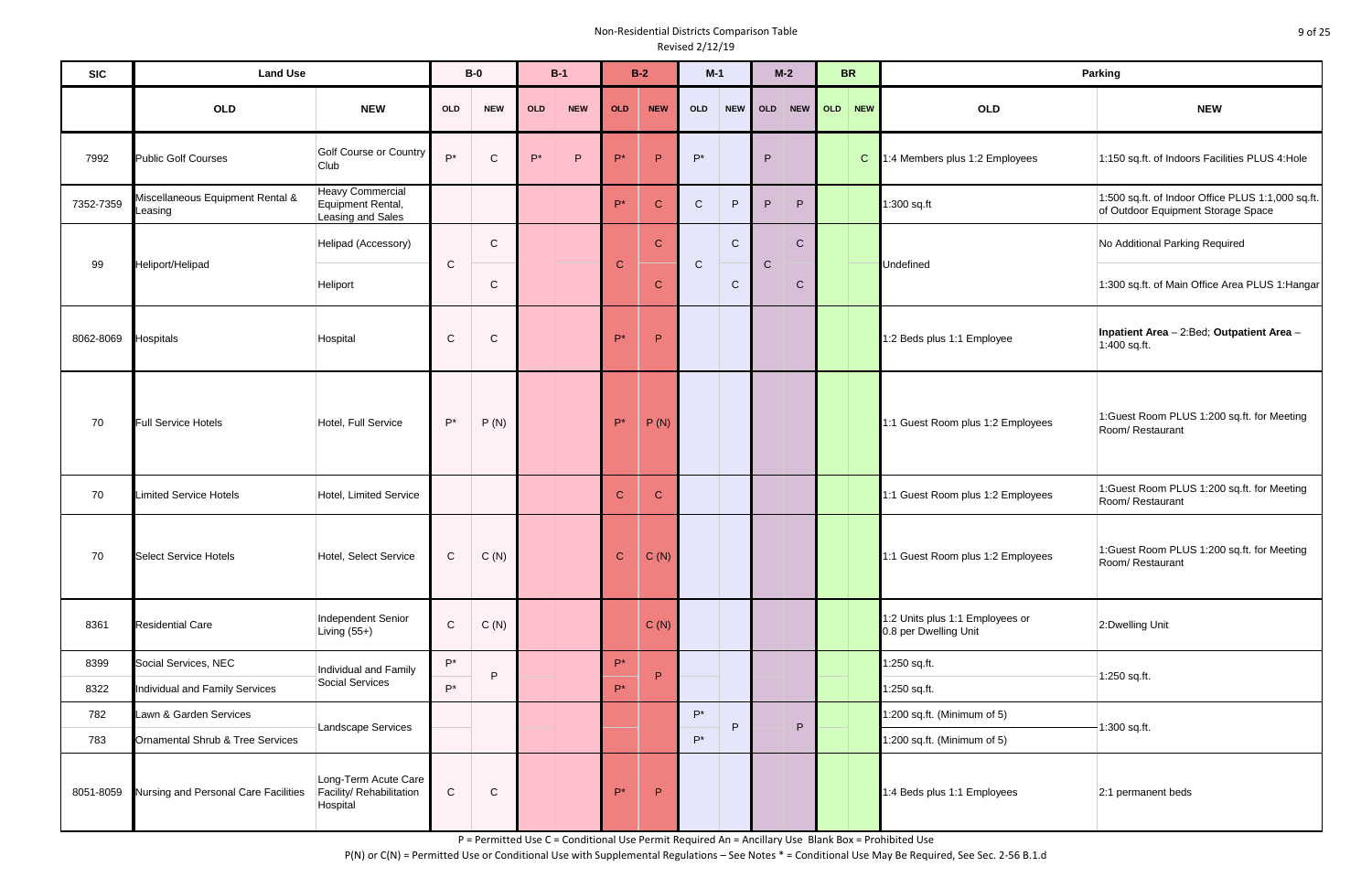| <b>SIC</b>      | <b>Land Use</b>                                                                             |                                                          |              | $B-0$        |                    | $B-1$      |                | $B-2$        | $M-1$             |              |         | $M-2$   | <b>BR</b> |                                                                                                                                       | Parking                                                                                                                       |
|-----------------|---------------------------------------------------------------------------------------------|----------------------------------------------------------|--------------|--------------|--------------------|------------|----------------|--------------|-------------------|--------------|---------|---------|-----------|---------------------------------------------------------------------------------------------------------------------------------------|-------------------------------------------------------------------------------------------------------------------------------|
|                 | <b>OLD</b>                                                                                  | <b>NEW</b>                                               | <b>OLD</b>   | <b>NEW</b>   | <b>OLD</b>         | <b>NEW</b> | <b>OLD</b>     | <b>NEW</b>   | <b>OLD</b>        |              | NEW OLD | NEW OLD | NEW       | <b>OLD</b>                                                                                                                            | <b>NEW</b>                                                                                                                    |
| 8071-8072       | Medical and Dental Laboratories                                                             | Medical and Dental<br>Laboratory                         | $P^*$        | P            |                    |            | <b>D</b> *     | P            | $P^*$             | P            | P       | P       |           | :250 sq.ft.                                                                                                                           | 1:300 sq.ft.                                                                                                                  |
| 99<br>4221-4226 | Storage Lots for Recreational Vehicles Mini-Warehouse and<br>Public Warehousing and Storage | Self-Storage                                             |              |              |                    |            | $\overline{C}$ | $\mathbf C$  | P<br>$\mathsf{C}$ | $\mathsf{C}$ | P<br>P  | P       |           | Undefined<br>Undefined                                                                                                                | 1:50 Storage Units (spread throughout the<br>development) PLUS 5 Spaces on the Outside<br>of the Security Fence for Customers |
| 7832-7833       | <b>Motion Picture Theaters</b>                                                              | <b>Movie Theater</b>                                     |              |              |                    |            | $P^*$          | P            |                   |              |         |         |           | With Fixed Seating: 1:4 Seats in the Main<br>Assembly Area OR Without Fixed Seating:<br>:100 sq.ft. in the Main Assembly Area         | 1:4 Seats                                                                                                                     |
| 8051-8059       | Nursing and Personal Care Facilities                                                        | Nursing and Personal<br>Care Facility                    | $\mathbf C$  | $\mathsf{C}$ |                    |            | <b>p</b> *     | P            |                   |              |         |         |           | 1:4 Beds plus 1:1 Employee                                                                                                            | 1:2 Resident Occupants (at maximum capacity<br>of facility)                                                                   |
| 8299            | Schools and Educational Services,<br><b>NEC</b>                                             | Other Educational<br>Services                            | P*           | P            | $\mathsf{P}^\star$ | P          | $P^*$          | P            |                   | P            |         |         |           | :200 sq.ft.                                                                                                                           | 1:300 sq.ft.                                                                                                                  |
| 8092-8099       | Health and Allied Services, NEC                                                             | <b>Other Health Services</b>                             | $P^*$        | P            |                    | P          | $P^*$          | P            |                   |              |         |         |           | :200 sq.ft.                                                                                                                           | 1:300 sq.ft.                                                                                                                  |
| 6091-6099       | <b>Check Cashing, Credit Access</b><br>Businesses, and Motor Vehicle Title<br>Loans         | Payday Loans, Check<br>Cashing, and Bail<br><b>Bonds</b> |              |              |                    |            |                |              | $\mathsf{C}$      | $\mathsf{C}$ |         |         |           | :200 sq.ft. (Minimum of 5)                                                                                                            | 1:200 sq.ft.                                                                                                                  |
| 7231            | <b>Beauty Shops</b>                                                                         | <b>Permanent Makeup</b>                                  | $\mathsf{A}$ |              | P                  | P          | P              | P            |                   |              |         |         |           | :200 sq.ft.                                                                                                                           | 1:200 sq.ft.                                                                                                                  |
| 8661            | Religious Organizations                                                                     | Place of Worship                                         | $P^*$        | P            | $P^*$              | P          | p*             | P            |                   |              |         |         |           | <b>With Fixed Seating: 1:4 Seats in the Main</b><br>Assembly Area OR Without Fixed Seating:<br>1:100 sq.ft. in the Main Assembly Area | With Fixed Seating: 1:3 Seats in the Main<br>Assembly Area OR Without Fixed Seating:<br>1:75 sq.ft. in the Main Assembly Area |
| 7331-7338       | Mailing, Reproduction, Stenographic                                                         |                                                          | $P^*/C^1$    |              | $P^*/C^2$          |            | $P^*$          |              | P*                |              | P       |         |           | :200 sq.ft. (Minimum of 5)                                                                                                            |                                                                                                                               |
| 2711            | Newspapers                                                                                  |                                                          |              |              |                    |            |                |              | $P^*$             |              | P       |         |           | :200 sq.ft. (Minimum of 5)                                                                                                            |                                                                                                                               |
| 2721            | Periodicals                                                                                 | Print Shop, Local                                        |              | P/C(N)       |                    | P/C(N)     |                | $\mathsf{P}$ | $P^*$             | P            | P       |         |           | 1:200 sq.ft. (Minimum of 5)                                                                                                           | 1:200 sq.ft.                                                                                                                  |
| 2731-2732       | <b>Books</b>                                                                                |                                                          |              |              |                    |            |                |              | P*                |              | P       |         |           | :200 sq.ft. (Minimum of 5)                                                                                                            |                                                                                                                               |
| 2741            | Miscellaneous Publishing                                                                    |                                                          |              |              |                    |            |                |              | $P^*$             |              | P.      |         |           | 1:200 sq.ft. (Minimum of 5)                                                                                                           |                                                                                                                               |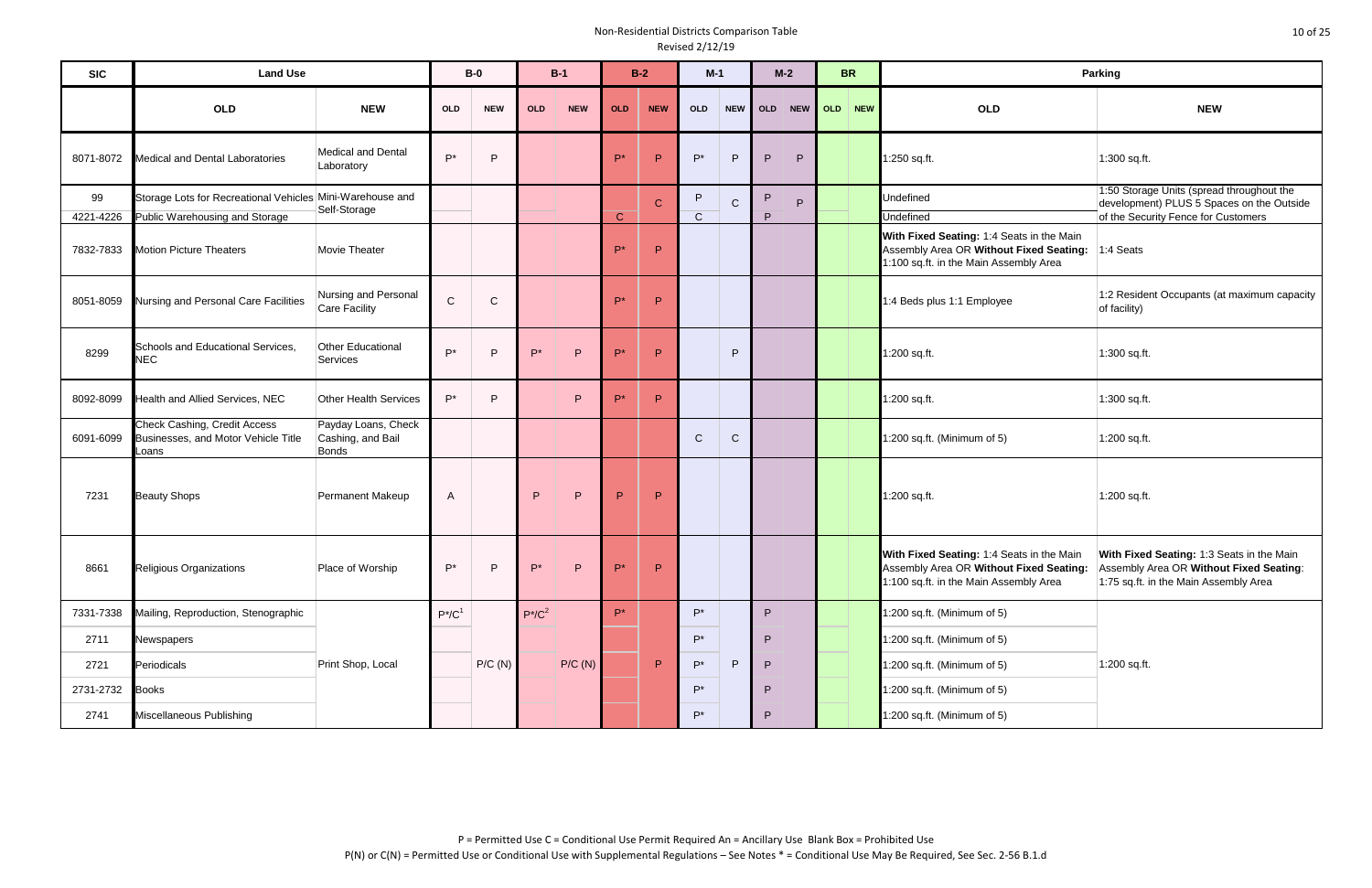| <b>SIC</b> | <b>Land Use</b>                                                                             |                                              |              | $B-0$        |                    | $B-1$             |                    | $B-2$       | $M-1$        |             | $M-2$             | <b>BR</b> |                                                                                                                                           | Parking        |
|------------|---------------------------------------------------------------------------------------------|----------------------------------------------|--------------|--------------|--------------------|-------------------|--------------------|-------------|--------------|-------------|-------------------|-----------|-------------------------------------------------------------------------------------------------------------------------------------------|----------------|
|            | <b>OLD</b>                                                                                  | <b>NEW</b>                                   | OLD          | <b>NEW</b>   | <b>OLD</b>         | <b>NEW</b>        | <b>OLD</b>         | <b>NEW</b>  | <b>OLD</b>   |             | NEW OLD<br>NEW    | OLD NEW   | OLD                                                                                                                                       | <b>NEW</b>     |
| 4832-4833  | Radio and Television Broadcasting                                                           | Radio and Television<br><b>Broadcasting</b>  | $\mathsf C$  | $\mathsf{C}$ |                    |                   | $P^*/C^1$          | $\mathbf C$ | $P^*/C^1$    | $\mathbf C$ | $P^*/C^1$         |           | <b>Jndefined</b>                                                                                                                          | 1:250 sq.ft.   |
| 7622       | Radio and Television Repair Shops                                                           |                                              |              |              | $\mathsf{P}^\star$ |                   | $P^*$              |             | P*           |             | P                 |           | 1:200 sq.ft. (Minimum of 5)                                                                                                               |                |
| 7629       | <b>Electrical and Electronic Repair</b><br>Shops, Not Elsewhere Classified                  | Repair Shop, Small                           |              |              | $\mathsf{P}^\star$ |                   | $P^*$              |             | $P^*$        |             | P                 |           | 1:200 sq.ft. (Minimum of 5)                                                                                                               |                |
| 7631       | Watch, Clock, and Jewelry Repair                                                            | Personal and                                 | $\mathsf{C}$ | $\mathsf{C}$ | $\mathsf{P}^\star$ | P                 | $P^*$              | P.          |              | P           | P                 |           | 1:200 sq.ft. (Minimum of 5)                                                                                                               | 1:300 sq.ft.   |
| 7251       | Shoe Repair and Shoeshine Parlors                                                           | <b>Household Goods</b>                       | $\mathsf{A}$ |              | $P^*$              |                   | $P^*$              |             |              |             |                   |           | 1:200 sq.ft. (Minimum of 5)                                                                                                               |                |
| 7699       | Miscellaneous Repair Shops                                                                  |                                              |              |              | $P^*$              |                   | $P^*$              |             | $P^*$        |             | P                 |           | :200 sq.ft. (Minimum of 5)                                                                                                                |                |
| 7699       | Miscellaneous Repair Shops                                                                  | Repair Shop, Small<br>Engine                 |              |              | $**$               | $\mathsf{C}$      | $\mathsf{P}^\star$ | $\mathbf C$ | $P^*$        | P           | $\mathsf{P}$<br>P |           | 1:200 sq.ft. OR<br>ess Than 25,000 sq.ft.: 1:500 sq.ft. OR<br>25,000 or greater: 1:500 sq.ft. (Office) PLUS<br>1:1,000 sq.ft. (Warehouse) | 1:300 sq.ft.   |
|            |                                                                                             | Research, Life<br>Sciences and<br>Healthcare |              | P            |                    |                   |                    | P.          |              | P           | P                 |           | 1:250 sq.ft. OR                                                                                                                           | 1:300 sq.ft.   |
| 8731-8734  | <b>Research and Testing Services</b>                                                        | Research, Research<br>and Testing Laboratory | $P^*$        |              |                    |                   | $P^*$              |             | $P^*$        | P           | P.<br>P           |           | Less Than 25,000 sq.ft.: 1:500 sq.ft. OR<br>25,000 or greater: 1:500 sq.ft. (Office) PLUS<br>1:1,000 sq.ft. (Warehouse)                   | 1:300 sq.ft.   |
|            |                                                                                             | Research, Technology<br>Development          |              | P            |                    |                   |                    | P           |              | P           | P                 |           |                                                                                                                                           | 1:300 sq.ft.   |
| 7231       | <b>Beauty Shops</b>                                                                         |                                              | A            |              | $\mathsf{P}^\star$ |                   | $P^*$              |             |              |             |                   |           | 1:200 sq.ft.                                                                                                                              |                |
| 7241       | <b>Barber Shops</b>                                                                         | Salon, Spa, or Barber                        | $\mathsf{A}$ |              | $\mathsf{P}^\star$ | P                 | D*                 | P.          |              |             |                   |           | 1:200 sq.ft.                                                                                                                              | 1:200 sq.ft.   |
| 7291-7299  | Miscellaneous Personal Services,<br>except Tattoo Parlors, Tattoo Services                  | Shop                                         | $\mathbf C$  | An           | $\mathsf{C}$       |                   | $P^*$              |             |              |             |                   |           | 1:200 sq.ft.                                                                                                                              |                |
| 8099       | Health and Allied Services, NEC                                                             |                                              | $P^*$        |              |                    |                   | $P^*$              |             |              |             |                   |           | 1:200 sq.ft.                                                                                                                              |                |
| 8299       | Schools and Educational Services,<br><b>NEC</b>                                             | Studio, Art Instruction                      | P            |              | P                  | P                 | P                  | P           |              | P           |                   |           | :200 sq.ft. (Minimum of 5)                                                                                                                |                |
| 7999       | <b>Amusement and Recreation Services</b>                                                    |                                              | $\mathsf{C}$ |              | P/C                |                   | P                  |             |              |             |                   |           | 1:200 sq.ft.                                                                                                                              | 1:300 sq.ft.   |
| 7911       | Dance Studios, Schools, and Halls,<br><b>Except Dance Halls</b>                             | Studio, Dance                                |              |              |                    | $P^*/C^1$ P/C (N) | $P^*$              | P           |              | P           |                   |           | 1:200 sq.ft. (Minimum of 5)                                                                                                               | 1:200 sq.ft.   |
| 3221-3231  | Glass and Glassware, Pressed Blown<br>and Glass, Products Made of<br><b>Purchased Glass</b> | Studio, Glass or<br>Ceramics                 |              |              |                    |                   |                    | $\mathbf C$ | $\mathsf{C}$ | P           | P<br>P            |           | 1:200 sq.ft. (Minimum of 5)                                                                                                               | $1:500$ sq.ft. |
| 3261-3269  | Pottery and Related Products                                                                |                                              |              |              |                    |                   |                    |             | $\mathsf{C}$ |             | P                 |           | 1:200 sq.ft. (Minimum of 5)                                                                                                               |                |

P = Permitted Use C = Conditional Use Permit Required An = Ancillary Use Blank Box = Prohibited Use P(N) or C(N) = Permitted Use or Conditional Use with Supplemental Regulations – See Notes \* = Conditional Use May Be Required, See Sec. 2-56 B.1.d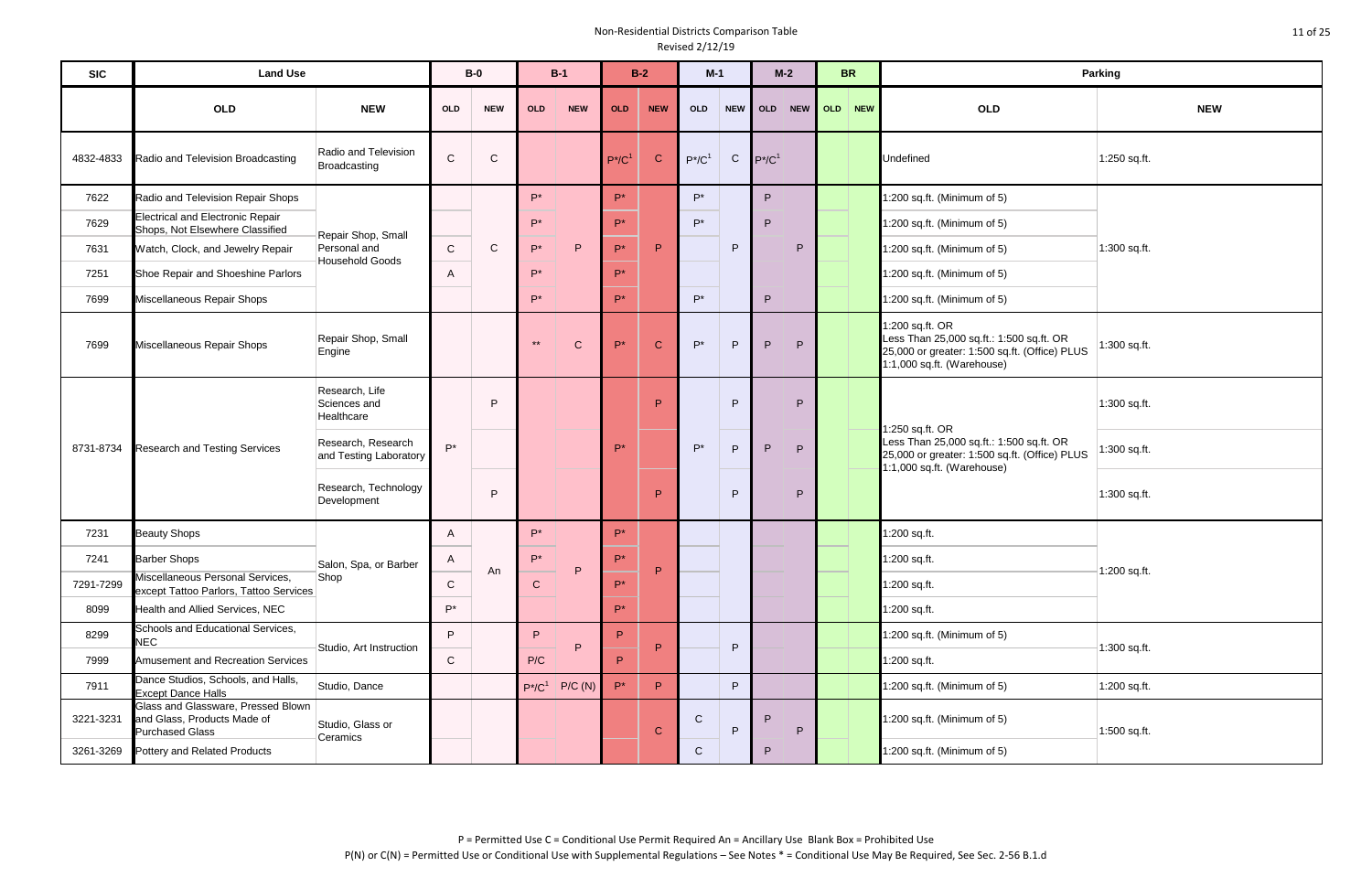| <b>SIC</b> | <b>Land Use</b>                                                            |                                               |              | $B-0$      |                    | $B-1$      |              | $B-2$        | $M-1$              |              | $M-2$             | <b>BR</b>      | Parking                        |                                                                                          |
|------------|----------------------------------------------------------------------------|-----------------------------------------------|--------------|------------|--------------------|------------|--------------|--------------|--------------------|--------------|-------------------|----------------|--------------------------------|------------------------------------------------------------------------------------------|
|            | OLD                                                                        | <b>NEW</b>                                    | OLD          | <b>NEW</b> | OLD                | <b>NEW</b> | <b>OLD</b>   | <b>NEW</b>   | <b>OLD</b>         | NEW          | OLD               | NEW<br>NEW OLD | OLD                            | <b>NEW</b>                                                                               |
| 7641       | Reupholstery and Furniture Repair                                          | Studio, Metalwork,<br>Woodwork, & Furniture   |              |            |                    |            | <b>D</b> *   | $\mathbf{C}$ | $P^*$              | P            | P<br>P            |                | 1:200 sq.ft. (Minimum of 5)    | 1:500 sq.ft.                                                                             |
| 2511-2599  | <b>Furniture and Fixtures</b>                                              | (Including Repair)                            |              |            |                    |            |              |              |                    |              | P                 |                | 1:200 sq.ft. (Minimum of 5)    |                                                                                          |
| 7221       | Photographic Studies, Portrait                                             |                                               | A            |            | $\mathsf{P}^\star$ |            | $P^*$        |              |                    |              |                   |                | 1:200 sq.ft.                   |                                                                                          |
| 7384       | Photofinishing Laboratories                                                | Studio, Photography                           | $\mathsf{C}$ |            |                    | P/C(N)     | $\mathsf P$  | P            | $\mathsf{C}$       |              |                   |                | 1:200 sq.ft.                   | 1:200 sq.ft.                                                                             |
| 7291-7299  | Miscellaneous Personal Services,<br>except Tattoo Parlors, Tattoo Services |                                               | $\mathsf{C}$ |            | $\mathbf C$        |            | $P^*$        |              |                    |              |                   |                | 1:200 sq.ft.                   |                                                                                          |
| 7299       | Tattoo Parlors, Tattoo Services                                            | Studio, Tattoo and/or<br><b>Body Piercing</b> |              |            |                    |            |              |              | C                  | $\mathsf{C}$ |                   |                | 1:200 sq.ft.                   | 1:200 sq.ft.                                                                             |
| 7352-7359  | Miscellaneous Equipment Rental &<br>Leasing                                | Supply Rental                                 |              |            |                    |            | $P^*$        | P            | $\mathsf{C}$       | P            | P<br>P            |                | 1:300 sq.ft.                   | 1:300 sq.ft.                                                                             |
|            | <b>Vehicle-Related</b>                                                     |                                               |              |            |                    |            |              |              |                    |              |                   |                |                                |                                                                                          |
| 5531       | Auto and Home Supply Stores                                                | Auto Parts, Retail                            |              |            |                    |            | $P^*$        | $\mathsf P$  |                    |              |                   |                | 1:200 sq.ft. (Minimum of 5)    | 1:200 sq.ft.                                                                             |
| 7532-7539  | <b>Automotive Repair Shops</b>                                             | Auto Repair and<br>Services, Major            |              |            |                    |            | $\mathbf C$  | $\mathbf C$  | $P^*$              | P            | $\mathsf{P}$<br>P |                | 1:200 sq.ft. (Minimum of 5)    | 1:200 sq.ft. (Each Bay May Count as a Parking<br>Space)                                  |
| 7532-7539  | <b>Automotive Repair Shops</b>                                             | Auto Repair and                               |              |            |                    |            | $\mathbf C$  |              | $P^*$              |              | $\mathsf{P}$<br>P |                | 1:200 sq.ft. (Minimum of 5)    | 1:200 sq.ft. (Each Bay May Count as a Parking                                            |
| 7549       | Automotive Services, Except Repair                                         | Services, Minor                               |              |            |                    |            | $\mathbf C$  | $\mathbf C$  | $P^*$              | P            | P                 |                | 1:200 sq.ft. (Minimum of 5)    | Space)                                                                                   |
| 5551       | <b>Boat Dealers</b>                                                        | Boat and RV Sales                             |              |            |                    |            | $\mathbf C$  | $\mathbf C$  | $P^*$              | $\mathsf{C}$ | P                 |                | 1:300 sq.ft.                   | 1:500 sq.ft. of Climate Controlled Area                                                  |
| 5561       | Recreational Vehicle Dealers                                               |                                               |              |            |                    |            | $\mathbf C$  |              | $\mathsf{C}$       |              | P                 |                | 1:300 sq.ft.                   |                                                                                          |
| 5511       | New and Used Car Dealers                                                   | Car Sales, New and<br>Used                    |              |            |                    |            | $\mathbf{C}$ | $\mathbf{C}$ | $\mathsf{C}$       | $\mathsf C$  |                   |                | 1:300 sq.ft.                   | 1:500 sq.ft. of Climate Controlled Area                                                  |
| 5521       | <b>Used Car Dealers</b>                                                    | Car Sales, Used                               |              |            |                    |            | $\mathbf{C}$ | $\mathsf{C}$ | $\mathsf{C}$       | $\mathsf C$  |                   |                | 1:300 sq.ft.                   | 1:500 sq.ft. of Climate Controlled Area                                                  |
| 7542       | Carwashes                                                                  | Car Wash (Accessory)                          |              |            |                    |            | ${\bf C}$    | $\mathbf C$  | $\mathsf{P}^\star$ | P/C<br>(N)   | P                 |                | No additional parking required | No Additional Parking Required (Each Bay or<br>Wash Tunnel May Count as 1 Parking Space) |

P = Permitted Use C = Conditional Use Permit Required An = Ancillary Use Blank Box = Prohibited Use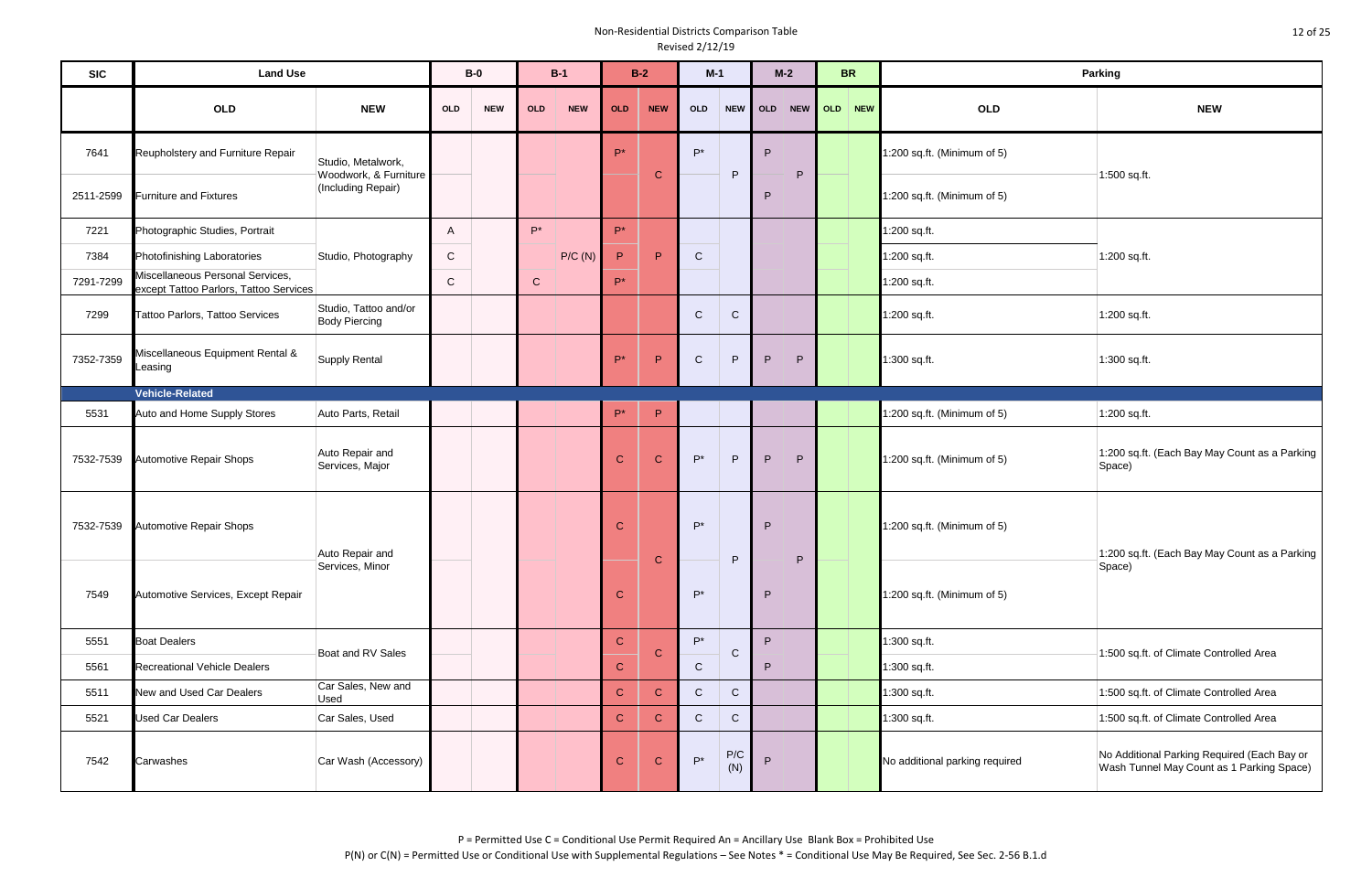| <b>SIC</b>   | <b>Land Use</b>                                 |                                              | $B-0$<br>$B-1$               |            |              | $B-2$      |                            | $M-1$        |              |              | $M-2$   |              | <b>BR</b> |         | Parking                                                                                                                 |                                                                                                                                               |
|--------------|-------------------------------------------------|----------------------------------------------|------------------------------|------------|--------------|------------|----------------------------|--------------|--------------|--------------|---------|--------------|-----------|---------|-------------------------------------------------------------------------------------------------------------------------|-----------------------------------------------------------------------------------------------------------------------------------------------|
|              | <b>OLD</b>                                      | <b>NEW</b>                                   | <b>OLD</b>                   | <b>NEW</b> | <b>OLD</b>   | <b>NEW</b> | <b>OLD</b>                 | <b>NEW</b>   | <b>OLD</b>   |              | NEW OLD | <b>NEW</b>   |           | OLD NEW | <b>OLD</b>                                                                                                              | <b>NEW</b>                                                                                                                                    |
| 7542         | Carwashes                                       | Car Wash, Drive-Thru<br>or Hand Wash         |                              |            |              |            | $\mathbf C$                | $\mathsf{C}$ | $P^*$        | $\mathsf{C}$ | P       |              |           |         | Full Service: 1:200 sq.ft. (Minimum of 5);<br>Self Service: 1:1 Bay ( Minimum of 5)                                     | 1:200 sq.ft. (Minimum of 5 spaces. Each Bay or<br>Wash Tunnel May Count as 1 Parking Space)                                                   |
| 7542         | Carwashes                                       | Car Wash, Self Service                       |                              |            |              |            | ${\bf C}$                  | $\mathbf{C}$ | $P^*$        | $\mathsf{C}$ | P       |              |           |         | Full Service: 1:200 sq.ft. (Minimum of 5);<br>Self Service: 1:1 Bay ( Minimum of 5)                                     | 1:1 Bay (Minimum of 5)                                                                                                                        |
| 5411         | Grocery/Convenience Stores                      | Gas Pumps<br>(Accessory)                     |                              |            | $\mathsf{C}$ | C(N)       | $\mathbf{C}$               | C(N)         | P            | P(N)         |         |              |           |         | No additional parking required                                                                                          | See Grocery for Parking Requirement. (Each<br>Pumping Station Counts as a Parking Space)                                                      |
| 5571         | Motorcycle Dealers                              |                                              |                              |            |              |            | $\mathbf C$                |              |              |              |         |              |           |         | 1:300 sq.ft.                                                                                                            |                                                                                                                                               |
| 5599         | Automotive Dealers, NEC                         | <b>Other Automotive Sales</b>                |                              |            |              |            | $\mathbf C$                | $\mathsf{C}$ |              | $\mathbf C$  |         |              |           |         | 1:300 sq.ft.                                                                                                            | 1:500 sq.ft. of Climate Controlled Area                                                                                                       |
| 7521         | Automobile Parking                              | Parking of Passenger<br>Vehicles             | $P^*/C^1$                    | P          |              |            | $\mathbf{C}$               | P            | $P^*$        | P            |         |              |           |         | No Existing Parking Requirement For this<br>Use                                                                         | No Additional Parking Required                                                                                                                |
| 7514<br>7515 | Passenger Car Rental<br>Passenger Car Leasing   | Passenger Car Rental                         | $\mathsf{C}$<br>$\mathsf{C}$ |            |              |            | $\mathbf C$<br>$\mathbf C$ | $\mathsf{C}$ | P*<br>P*     | $\mathsf{C}$ | P<br>P  |              |           |         | 1:200 sq.ft. (Minimum of 5)                                                                                             | 1:500 sq.ft. of Climate Controlled Area                                                                                                       |
| 7513         | <b>Truck Rental and Leasing</b>                 |                                              |                              |            |              |            |                            |              | P*           |              | P       |              |           |         | 1:200 sq.ft. (Minimum of 5)                                                                                             |                                                                                                                                               |
| 7519         | Utility Trailer and Recreational Vehicle Rental | Truck, Trailer, and RV                       |                              |            |              |            | $\mathbf C$                | $\mathbf{C}$ | $P^*$        | $\mathsf{C}$ | P       |              |           |         | 1:200 sq.ft. (Minimum of 5)                                                                                             | 1:500 sq.ft. of Climate Controlled Area                                                                                                       |
|              | Leasing<br><b>Industrial</b>                    |                                              |                              |            |              |            |                            |              |              |              |         |              |           |         |                                                                                                                         |                                                                                                                                               |
| 0110-190     | <b>Agricultural Production-Crops</b>            | Agriculture,<br><b>Commercial Crops</b>      | $\mathsf{P}^\star$           | P(N)       | $P^*$        | P(N)       | $P^*$                      | P(N)         | $P^*$        | P(N)         | P       | P(N)         |           |         | P (N) Undefined                                                                                                         | 1:Each Employee in Maximum Work Shift                                                                                                         |
| 219          | General Livestock, Except Dairy &<br>Poultry    | Agriculture,<br>Commercial Livestock         | $\mathbf C$                  |            | $P^*$        |            | $P^*$                      |              | $P^*$        | $\mathbf C$  | P       | $\mathbf C$  |           | P       | Undefined                                                                                                               | 1: Each Employee in Maximum Work Shift                                                                                                        |
|              |                                                 | Alcohol Production,<br>Macro                 |                              |            |              |            |                            |              |              | $\mathsf{C}$ |         | $\mathsf{C}$ |           |         | Less Than 25,000 sq.ft.: 1:500 sq.ft. OR<br>25,000 or greater: 1:500 sq.ft. (Office) PLUS<br>1:1,000 sq.ft. (Warehouse) | Less Than 25,000 sq.ft.: 1:500 sq.ft. OR<br>25,000 or greater: 1:500 sq.ft. (Office) PLUS<br>1:1,000 sq.ft. (Warehouse)                       |
| 2082-2085    | Alcoholic Beverages Manufacturing               | Alcohol Production,<br>Micro with Food Sales |                              |            |              |            |                            | P/C(N)       | $\mathsf{C}$ | P/C<br>(N)   | P       | C(N)         |           |         | Undefined                                                                                                               | 1:500 sq.ft. of Production Area and Office<br>PLUS 1:100 sq.ft. of Taproom, Lounge, and<br>Dining Area, of Both Indoor and Outdoor<br>Seating |

P = Permitted Use C = Conditional Use Permit Required An = Ancillary Use Blank Box = Prohibited Use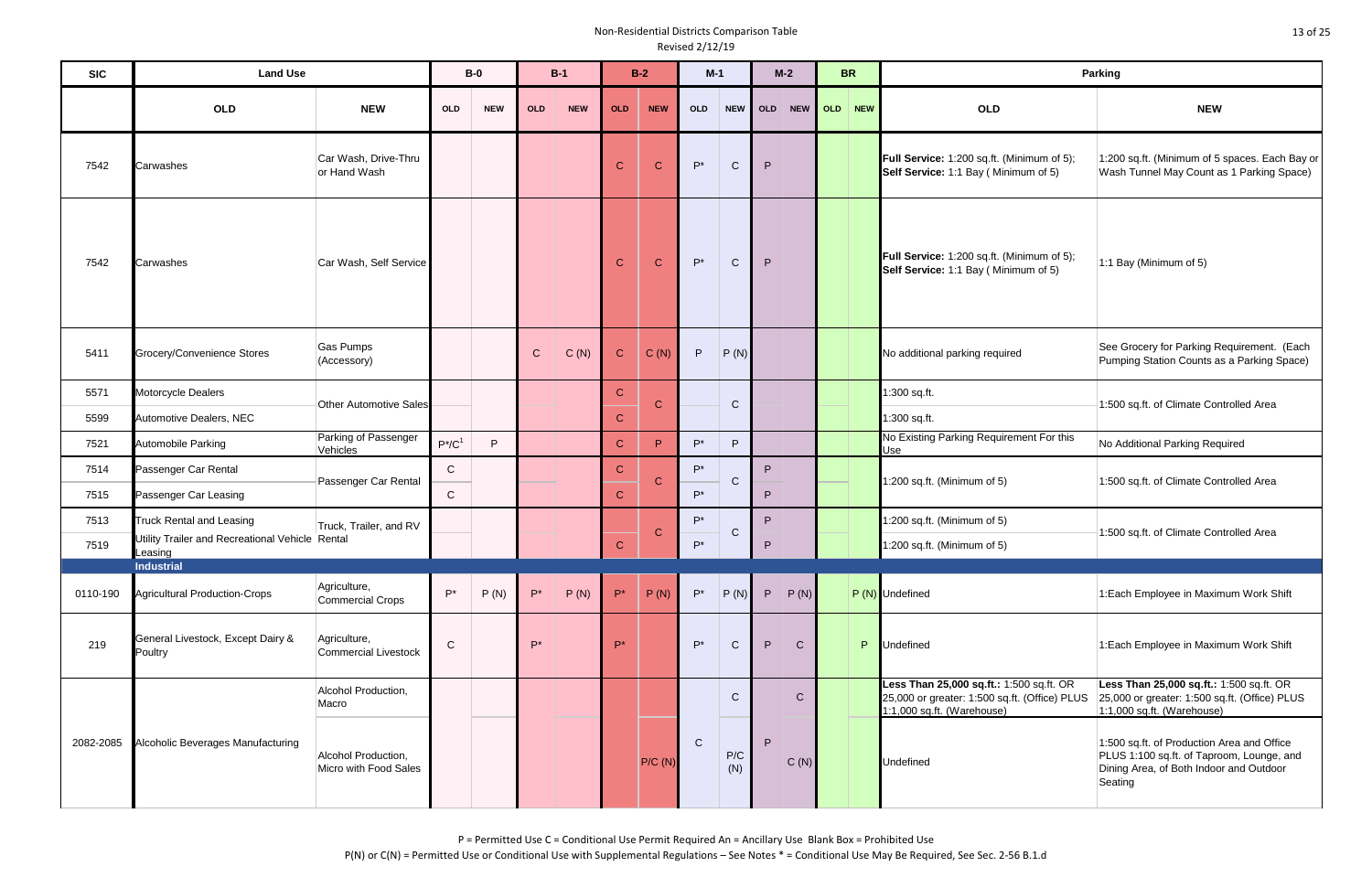| <b>SIC</b> | <b>Land Use</b>                                             |                                                                                          |            | $B-0$      |              | $B-1$      |            | $B-2$      | $M-1$          |              | $M-2$        |              |              | <b>BR</b>   |                                                                                                                         | Parking                                                                                                                   |
|------------|-------------------------------------------------------------|------------------------------------------------------------------------------------------|------------|------------|--------------|------------|------------|------------|----------------|--------------|--------------|--------------|--------------|-------------|-------------------------------------------------------------------------------------------------------------------------|---------------------------------------------------------------------------------------------------------------------------|
|            | <b>OLD</b>                                                  | <b>NEW</b>                                                                               | <b>OLD</b> | <b>NEW</b> | <b>OLD</b>   | <b>NEW</b> | <b>OLD</b> | <b>NEW</b> | <b>OLD</b>     | NEW          | <b>OLD</b>   | <b>NEW</b>   |              | OLD NEW     | OLD                                                                                                                     | <b>NEW</b>                                                                                                                |
| 2082-2085  | Alcoholic Beverages Manufacturing<br>(cont'd)               | Alcohol Production,<br>Micro without Food<br>Sales                                       |            |            |              |            |            |            | $\mathbf C$    | P/C<br>(N)   | P.           | $\mathsf{C}$ |              |             | Undefined                                                                                                               | 1:500 sq.ft.                                                                                                              |
| 1442       | <b>Construction Sand and Gravel</b>                         | Commercial Extraction<br>and Storage of Soil,<br>Sand, and Gravel or<br>Similar Material |            |            |              |            |            |            |                |              | $\mathsf{C}$ | $\mathsf{C}$ | $\mathsf{C}$ | $\mathbf C$ | <b>Undefined</b>                                                                                                        | 1:500 sq. ft. (Minimum of 5 spaces required)                                                                              |
|            |                                                             | Document Shredding                                                                       |            | P(N)       |              |            |            | P(N)       |                | P            |              | P            |              |             |                                                                                                                         | Less Than 25,000 sq.ft.: 1:500 sq.ft. OR<br>25,000 or greater: 1:500 sq.ft. (Office) PLUS<br>$1:1,000$ sq.ft. (Warehouse) |
| 2032-2038  | Canned, Frozen & Preserved<br><b>Products Manufacturing</b> | Food and Drink<br>Bottling, Canning, and<br>Packaging                                    |            |            |              |            |            |            | $\mathsf{C}$   | $\mathsf{C}$ | P.           | P            |              |             | Less Than 25,000 sq.ft.: 1:500 sq.ft. OR<br>25,000 or greater: 1:500 sq.ft. (Office) PLUS<br>1:1,000 sq.ft. (Warehouse) | Less Than 25,000 sq.ft.: 1:500 sq.ft. OR<br>25,000 or greater: 1:500 sq.ft. (Office) PLUS<br>$1:1,000$ sq.ft. (Warehouse) |
| 2711       | Newspapers                                                  |                                                                                          |            |            |              |            |            |            | P*             |              | P            |              |              |             |                                                                                                                         |                                                                                                                           |
| 2721       | Periodicals                                                 |                                                                                          |            |            |              |            |            |            | D*             |              | P            |              |              |             |                                                                                                                         |                                                                                                                           |
| 2731-2732  | <b>Books</b>                                                |                                                                                          |            |            |              |            |            |            | D <sup>*</sup> |              | P            |              |              |             |                                                                                                                         |                                                                                                                           |
| 2741       | Miscellaneous Publishing                                    |                                                                                          |            |            |              |            |            |            | D <sup>*</sup> |              | P            |              |              |             |                                                                                                                         |                                                                                                                           |
| 2752-2759  | <b>Commercial Printing</b>                                  | Industrial Printing,<br>Media Development,                                               | $P^*/C^1$  |            | $P^*/C^2$    |            | $P^*$      |            | D*             |              | P            |              |              |             | Less Than 25,000 sq.ft.: 1:500 sq.ft. OR                                                                                | Less Than 25,000 sq.ft.: 1:500 sq.ft. OR                                                                                  |
| 2761       | <b>Manifold Business Forms</b>                              | Production and<br><b>Distribution</b>                                                    |            |            |              |            |            |            | P*             | P            | P            | P            |              |             | 25,000 or greater: 1:500 sq.ft. (Office) PLUS<br>1:1,000 sq.ft. (Warehouse)                                             | 25,000 or greater: 1:500 sq.ft. (Office) PLUS<br>$1:1,000$ sq.ft. (Warehouse)                                             |
| 2771       | <b>Greeting Cards</b>                                       |                                                                                          |            |            |              |            |            |            | D*             |              | P            |              |              |             |                                                                                                                         |                                                                                                                           |
| 2782-2789  | <b>Blank Books and Loose-Leaf Binders</b>                   |                                                                                          |            |            |              |            | P*         |            | D*             |              | P            |              |              |             |                                                                                                                         |                                                                                                                           |
| 7812-7829  | Motion Picture Production & Allied<br>Services              |                                                                                          |            |            |              |            |            |            | D*             |              | P            |              |              |             |                                                                                                                         |                                                                                                                           |
| 2791-2796  | Service Industries for Printing Trade                       |                                                                                          |            |            |              |            | P*         |            | D <sup>*</sup> |              | P            |              |              |             |                                                                                                                         |                                                                                                                           |
| 7692, 7694 | <b>Welding Repair, Armature Rewinding</b><br>Repair         | Industrial/ Agricultural<br>Machinery and                                                |            |            |              |            | D*         |            | D              |              | P            |              |              |             | Less Than 25,000 sq.ft.: 1:500 sq.ft. OR<br>25,000 or greater: 1:500 sq.ft. (Office) PLUS<br>1:1,000 sq.ft. (Warehouse) |                                                                                                                           |
| 7699       | Miscellaneous Repair Shops                                  | Equipment Servicing<br>and Repair Shop                                                   |            |            | $\star\star$ |            | $P^*$      |            | D*             | P            | P            | P            |              |             | :200 sq.ft. (Minimum of 5)                                                                                              | 1:300 sq.ft.                                                                                                              |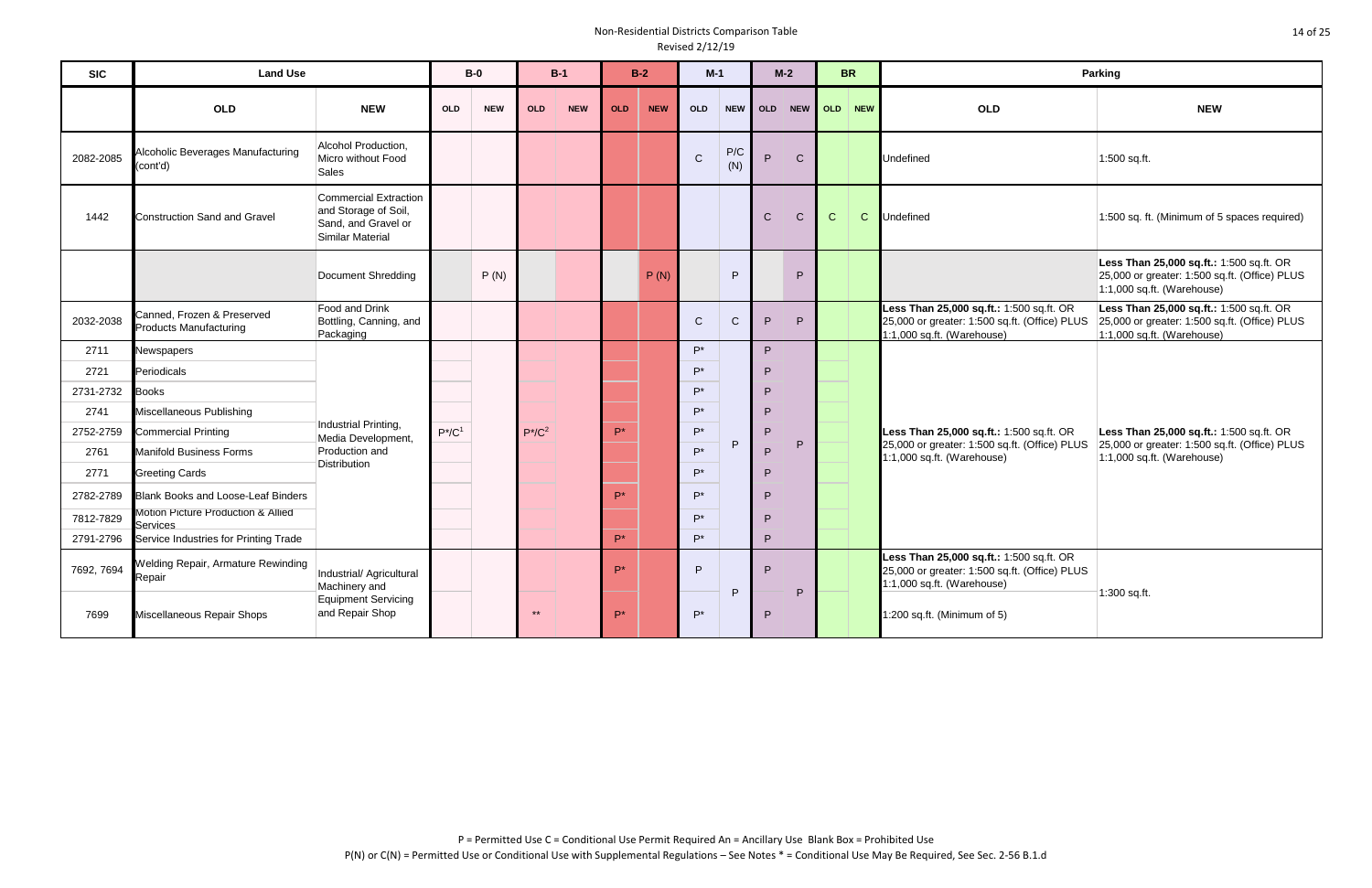| <b>SIC</b> | <b>Land Use</b>                                                                                                                                                                                                                                      |                                             |            | $B-0$<br>$B-1$ |            | $B-2$      |            | $M-1$      |              | $M-2$ |              | <b>BR</b>    |                     | Parking                                                                                                                              |                                                                                                                         |
|------------|------------------------------------------------------------------------------------------------------------------------------------------------------------------------------------------------------------------------------------------------------|---------------------------------------------|------------|----------------|------------|------------|------------|------------|--------------|-------|--------------|--------------|---------------------|--------------------------------------------------------------------------------------------------------------------------------------|-------------------------------------------------------------------------------------------------------------------------|
|            | OLD                                                                                                                                                                                                                                                  | <b>NEW</b>                                  | <b>OLD</b> | <b>NEW</b>     | <b>OLD</b> | <b>NEW</b> | <b>OLD</b> | <b>NEW</b> | <b>OLD</b>   |       |              |              | NEW OLD NEW OLD NEW | OLD                                                                                                                                  | <b>NEW</b>                                                                                                              |
| 3631-3648  | <b>Household Appliances Manufacturing</b>                                                                                                                                                                                                            |                                             |            |                |            |            |            |            |              |       | D            |              |                     |                                                                                                                                      |                                                                                                                         |
| 2833-2851  | Pharmaceuticals Manufacturing                                                                                                                                                                                                                        |                                             |            |                |            |            |            |            | $\mathsf{C}$ |       | $\mathsf{C}$ |              |                     |                                                                                                                                      |                                                                                                                         |
| 3651-3699  | Household Audio and Video<br>Equipment and Audio Recordings,<br>Communications Equipment,<br>Electronic Components and<br>Accessories and Miscellaneous<br>Electrical Machinery, Equipment and<br>Supplies, Measuring, Analyzing, and<br>Controlling | Manufacturing, Bio-<br>Tech, Hi-Tech        |            |                |            |            |            |            | $P^*$        | P     | D            | P            |                     | Less Than 25,000 sq.ft.: 1:500 sq.ft. OR<br>25,000 or greater: 1:500 sq.ft. (Office) PLUS<br>1:1,000 sq.ft. (Warehouse)              | Less Than 25,000 sq.ft.: 1:500 sq.ft. OR<br>25,000 or greater: 1:500 sq.ft. (Office) PLUS<br>1:1,000 sq.ft. (Warehouse) |
| 3812-3873  | Instruments; Photographic, Medical<br>and Optical Good; Watches and<br><b>Clocks Manufacturing</b>                                                                                                                                                   |                                             |            |                |            |            |            |            | $P^*$        |       | P            |              |                     |                                                                                                                                      |                                                                                                                         |
| 3211       | <b>Flat Glass Manufacturing</b>                                                                                                                                                                                                                      |                                             |            |                |            |            |            |            | $\mathsf{C}$ |       | P            |              |                     |                                                                                                                                      |                                                                                                                         |
| 2812-2899  | <b>Chemical and Allied Products</b><br>Manufacturing                                                                                                                                                                                                 | Manufacturing,<br>Chemical                  |            |                |            |            |            |            | $\mathsf{C}$ |       | $\mathsf{C}$ | $\mathbf C$  |                     | Less Than 25,000 sq.ft.: 1:500 sq.ft. OR<br>25,000 or greater: 1:500 sq.ft. (Office) PLUS<br>1:1,000 sq.ft. (Warehouse)              | Less Than 25,000 sq.ft.: 1:500 sq.ft. OR<br>25,000 or greater: 1:500 sq.ft. (Office) PLUS<br>1:1,000 sq.ft. (Warehouse) |
| 2011-2015  | <b>Meat Products Manufacturing</b>                                                                                                                                                                                                                   |                                             |            |                |            |            |            |            |              |       | $\mathsf{C}$ |              |                     | Less Than 25,000 sq.ft.: 1:500 sq.ft. OR<br>25,000 or greater: 1:500 sq.ft. (Office) PLUS<br>1:1,000 sq.ft. (Warehouse)              |                                                                                                                         |
| 2021-2026  | Dairy Products Manufacturing                                                                                                                                                                                                                         |                                             |            |                |            |            |            |            |              |       | P            |              |                     | Less Than 25,000 sq.ft.: 1:500 sq.ft. OR<br>25,000 or greater: 1:500 sq.ft. (Office) PLUS<br>1:1,000 sq.ft. (Warehouse)              |                                                                                                                         |
| 2041-2048  | <b>Grain Mill Products Manufacturing</b>                                                                                                                                                                                                             | Manufacturing, Food<br>and Related Products |            |                |            |            |            |            |              |       | P            | $\mathsf{C}$ |                     | Less Than 25,000 sq.ft.: 1:500 sq.ft. OR<br>25,000 or greater: 1:500 sq.ft. (Office) PLUS<br>1:1,000 sq.ft. (Warehouse)              | Less Than 25,000 sq.ft.: 1:500 sq.ft. OR<br>25,000 or greater: 1:500 sq.ft. (Office) PLUS<br>1:1,000 sq.ft. (Warehouse) |
| 2061-2068  | <b>Sugar and Confectionery Products</b><br>Manufacturing                                                                                                                                                                                             |                                             |            |                |            |            |            |            |              |       | P            |              |                     | Less Than 25,000 sq.ft.: $\overline{1:500}$ sq.ft. OR<br>25,000 or greater: 1:500 sq.ft. (Office) PLUS<br>1:1,000 sq.ft. (Warehouse) |                                                                                                                         |
| 2074-2079  | Fats and Oils Manufacturing                                                                                                                                                                                                                          |                                             |            |                |            |            |            |            |              |       | $\mathsf{C}$ |              |                     | Less Than 25,000 sq.ft.: $\overline{1:500}$ sq.ft. OR<br>25,000 or greater: 1:500 sq.ft. (Office) PLUS<br>1:1,000 sq.ft. (Warehouse) |                                                                                                                         |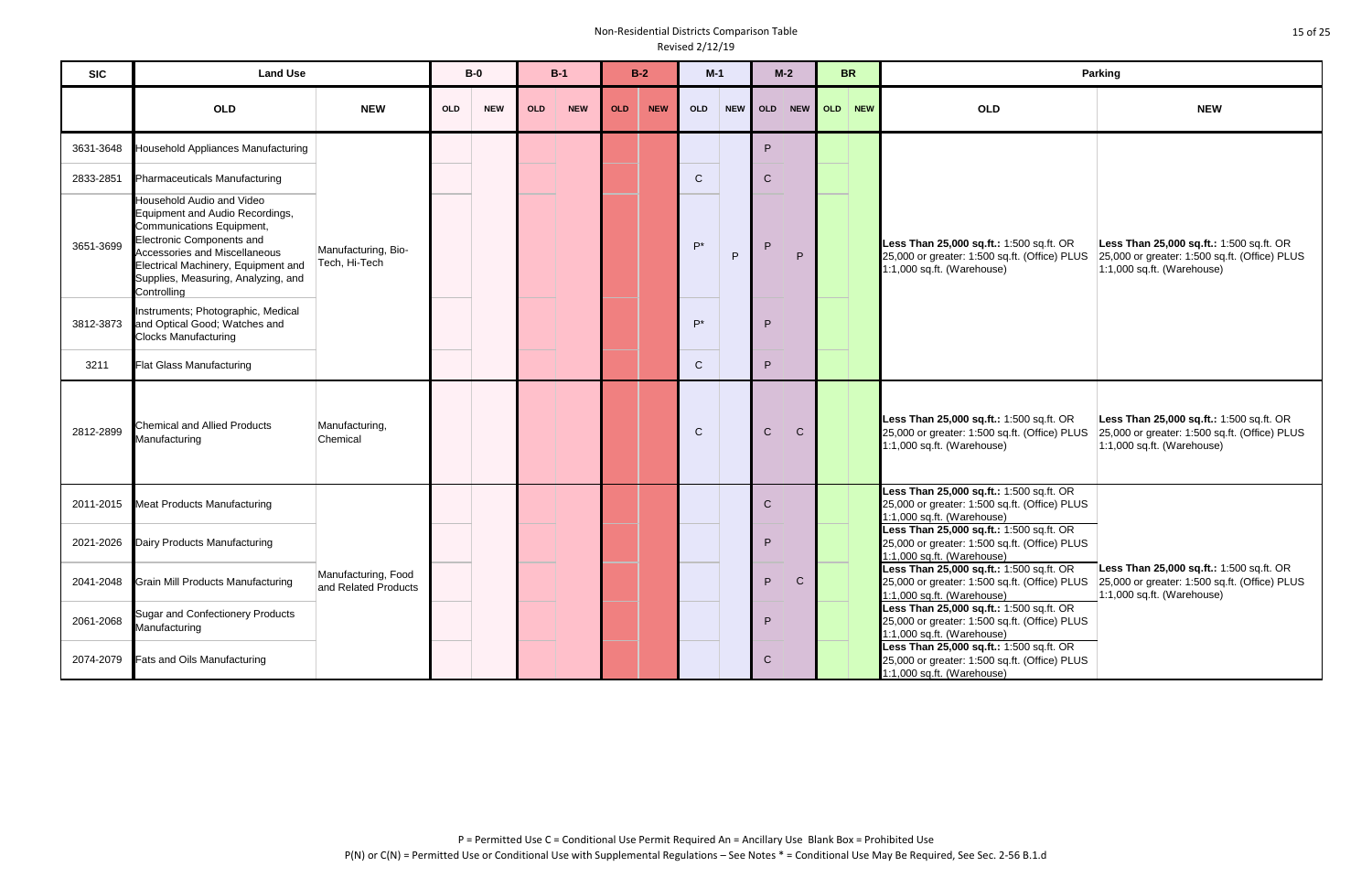| <b>SIC</b> | <b>Land Use</b>                                                                                                                                                                                                                                             |                      | $B-0$ |                                   | $B-1$      |            |            | $B-2$      | $M-1$              |       |              | $M-2$      | <b>BR</b> |            | Parking    |   |                            |                                               |                             |  |
|------------|-------------------------------------------------------------------------------------------------------------------------------------------------------------------------------------------------------------------------------------------------------------|----------------------|-------|-----------------------------------|------------|------------|------------|------------|--------------------|-------|--------------|------------|-----------|------------|------------|---|----------------------------|-----------------------------------------------|-----------------------------|--|
|            |                                                                                                                                                                                                                                                             |                      |       |                                   |            |            |            |            |                    |       |              |            |           |            |            |   |                            |                                               |                             |  |
|            | <b>OLD</b>                                                                                                                                                                                                                                                  | <b>NEW</b>           | OLD   | <b>NEW</b>                        | <b>OLD</b> | <b>NEW</b> | <b>OLD</b> | <b>NEW</b> | OLD                |       | NEW OLD      | <b>NEW</b> | OLD NEW   | <b>OLD</b> | <b>NEW</b> |   |                            |                                               |                             |  |
| 3631-3648  | Household Appliances Manufacturing                                                                                                                                                                                                                          |                      |       |                                   |            |            |            |            |                    |       | ${\sf P}$    |            |           |            |            |   |                            |                                               |                             |  |
| 3651-3699  | Household Audio and Video<br>Equipment and Audio Recordings,<br>Communications Equipment,<br><b>Electronic Components and</b><br>Accessories and Miscellaneous<br>Electrical Machinery, Equipment and<br>Supplies, Measuring, Analyzing, and<br>Controlling |                      |       |                                   |            |            |            |            | $P^*$              |       | ${\sf P}$    |            |           |            |            |   |                            |                                               |                             |  |
| 3812-3873  | Instruments; Photographic, Medical<br>and Optical Good; Watches and<br><b>Clocks Manufacturing</b>                                                                                                                                                          |                      |       |                                   |            |            |            |            |                    | $P^*$ |              | ${\sf P}$  |           |            |            |   |                            |                                               |                             |  |
| 3211       | <b>Flat Glass Manufacturing</b>                                                                                                                                                                                                                             |                      |       |                                   |            |            |            |            | $\mathbf C$        |       | $\sf P$      |            |           |            |            |   |                            |                                               |                             |  |
| 3011-3089  | Rubber and Miscellaneous Plastics<br>Manufacturing                                                                                                                                                                                                          |                      |       |                                   |            |            |            |            |                    |       | ${\sf P}$    |            |           |            |            |   |                            |                                               |                             |  |
| 3221-3231  | Glass and Glassware, Pressed Blown<br>and Glass, Products Made of<br><b>Purchased Glass Manufacturing</b>                                                                                                                                                   | Manufacturing, Heavy |       |                                   |            |            |            |            | $\mathsf{C}$       |       | ${\sf P}$    |            |           |            |            |   |                            |                                               |                             |  |
| 3261-3269  | Pottery and Related Products<br>Manufacturing                                                                                                                                                                                                               |                      |       |                                   |            |            |            |            |                    |       | $\mathsf{C}$ |            | ${\sf P}$ |            |            |   |                            |                                               |                             |  |
| 3131       | Boot and Shoe Cut Stock and<br><b>Findings Manufacturing</b>                                                                                                                                                                                                |                      |       |                                   |            |            |            |            |                    |       |              |            | $P^*$     |            | P          |   |                            | Less Than 25,000 sq.ft.: 1:500 sq.ft. OR      | Less Than 25,000 sq.ft.:    |  |
| 3142-3149  | Footwear, Except Rubber<br>Manufacturing                                                                                                                                                                                                                    |                      |       |                                   |            |            |            |            |                    |       |              |            | $P^*$     |            | ${\sf P}$  | P |                            | 25,000 or greater: 1:500 sq.ft. (Office) PLUS | 25,000 or greater: 1:500 so |  |
| 3151       | Leather Gloves and Mittens<br>Manufacturing                                                                                                                                                                                                                 |                      |       |                                   |            |            |            |            |                    |       |              | $P^*$      |           | P          |            |   | 1:1,000 sq.ft. (Warehouse) | 1:1,000 sq.ft. (Warehouse)                    |                             |  |
| 3161       | Luggage Manufacturing                                                                                                                                                                                                                                       |                      |       |                                   |            |            |            |            | $P^*$              |       | ${\sf P}$    |            |           |            |            |   |                            |                                               |                             |  |
| 3171-3172  | Handbags and Personal Leather<br>Goods Manufacturing                                                                                                                                                                                                        |                      |       |                                   |            |            |            |            |                    |       | $P^*$        |            | ${\sf P}$ |            |            |   |                            |                                               |                             |  |
| 3199       | Leather Goods, NEC Manufacturing                                                                                                                                                                                                                            |                      |       |                                   |            |            |            |            | P*                 |       | ${\sf P}$    |            |           |            |            |   |                            |                                               |                             |  |
| 2652-2657  | Paperboard Containers and Boxes<br>Manufacturing                                                                                                                                                                                                            |                      |       |                                   |            |            |            |            | $\mathsf{P}^\star$ |       | P            |            |           |            |            |   |                            |                                               |                             |  |
| 2671-2679  | <b>Converted Paper Products</b><br>Manufacturing                                                                                                                                                                                                            |                      |       | P<br>${\sf P}$<br>P*<br>${\sf P}$ |            |            |            |            |                    |       |              |            |           |            |            |   |                            |                                               |                             |  |
| 2511-2599  | Furniture and Fixtures Manufacturing                                                                                                                                                                                                                        |                      |       |                                   |            |            |            |            |                    |       |              |            |           |            |            |   |                            |                                               |                             |  |
| 2311-2399  | Apparel and Other Textile Products<br>Manufacturing                                                                                                                                                                                                         |                      |       |                                   |            |            |            |            |                    |       |              |            |           |            |            |   |                            |                                               |                             |  |
| 2211-2299  | Broadwoven Fabric Mills, Cotton<br>Manufacturing                                                                                                                                                                                                            |                      |       |                                   |            |            |            |            | $\mathbf C$        |       | P            |            |           |            |            |   |                            |                                               |                             |  |
| 2441-2449  | <b>Wood Containers Manufacturing</b>                                                                                                                                                                                                                        |                      |       |                                   |            |            |            |            |                    |       | ${\sf P}$    |            |           |            |            |   |                            |                                               |                             |  |

|                                       | Parking                                                                                                                 |
|---------------------------------------|-------------------------------------------------------------------------------------------------------------------------|
|                                       | <b>NEW</b>                                                                                                              |
| :500 sq.ft. OR<br>I.ft. (Office) PLUS | Less Than 25,000 sq.ft.: 1:500 sq.ft. OR<br>25,000 or greater: 1:500 sq.ft. (Office) PLUS<br>1:1,000 sq.ft. (Warehouse) |

P = Permitted Use C = Conditional Use Permit Required An = Ancillary Use Blank Box = Prohibited Use P(N) or C(N) = Permitted Use or Conditional Use with Supplemental Regulations – See Notes \* = Conditional Use May Be Required, See Sec. 2-56 B.1.d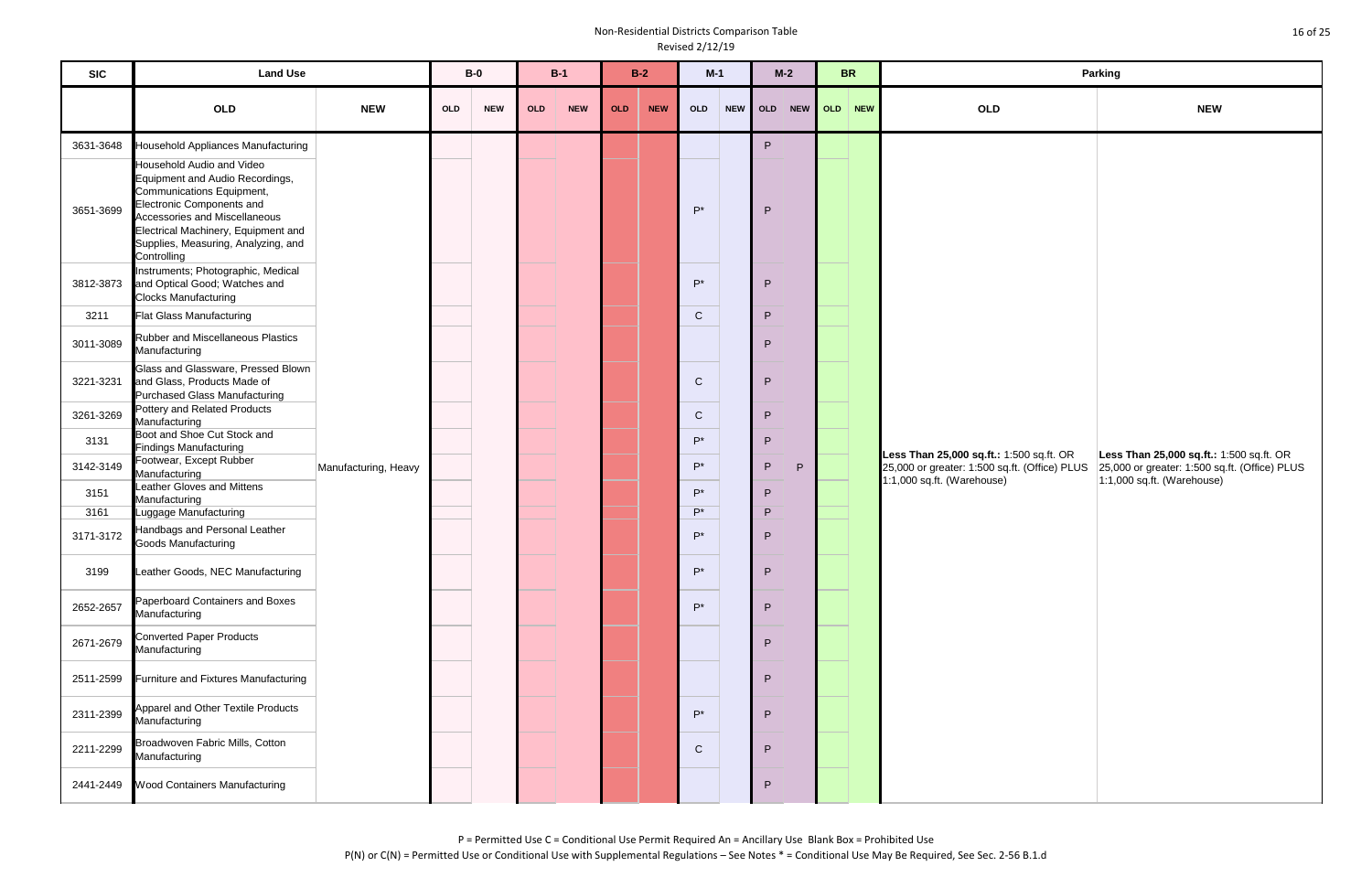| <b>SIC</b> | <b>Land Use</b>                                                                                         |                                  | $B-0$<br>$B-1$ |            | $B-2$<br>$M-1$ |            |            | $M-2$<br><b>BR</b> |              |              |              | <b>Parking</b> |   |              |              |              |                                                                                                                         |                                                                                       |  |  |  |
|------------|---------------------------------------------------------------------------------------------------------|----------------------------------|----------------|------------|----------------|------------|------------|--------------------|--------------|--------------|--------------|----------------|---|--------------|--------------|--------------|-------------------------------------------------------------------------------------------------------------------------|---------------------------------------------------------------------------------------|--|--|--|
|            | OLD                                                                                                     | <b>NEW</b>                       | OLD            | <b>NEW</b> | <b>OLD</b>     | <b>NEW</b> | <b>OLD</b> | <b>NEW</b>         | OLD          | <b>NEW</b>   | OLD          | <b>NEW</b>     |   | OLD NEW      | OLD          | <b>NEW</b>   |                                                                                                                         |                                                                                       |  |  |  |
| 2841-2851  | Detergents, Cleaners and Pefumes                                                                        |                                  |                |            |                |            |            |                    | $\mathbf C$  |              | $\mathbf C$  |                |   |              |              |              |                                                                                                                         |                                                                                       |  |  |  |
| 3421-3429  | Cutlery, Hand Tools and General<br>Hardware                                                             |                                  |                |            |                |            |            |                    | ${\bf C}$    |              | $\mathsf{P}$ |                |   |              |              |              |                                                                                                                         |                                                                                       |  |  |  |
| 3431-3433  | Heating Equipment, Except for<br>Electric and Warm Air; and Plumbing<br><b>Fixtures</b>                 |                                  |                |            |                |            |            |                    |              | $\mathsf{C}$ |              | $\mathsf{P}$   |   |              |              |              |                                                                                                                         |                                                                                       |  |  |  |
| 3441-3449  | <b>Fabricated Structural Metal Products</b>                                                             |                                  |                |            |                |            |            |                    |              |              | ${\sf P}$    |                |   |              |              |              |                                                                                                                         |                                                                                       |  |  |  |
| 3451-3452  | Screw Machine Products, Bolts, Nuts,<br>Screws, Rivets and Washers                                      |                                  |                |            |                |            |            |                    | $\mathbf C$  |              | $\mathsf{P}$ |                |   |              |              |              |                                                                                                                         |                                                                                       |  |  |  |
| 3462-3466  | Metal Forging and Stamping, except<br>Metal Stampings, NEC                                              |                                  |                |            |                |            |            |                    |              |              | $\mathsf{P}$ |                |   |              |              |              |                                                                                                                         |                                                                                       |  |  |  |
| 3469       | Metal Stampings, NEC Manufacturing                                                                      |                                  |                |            |                |            |            |                    | P/C1         |              | P            |                |   |              |              |              |                                                                                                                         |                                                                                       |  |  |  |
| 3471-3479  | Coating, Engraving and Allied<br>Services Manufacturing                                                 | Manufacturing, Heavy<br>(cont'd) |                |            |                |            |            |                    |              |              |              |                |   |              |              | $\mathsf{P}$ |                                                                                                                         |                                                                                       |  |  |  |
| 3491-3499  | Miscellaneous Fabricated Metal<br><b>Products Manufacturing</b>                                         |                                  |                |            |                |            |            |                    |              |              |              |                | P | $\mathsf{P}$ |              |              | Less Than 25,000 sq.ft.: 1:500 sq.ft. OR<br>25,000 or greater: 1:500 sq.ft. (Office) PLUS<br>1:1,000 sq.ft. (Warehouse) | Less Than 25,000 sq.ft.:<br>25,000 or greater: 1:500 so<br>1:1,000 sq.ft. (Warehouse) |  |  |  |
| 3541-3549  | Metalworking Machinery and<br><b>Equipment Manufacturing</b>                                            |                                  |                |            |                |            |            |                    |              |              |              |                |   |              | $\mathsf{P}$ |              |                                                                                                                         |                                                                                       |  |  |  |
| 3552-3559  | Special Industry Machinery, except<br><b>Metalworking Machinery</b><br>Manufacturing                    |                                  |                |            |                |            |            |                    |              |              |              |                |   | ${\sf P}$    |              |              |                                                                                                                         |                                                                                       |  |  |  |
| 3561-3569  | General Equipment Machinery and<br><b>Equipment Manufacturing</b>                                       |                                  |                |            |                |            |            |                    |              |              |              |                |   | P            |              |              |                                                                                                                         |                                                                                       |  |  |  |
| 3571-3579  | Computer and Office Equipment<br>Manufacturing                                                          |                                  |                |            |                |            |            |                    |              |              |              |                | P |              | P            |              |                                                                                                                         |                                                                                       |  |  |  |
| 3581-3589  | Refrigeration and Service Industry<br><b>Machinery Manufacturing</b>                                    |                                  |                |            |                |            |            |                    |              |              | $\mathsf{P}$ |                |   |              |              |              |                                                                                                                         |                                                                                       |  |  |  |
| 3592-3599  | Miscellaneous Industrial and<br>Commercial Machinery and<br><b>Equipment Manufacturing</b>              |                                  |                |            |                |            |            | P                  |              |              |              |                |   |              |              |              |                                                                                                                         |                                                                                       |  |  |  |
| 3612-3629  | Electronic Transmission and<br>Distribution Equipment, Electrical<br>Industrial Apparatus Manufacturing |                                  |                |            |                |            |            |                    | $\mathbf C$  | P            |              |                |   |              |              |              |                                                                                                                         |                                                                                       |  |  |  |
| 3911-3999  | Miscellaneous Manufacturing<br>Industries                                                               |                                  |                |            |                |            |            |                    | $\mathsf{C}$ |              | $\mathsf{P}$ |                |   |              |              |              |                                                                                                                         |                                                                                       |  |  |  |

| Parking                               |                                                                                                                         |  |  |  |  |  |  |  |  |  |  |
|---------------------------------------|-------------------------------------------------------------------------------------------------------------------------|--|--|--|--|--|--|--|--|--|--|
|                                       | <b>NEW</b>                                                                                                              |  |  |  |  |  |  |  |  |  |  |
| :500 sq.ft. OR<br>I.ft. (Office) PLUS | Less Than 25,000 sq.ft.: 1:500 sq.ft. OR<br>25,000 or greater: 1:500 sq.ft. (Office) PLUS<br>1:1,000 sq.ft. (Warehouse) |  |  |  |  |  |  |  |  |  |  |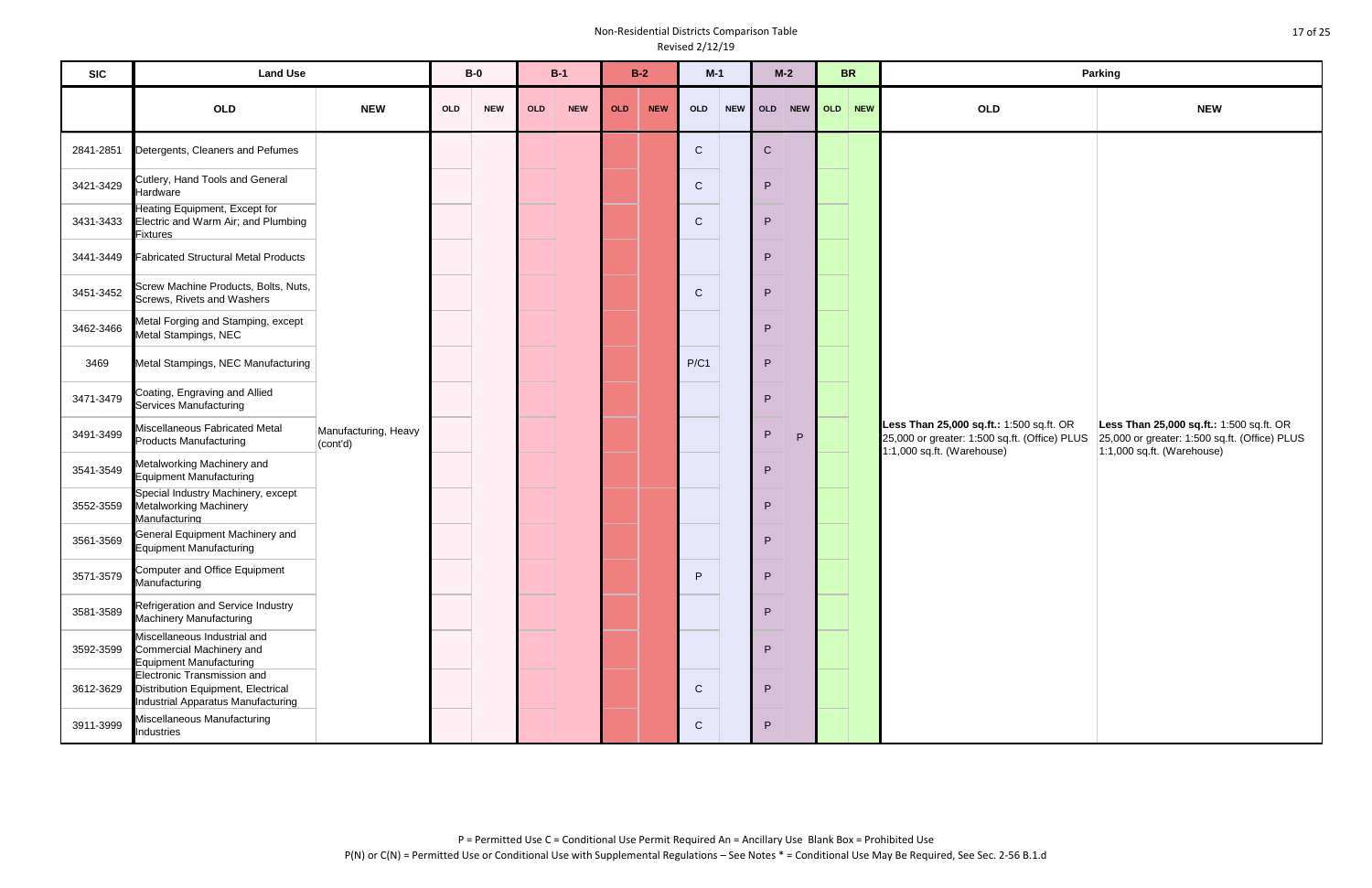| <b>SIC</b> | <b>Land Use</b>                                                                                                                                                                                                                                                           |                      | $B-0$ |            | $B-1$      |            | $B-2$      |            | $M-1$              |             | $M-2$        |              | <b>BR</b> |                                                                                                                         | Parking                                                                               |             |  |  |
|------------|---------------------------------------------------------------------------------------------------------------------------------------------------------------------------------------------------------------------------------------------------------------------------|----------------------|-------|------------|------------|------------|------------|------------|--------------------|-------------|--------------|--------------|-----------|-------------------------------------------------------------------------------------------------------------------------|---------------------------------------------------------------------------------------|-------------|--|--|
|            | OLD                                                                                                                                                                                                                                                                       | <b>NEW</b>           | OLD   | <b>NEW</b> | <b>OLD</b> | <b>NEW</b> | <b>OLD</b> | <b>NEW</b> | OLD                | <b>NEW</b>  | OLD          | <b>NEW</b>   | OLD NEW   | <b>OLD</b>                                                                                                              | <b>NEW</b>                                                                            |             |  |  |
| 3631-3648  | Household Appliances Manufacturing                                                                                                                                                                                                                                        |                      |       |            |            |            |            |            |                    |             | $\mathsf{P}$ |              |           |                                                                                                                         |                                                                                       |             |  |  |
| 3651-3699  | Household Audio and Video<br>Equipment and Audio Recordings,<br>Communications Equipment,<br>Electronic Components and<br>Accessories and Miscellaneous<br>Electrical Machinery, Equipment and<br>Supplies, Measuring, Analyzing, and<br><b>Controlling Manufacturing</b> |                      |       |            |            |            |            |            | $\mathsf{P}^\star$ |             |              |              |           |                                                                                                                         |                                                                                       |             |  |  |
| 3812-3873  | Instruments; Photographic, Medical<br>and Optical Good; Watches and<br><b>Clocks Manufacturing</b>                                                                                                                                                                        |                      |       |            |            |            |            |            | $P^*$              |             |              |              |           |                                                                                                                         |                                                                                       |             |  |  |
| 3421-3429  | Cutlery, Hand Tools and General<br>Hardware                                                                                                                                                                                                                               |                      |       |            |            |            |            |            | $\mathsf{C}$       |             | ${\sf P}$    |              |           |                                                                                                                         |                                                                                       |             |  |  |
| 3431-3433  | Heating Equipment, Except for<br>Electric and Warm Air; and Plumbing<br><b>Fixtures</b>                                                                                                                                                                                   |                      |       |            |            |            |            |            | $\mathbf C$        |             | $\mathsf{P}$ |              |           |                                                                                                                         |                                                                                       |             |  |  |
| 3441-3449  | <b>Fabricated Structural Metal Products</b>                                                                                                                                                                                                                               |                      |       |            |            |            |            |            |                    |             |              | $\mathsf{P}$ |           |                                                                                                                         |                                                                                       |             |  |  |
| 3451-3452  | Screw Machine Products, Bolts, Nuts,<br>Screws, Rivets and Washers                                                                                                                                                                                                        |                      |       |            |            |            |            |            |                    |             |              |              |           | $\mathbf C$                                                                                                             |                                                                                       | $\mathsf P$ |  |  |
| 3211       | <b>Flat Glass Manufacturing</b>                                                                                                                                                                                                                                           | Manufacturing, Light |       |            |            |            |            |            | $\mathbf C$        | $\mathsf P$ | P            | $\sf P$      |           | Less Than 25,000 sq.ft.: 1:500 sq.ft. OR<br>25,000 or greater: 1:500 sq.ft. (Office) PLUS<br>1:1,000 sq.ft. (Warehouse) | Less Than 25,000 sq.ft.:<br>25,000 or greater: 1:500 so<br>1:1,000 sq.ft. (Warehouse) |             |  |  |
| 3221-3231  | Glass and Glassware, Pressed Blown<br>and Glass, Products Made of<br><b>Purchased Glass Manufacturing</b>                                                                                                                                                                 |                      |       |            |            |            |            |            | $\mathbf C$        |             | $\mathsf{P}$ |              |           |                                                                                                                         |                                                                                       |             |  |  |
| 2086-2087  | Soft Drinks & Flavoring Syrups<br>Manufacturing                                                                                                                                                                                                                           |                      |       |            |            |            |            |            |                    |             | P            |              |           |                                                                                                                         |                                                                                       |             |  |  |
| 3261-3269  | Pottery and Related Products<br>Manufacturing                                                                                                                                                                                                                             |                      |       |            |            |            |            |            | $\mathbf C$        |             | $\mathsf{P}$ |              |           |                                                                                                                         |                                                                                       |             |  |  |
| 3571-3579  | Computer and Office Equipment<br>Manufacturing                                                                                                                                                                                                                            |                      |       |            |            |            |            |            | $P^*$              |             | ${\sf P}$    |              |           |                                                                                                                         |                                                                                       |             |  |  |
| 3131       | Boot and Shoe Cut Stock and<br><b>Findings Manufacturing</b>                                                                                                                                                                                                              |                      |       |            |            |            |            |            | $P^*$              |             | $\mathsf{P}$ |              |           |                                                                                                                         |                                                                                       |             |  |  |
| 3142-3149  | Footwear, Except Rubber<br>Manufacturing                                                                                                                                                                                                                                  |                      |       |            |            |            |            |            | $\mathsf{P}^\star$ |             | $\mathsf{P}$ |              |           |                                                                                                                         |                                                                                       |             |  |  |
| 3151       | Leather Gloves and Mittens<br>Manufacturing                                                                                                                                                                                                                               |                      |       |            |            |            |            |            | $P^*$              |             | P            |              |           |                                                                                                                         |                                                                                       |             |  |  |
| 3161       | Luggage Manufacturing                                                                                                                                                                                                                                                     |                      |       |            |            |            |            |            | P*                 |             | $\mathsf{P}$ |              |           |                                                                                                                         |                                                                                       |             |  |  |

|                                       | Parking                                                                                                                 |
|---------------------------------------|-------------------------------------------------------------------------------------------------------------------------|
|                                       | <b>NEW</b>                                                                                                              |
| :500 sq.ft. OR<br>I.ft. (Office) PLUS | Less Than 25,000 sq.ft.: 1:500 sq.ft. OR<br>25,000 or greater: 1:500 sq.ft. (Office) PLUS<br>1:1,000 sq.ft. (Warehouse) |

P = Permitted Use C = Conditional Use Permit Required An = Ancillary Use Blank Box = Prohibited Use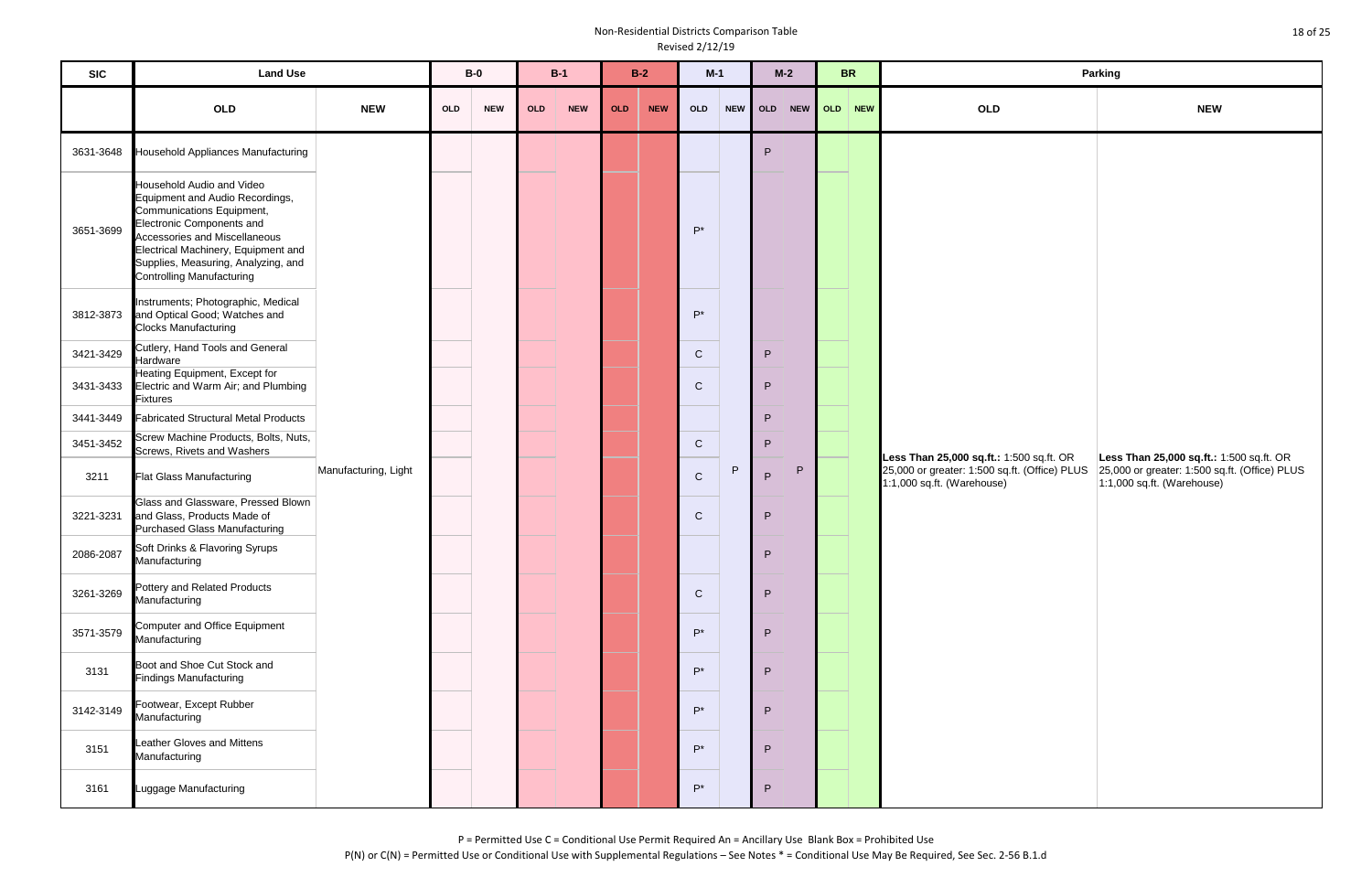| <b>SIC</b> | <b>Land Use</b>                                         |                                               |     | $B-0$      |            | $B-1$      |             | $B-2$      |                | $M-1$        | $M-2$        |              |            | <b>BR</b> |                                                                                                                         | Parking                                                                                                                                                |
|------------|---------------------------------------------------------|-----------------------------------------------|-----|------------|------------|------------|-------------|------------|----------------|--------------|--------------|--------------|------------|-----------|-------------------------------------------------------------------------------------------------------------------------|--------------------------------------------------------------------------------------------------------------------------------------------------------|
|            | <b>OLD</b>                                              | <b>NEW</b>                                    | OLD | <b>NEW</b> | <b>OLD</b> | <b>NEW</b> | <b>OLD</b>  | <b>NEW</b> | <b>OLD</b>     | <b>NEW</b>   | OLD NEW      |              | <b>OLD</b> | NEW       | <b>OLD</b>                                                                                                              | <b>NEW</b>                                                                                                                                             |
| 3171-3172  | Handbags and Personal Leather<br>Goods Manufacturing    |                                               |     |            |            |            |             |            | $\mathsf{P}^*$ |              | P            |              |            |           |                                                                                                                         |                                                                                                                                                        |
| 3199       | Leather Goods, NEC Manufacturing                        |                                               |     |            |            |            |             |            | $P^*$          |              | P            |              |            |           |                                                                                                                         |                                                                                                                                                        |
| 2652-2657  | Paperboard Containers and Boxes<br>Manufacturing        | Manufacturing, Light<br>(cont'd)              |     |            |            |            |             |            | P*             |              | P            |              |            |           | Less Than 25,000 sq.ft.: 1:500 sq.ft. OR<br>25,000 or greater: 1:500 sq.ft. (Office) PLUS<br>1:1,000 sq.ft. (Warehouse) |                                                                                                                                                        |
| 2671-2679  | <b>Converted Paper Products</b><br>Manufacturing        |                                               |     |            |            |            |             |            |                |              | P            |              |            |           |                                                                                                                         |                                                                                                                                                        |
| 2511-2599  | Furniture and Fixtures Manufacturing                    |                                               |     |            |            |            |             |            |                | P            | P            | P            |            |           |                                                                                                                         | Less Than 25,000 sq.ft.: 1:500 sq.ft. OR<br>25,000 or greater: 1:500 sq.ft. (Office) PLUS<br>1:1,000 sq.ft. (Warehouse)                                |
| 2311-2399  | Apparel and Other Textile Products<br>Manufacturing     |                                               |     |            |            |            |             |            | D*             |              | P            |              |            |           |                                                                                                                         |                                                                                                                                                        |
| 2441-2449  | <b>Wood Containers Manufacturing</b>                    |                                               |     |            |            |            |             |            |                |              | P            |              |            |           |                                                                                                                         |                                                                                                                                                        |
| 2211-2299  | Broadwoven Fabric Mills, Cotton<br>Manufacturing        |                                               |     |            |            |            |             |            | $\mathsf{C}$   |              | P            |              |            |           |                                                                                                                         |                                                                                                                                                        |
| 3911-3999  | Miscellaneous Manufacturing<br>Industries Manufacturing |                                               |     |            |            |            |             |            | $\mathsf{C}$   |              | P            |              |            |           |                                                                                                                         |                                                                                                                                                        |
| 4512-4581  | <b>Transportation By Air</b>                            | <b>Municipal Airport</b>                      |     |            |            |            |             |            | $P^*$          | P            | P            | P            |            |           | <b>Undefined</b>                                                                                                        | The applicant shall provide parking analysis for<br>the proposed development and parking<br>estimate shall be approved by the Director of<br>Planning. |
| 2833-2851  | <b>Pharmaceuticals Manufacturing</b>                    | Pharmaceuticals<br>Packing and/or<br>Blending |     |            |            |            |             |            | $\mathsf{C}$   | $\mathsf{C}$ | $\mathbf C$  | P            |            |           | Less Than 25,000 sq.ft.: 1:500 sq.ft. OR<br>25,000 or greater: 1:500 sq.ft. (Office) PLUS<br>1:1,000 sq.ft. (Warehouse) | Less Than 25,000 sq.ft.: 1:500 sq.ft. OR<br>25,000 or greater: 1:500 sq.ft. (Office) PLUS<br>1:1,000 sq.ft. (Warehouse)                                |
| 4011-4013  | Railroad Transportation                                 | Railroad Freight Yard                         |     |            |            |            |             |            |                | $\mathsf{C}$ | P            | P            |            |           | <b>Undefined</b>                                                                                                        | 1:500 sq. ft. (Minimum of 5 spaces required)                                                                                                           |
| 5093       | <b>Scrap and Waste</b>                                  | Recycling Collection<br>Center                |     |            |            |            |             |            |                | $\mathsf{C}$ |              | $\mathsf{C}$ |            |           | Less Than 25,000 sq.ft.: 1:500 sq.ft. OR<br>25,000 or greater: 1:500 sq.ft. (Office) PLUS<br>1:1,000 sq.ft. (Warehouse) | Less Than 25,000 sq.ft.: 1:500 sq.ft. OR<br>25,000 or greater: 1:500 sq.ft. (Office) PLUS<br>1:1,000 sq.ft. (Warehouse)                                |
| 4812-4813  | Telephone/ Telegraph<br>Communications                  | Telecommunications<br><b>Towers</b>           |     |            |            |            | $\mathbf C$ | C(N)       | $\mathsf{C}$   | C(N)         | $\mathsf{C}$ | C(N)         |            |           | <b>Undefined</b>                                                                                                        | 1:300 sq.ft. of Associated Buildings (Minimum<br>of 1 space required)                                                                                  |

|                                      | <b>Parking</b>                                                                                                                                         |
|--------------------------------------|--------------------------------------------------------------------------------------------------------------------------------------------------------|
|                                      | NEW                                                                                                                                                    |
| :500 sq.ft. OR<br>.ft. (Office) PLUS | Less Than 25,000 sq.ft.: 1:500 sq.ft. OR<br>25,000 or greater: 1:500 sq.ft. (Office) PLUS<br>1:1,000 sq.ft. (Warehouse)                                |
|                                      | The applicant shall provide parking analysis for<br>the proposed development and parking<br>estimate shall be approved by the Director of<br>Planning. |
| :500 sq.ft. OR<br>.ft. (Office) PLUS | Less Than 25,000 sq.ft.: 1:500 sq.ft. OR<br>25,000 or greater: 1:500 sq.ft. (Office) PLUS<br>1:1,000 sq.ft. (Warehouse)                                |
|                                      | 1:500 sq. ft. (Minimum of 5 spaces required)                                                                                                           |
| :500 sq.ft. OR<br>.ft. (Office) PLUS | Less Than 25,000 sq.ft.: 1:500 sq.ft. OR<br>25,000 or greater: 1:500 sq.ft. (Office) PLUS<br>1:1,000 sq.ft. (Warehouse)                                |
|                                      | 1:300 sq.ft. of Associated Buildings (Minimum<br>of 1 space required)                                                                                  |

P = Permitted Use C = Conditional Use Permit Required An = Ancillary Use Blank Box = Prohibited Use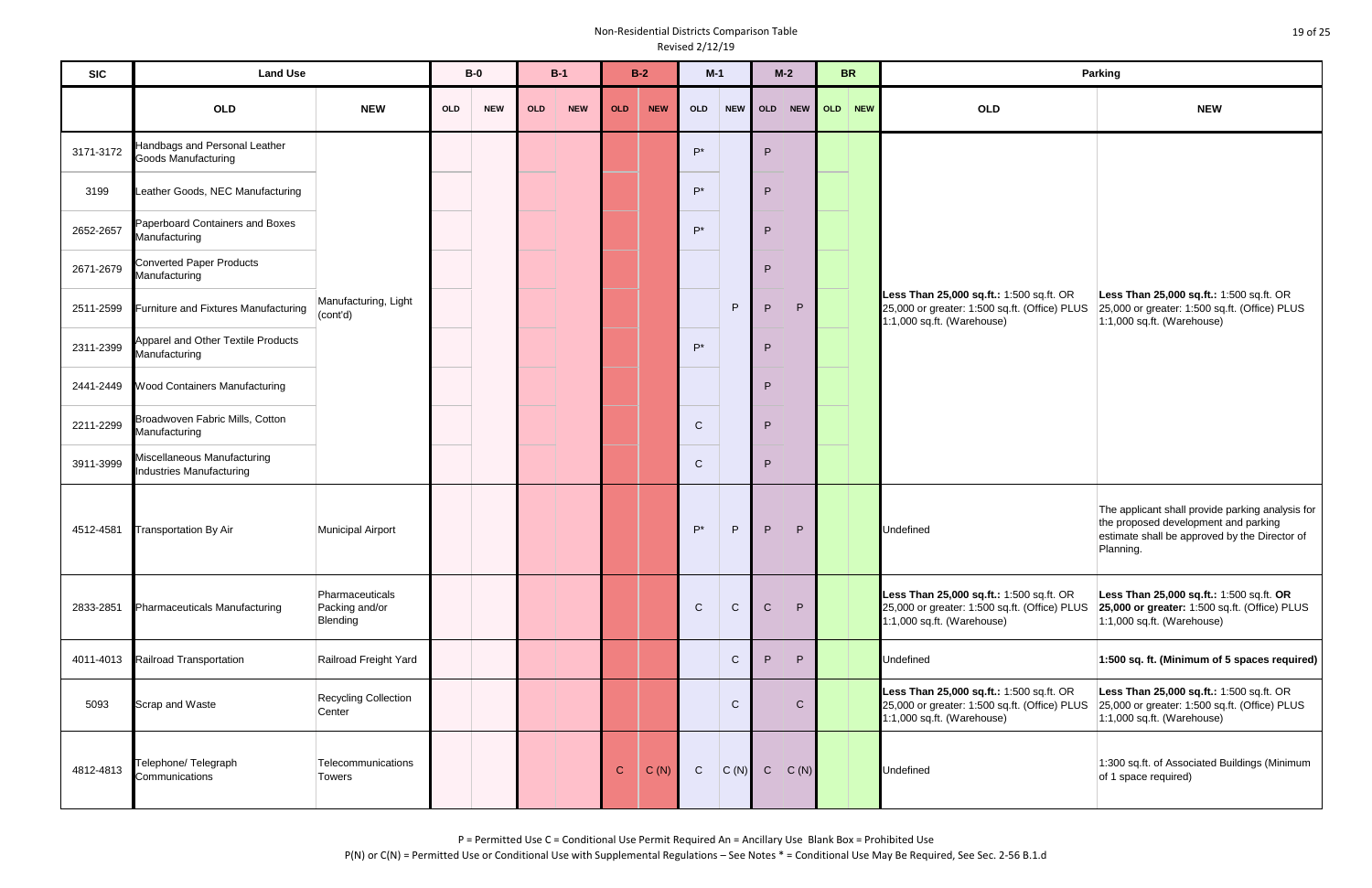| <b>SIC</b> | <b>Land Use</b>                                                      |                                                   |              | $B-0$      |              | $B-1$      |              | $B-2$      | $M-1$          |              |              | $M-2$        | <b>BR</b>   |                                                                                                                                   | Parking                                                                  |  |  |  |  |
|------------|----------------------------------------------------------------------|---------------------------------------------------|--------------|------------|--------------|------------|--------------|------------|----------------|--------------|--------------|--------------|-------------|-----------------------------------------------------------------------------------------------------------------------------------|--------------------------------------------------------------------------|--|--|--|--|
|            | <b>OLD</b>                                                           | <b>NEW</b>                                        | <b>OLD</b>   | <b>NEW</b> | <b>OLD</b>   | <b>NEW</b> | <b>OLD</b>   | <b>NEW</b> | <b>OLD</b>     |              | NEW OLD      | NEW          | OLD NEW     | OLD                                                                                                                               | <b>NEW</b>                                                               |  |  |  |  |
| 4911       | <b>Electric Services</b>                                             |                                                   | $\mathsf{C}$ |            | $\mathsf{C}$ |            | $\mathbf{C}$ |            | $\mathsf{C}$   |              | $\mathsf{C}$ |              |             | Undefined                                                                                                                         |                                                                          |  |  |  |  |
| 4812-4813  | <b>Telephone Communications</b>                                      |                                                   | A            |            |              |            | P/C          |            | P/C            |              | P/C          | P            |             | Undefined                                                                                                                         | 1:300 sq.ft. of Building or as Determined by the                         |  |  |  |  |
| 4841       | Cable & Other Pay Television<br><b>Services</b>                      | <b>Utilities</b>                                  | $\mathsf{C}$ |            | P/C          |            | P/C          |            | P/C            | $\mathsf{C}$ | P/C          |              | $\mathbf C$ | Undefined                                                                                                                         | Director of Planning                                                     |  |  |  |  |
| 4612-4619  | Pipelines, ex. Natural Gas                                           |                                                   |              |            |              |            |              |            |                |              | P            |              |             | Undefined                                                                                                                         |                                                                          |  |  |  |  |
| 4212-4215  | Trucking & Courier Services, Ex. Air                                 |                                                   |              |            |              |            |              |            | P*             |              | P            |              |             | Less Than 25,000 sq.ft.: 1:4,000 sq.ft. of<br>Warehouse Plus 1:1 Employees (Minimum of                                            |                                                                          |  |  |  |  |
| 4231       | <b>Trucking Terminal Facilities</b>                                  | Warehouse and<br><b>Distribution Facility</b>     |              |            |              |            |              |            |                | P            | P            | P            |             | Less Than 25,000 sq.ft.: 1:4,000 sq.ft. of<br>Warehouse Plus 1:1 Employees (Minimum of of Office                                  | 1:2,000 sq.ft. of Warehouse PLUS 1:300 sq.ft.                            |  |  |  |  |
| 4731       | Freight and Cargo Transportation                                     |                                                   |              |            |              |            |              |            | $P^*$          |              | P            |              |             | Less Than 25,000 sq.ft.: 1:4,000 sq.ft. of<br>Warehouse Plus 1:1 Employees (Minimum of                                            |                                                                          |  |  |  |  |
| 5153-5159  | Farm-Product Raw Materials                                           | Wholesale, Agricultural<br>Products and Livestock |              |            |              |            |              |            |                |              | $\mathsf{C}$ | $\mathsf{C}$ |             | Less Than 25,000 sq.ft.: 1:4,000 sq.ft. of<br>Warehouse Plus 1:1 Employees (Minimum of<br>5) OR 25,000 or greater: 1:2,000 sq.ft. | 1:300 sq.ft. of Building or as Determined by the<br>Director of Planning |  |  |  |  |
| 5013       | Motor Vehicle Supplies and New Parts                                 |                                                   |              |            |              |            |              |            | P*             |              | P            |              |             |                                                                                                                                   |                                                                          |  |  |  |  |
| 5014-5015  | Tires and Tubes, Used Motor Vehicle<br>Parts                         |                                                   |              |            |              |            |              |            |                |              | P            |              |             |                                                                                                                                   |                                                                          |  |  |  |  |
| 5021-5023  | Furniture and Home Furnishings                                       |                                                   |              |            |              |            |              |            | P*             |              | P            |              |             |                                                                                                                                   |                                                                          |  |  |  |  |
| 5031-5039  | Lumber and Construction Materials                                    |                                                   |              |            |              |            |              |            | $P^*$          |              | P            |              |             |                                                                                                                                   |                                                                          |  |  |  |  |
| 5043-5049  | Professional & Commercial<br>Equipment                               |                                                   |              |            |              |            |              |            | P*             |              | P            |              |             |                                                                                                                                   |                                                                          |  |  |  |  |
| 5051       | Metals Service Centers and Offices                                   |                                                   |              |            |              |            |              |            |                |              | P            |              |             |                                                                                                                                   |                                                                          |  |  |  |  |
| 5063-5065  | <b>Electrical Goods</b>                                              |                                                   |              |            |              |            |              |            | P*             |              | P            |              |             |                                                                                                                                   |                                                                          |  |  |  |  |
| 5072-5078  | Hardware, Plumbing, & Heating<br>Equipment                           |                                                   |              |            |              |            |              |            | D <sup>*</sup> |              | P            |              |             |                                                                                                                                   |                                                                          |  |  |  |  |
| 5082-5084  | Construction, Farm and Industrial<br>Machinery and Equipment         | Wholesale, Durable                                |              |            |              |            |              |            |                |              | P            |              |             | Less Than 25,000 sq.ft.: 1:500 sq.ft. OR                                                                                          | 1:2,000 sq.ft. of Warehouse PLUS 1:300 sq.ft.                            |  |  |  |  |
| 5085       | <b>Industrial Supplies</b>                                           | and Nondurable Goods                              |              |            |              |            |              |            | $P^*$          | P(N)         | P            | P(N)         |             | 25,000 or greater: 1:500 sq.ft. (Office) PLUS<br>1:1,000 sq.ft. (Warehouse)                                                       | of Office                                                                |  |  |  |  |
| 5087       | Service Establishment Equipment and<br>Supplies                      |                                                   |              |            |              |            |              |            |                |              | P            |              |             |                                                                                                                                   |                                                                          |  |  |  |  |
| 5091-5092  | Sports and Recreational, Toys and<br><b>Hobby Goods and Supplies</b> |                                                   |              |            |              |            |              |            | $P^*$          |              | P            |              |             |                                                                                                                                   |                                                                          |  |  |  |  |
| 5094       | Jewelry, Watches, Precious Stones<br>and Precious Metals             |                                                   |              |            |              |            |              |            | $P^*$          |              | P            |              |             |                                                                                                                                   |                                                                          |  |  |  |  |
| 5099       | Durable Goods Not Elsewhere<br>Classified                            |                                                   |              |            |              |            |              |            | $P^*$          |              | P            |              |             |                                                                                                                                   |                                                                          |  |  |  |  |
| 5111-5113  | Paper and Paper Products                                             |                                                   |              |            |              |            |              |            | $P^*$          |              | P            |              |             |                                                                                                                                   |                                                                          |  |  |  |  |
| 5122       | Drugs, Proprietaries, and Sundries                                   |                                                   |              |            |              |            |              |            | $P^*$          |              | P            |              |             |                                                                                                                                   |                                                                          |  |  |  |  |
| 5131-5139  | Apparel, Piece Goods, and Notions                                    |                                                   |              |            |              |            |              |            | $P^*$          |              | P            |              |             |                                                                                                                                   |                                                                          |  |  |  |  |
| 5141-5149  | Groceries and Related Products                                       |                                                   |              |            |              |            |              |            | $P^*$          |              | P            |              |             |                                                                                                                                   |                                                                          |  |  |  |  |

P = Permitted Use C = Conditional Use Permit Required An = Ancillary Use Blank Box = Prohibited Use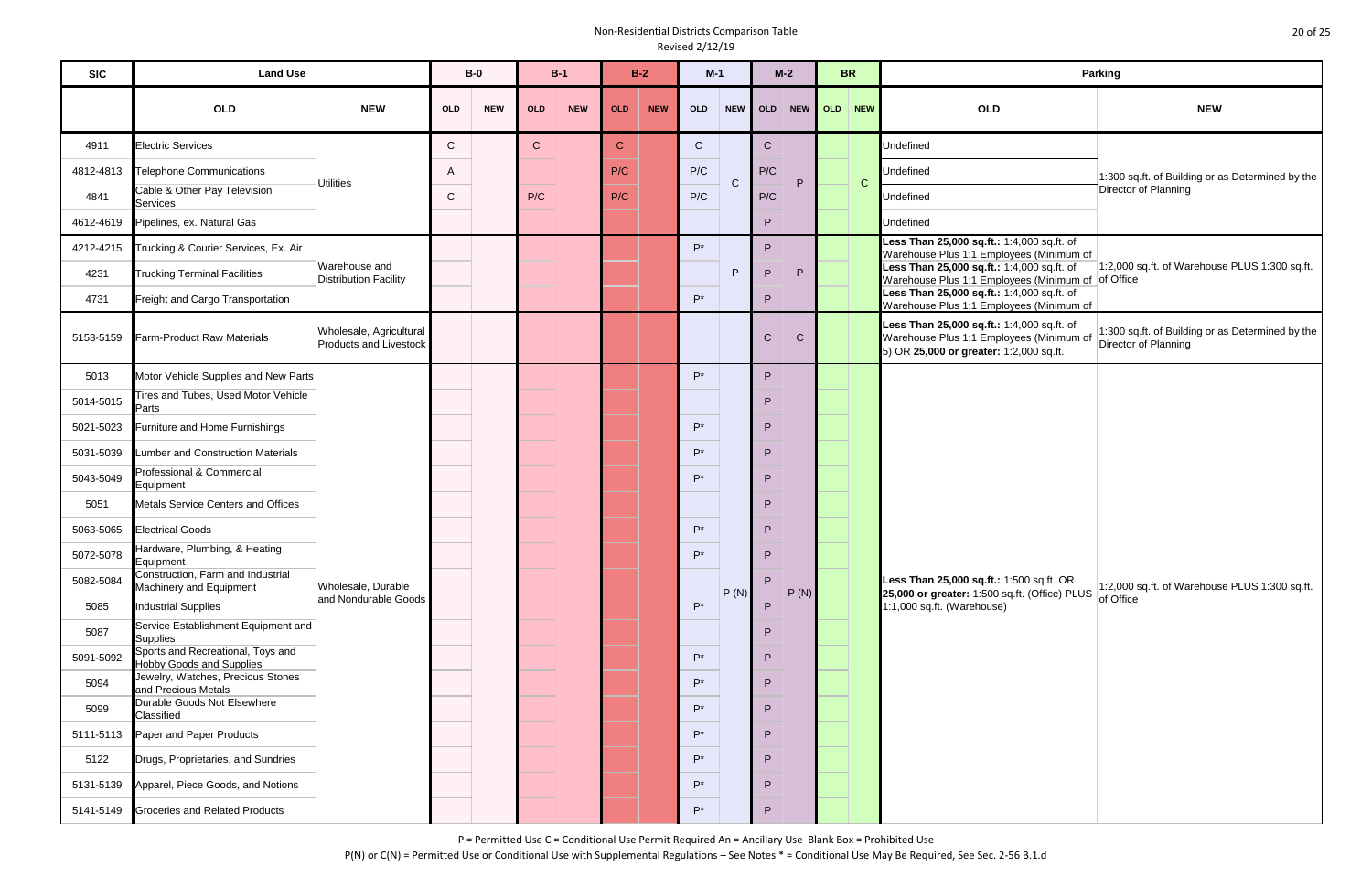| <b>SIC</b> | <b>Land Use</b>                                                                    |                                                   |            | $B-0$      |            | $B-1$      |            | $B-2$      | $M-1$      |              |    | $M-2$ | <b>BR</b> |                                                                                                                         | <b>Parking</b>                                                                                                          |  |
|------------|------------------------------------------------------------------------------------|---------------------------------------------------|------------|------------|------------|------------|------------|------------|------------|--------------|----|-------|-----------|-------------------------------------------------------------------------------------------------------------------------|-------------------------------------------------------------------------------------------------------------------------|--|
|            | <b>OLD</b>                                                                         | <b>NEW</b>                                        | <b>OLD</b> | <b>NEW</b> | <b>OLD</b> | <b>NEW</b> | <b>OLD</b> | <b>NEW</b> | <b>OLD</b> | NEW OLD      |    | NEW   | OLD NEW   | <b>OLD</b>                                                                                                              | <b>NEW</b>                                                                                                              |  |
| 5162-5169  | <b>Chemicals and Allied Products</b>                                               |                                                   |            |            |            |            |            |            |            |              | P  |       |           |                                                                                                                         |                                                                                                                         |  |
| 5171-5172  | Petroleum and Petroleum Products                                                   |                                                   |            |            |            |            |            |            |            |              | P  |       |           |                                                                                                                         |                                                                                                                         |  |
| 5191       | <b>Farm Supplies</b>                                                               |                                                   |            |            |            |            |            |            | $P^*$      |              | P. |       |           |                                                                                                                         |                                                                                                                         |  |
| 5192       | Books, Periodicals, and Newspapers                                                 | Wholesale, Durable                                |            |            |            |            |            |            | $P^*$      |              | P  |       |           | Less Than 25,000 sq.ft.: 1:500 sq.ft. OR                                                                                | 1:2,000 sq.ft. of Warehouse PLUS 1:300 sq.ft.                                                                           |  |
| 5193       | <b>Flowers and Nursery Stock</b>                                                   | and Nondurable Goods<br>(cont'd)                  |            |            |            |            |            |            | $P^*$      | P(N)         | P  | P(N)  |           | 25,000 or greater: 1:500 sq.ft. (Office)<br>PLUS 1:1,000 sq.ft. (Warehouse)                                             | of Office                                                                                                               |  |
| 5194       | <b>Tobacco Products</b>                                                            |                                                   |            |            |            |            |            |            |            |              | P  |       |           |                                                                                                                         |                                                                                                                         |  |
| 5198       | Paints, Varnishes and Supplies                                                     |                                                   |            |            |            |            |            |            |            |              | P  |       |           |                                                                                                                         |                                                                                                                         |  |
| 5199       | Not Elsewhere Classified                                                           |                                                   |            |            |            |            |            |            | $P^*$      |              | P. |       |           |                                                                                                                         |                                                                                                                         |  |
| 5012       | Automobiles and Other Motor<br>Vehicles                                            | Wholesale,<br>Automobiles and Other               |            |            |            |            |            |            |            | $\mathsf{C}$ | P  | P     |           | Less Than 25,000 sq.ft.: 1:500 sq.ft. OR<br>25,000 or greater: 1:500 sq.ft. (Office) PLUS of Office                     | 1:2,000 sq.ft. of Warehouse PLUS 1:300 sq.ft.                                                                           |  |
| 2051-2053  | <b>Bakery Products</b>                                                             | Wholesale, Bakery                                 |            |            |            |            |            |            | C          | P.           | P  | P     |           | Less Than 25,000 sq.ft.: 1:500 sq.ft. OR<br>25,000 or greater: 1:500 sq.ft. (Office) PLUS<br>1:1,000 sq.ft. (Warehouse) | 1:2,000 sq.ft. of Warehouse PLUS 1:300 sq.ft.<br>of Office                                                              |  |
| 5181-5182  | Beer, Wine, and Distilled Beverages                                                | Wholesale, Beer, Wine,<br>and Distilled Beverages |            |            |            |            |            |            | $P^*$      | P            | P  | P     |           | Less Than 25,000 sq.ft.: 1:500 sq.ft. OR<br>25,000 or greater: 1:500 sq.ft. (Office) PLUS<br>1:1,000 sq.ft. (Warehouse) | 1:2,000 sq.ft. of Warehouse PLUS 1:300 sq.ft.<br>of Office                                                              |  |
| 5039       | <b>Construction Materials, NEC</b>                                                 |                                                   |            |            |            |            |            |            | $P^*$      |              | P  |       |           | Less Than 25,000 sq.ft.: 1:500 sq.ft. OR<br>25,000 or greater: 1:500 sq.ft. (Office) PLUS<br>1:1.000 sq.ft. (Warehouse) |                                                                                                                         |  |
| 5052       | Coal and Other Minerals and Ores                                                   |                                                   |            |            |            |            |            |            |            |              | Þ  |       |           | Less Than 25,000 sq.ft.: 1:500 sq.ft. OR<br>25,000 or greater: 1:500 sq.ft. (Office) PLUS<br>:1,000 sq.ft. (Warehouse)  |                                                                                                                         |  |
| 5082-5084  | Construction, Farm and Industrial<br>Machinery and Equipment                       | Wholesale, Heavy,                                 |            |            |            |            |            |            |            |              | P  |       |           | Less Than 25,000 sq.ft.: 1:500 sq.ft. OR<br>25,000 or greater: 1:500 sq.ft. (Office) PLUS<br>1:1,000 sq.ft. (Warehouse) | 1:2,000 sq.ft. of Warehouse PLUS 1:300 sq.ft.                                                                           |  |
| 5087-5088  | Service Establishment, Transportation Scale Goods<br><b>Equipment and Supplies</b> | Intensive or Large-                               |            |            |            |            |            |            |            |              | P  | P     |           | Less Than 25,000 sq.ft.: 1:500 sq.ft. OR<br>25,000 or greater: 1:500 sq.ft. (Office) PLUS<br>1:1,000 sq.ft. (Warehouse) | of Office                                                                                                               |  |
| 5169       | Chemical and Allied Products, NEC                                                  |                                                   |            |            |            |            |            |            |            |              |    |       |           | Less Than 25,000 sq.ft.: 1:500 sq.ft. OR<br>25,000 or greater: 1:500 sq.ft. (Office) PLUS<br>1:1,000 sq.ft. (Warehouse) |                                                                                                                         |  |
| 5171-5172  | Petroleum and Petroleum Products                                                   |                                                   |            |            |            |            |            |            |            |              |    |       |           | Less Than 25,000 sq.ft.: 1:500 sq.ft. OR<br>25,000 or greater: 1:500 sq.ft. (Office) PLUS<br>1:1,000 sq.ft. (Warehouse) |                                                                                                                         |  |
| 5193       | <b>Flowers and Nursery Stock</b>                                                   | Wholesale, Nurseries<br>and Gardening             |            |            |            |            |            |            | $P^*$      | P.           | P  | P     |           | Less Than 25,000 sq.ft.: 1:500 sq.ft. OR<br>25,000 or greater: 1:500 sq.ft. (Office) PLUS<br>1:1,000 sq.ft. (Warehouse) | 1:500 sq.ft. of Indoor Office<br>PLUS 1:1,000 sq.ft. of Outdoor Storage Space                                           |  |
| 2431-2439  | <b>Millwork</b>                                                                    | Woodworking and<br><b>Planing Mill</b>            |            |            |            |            |            |            |            |              | P  | P     |           | Less Than 25,000 sq.ft.: 1:500 sq.ft. OR<br>25,000 or greater: 1:500 sq.ft. (Office) PLUS<br>1:1,000 sq.ft. (Warehouse) | Less Than 25,000 sq.ft.: 1:500 sq.ft. OR<br>25,000 or greater: 1:500 sq.ft. (Office) PLUS<br>1:1,000 sq.ft. (Warehouse) |  |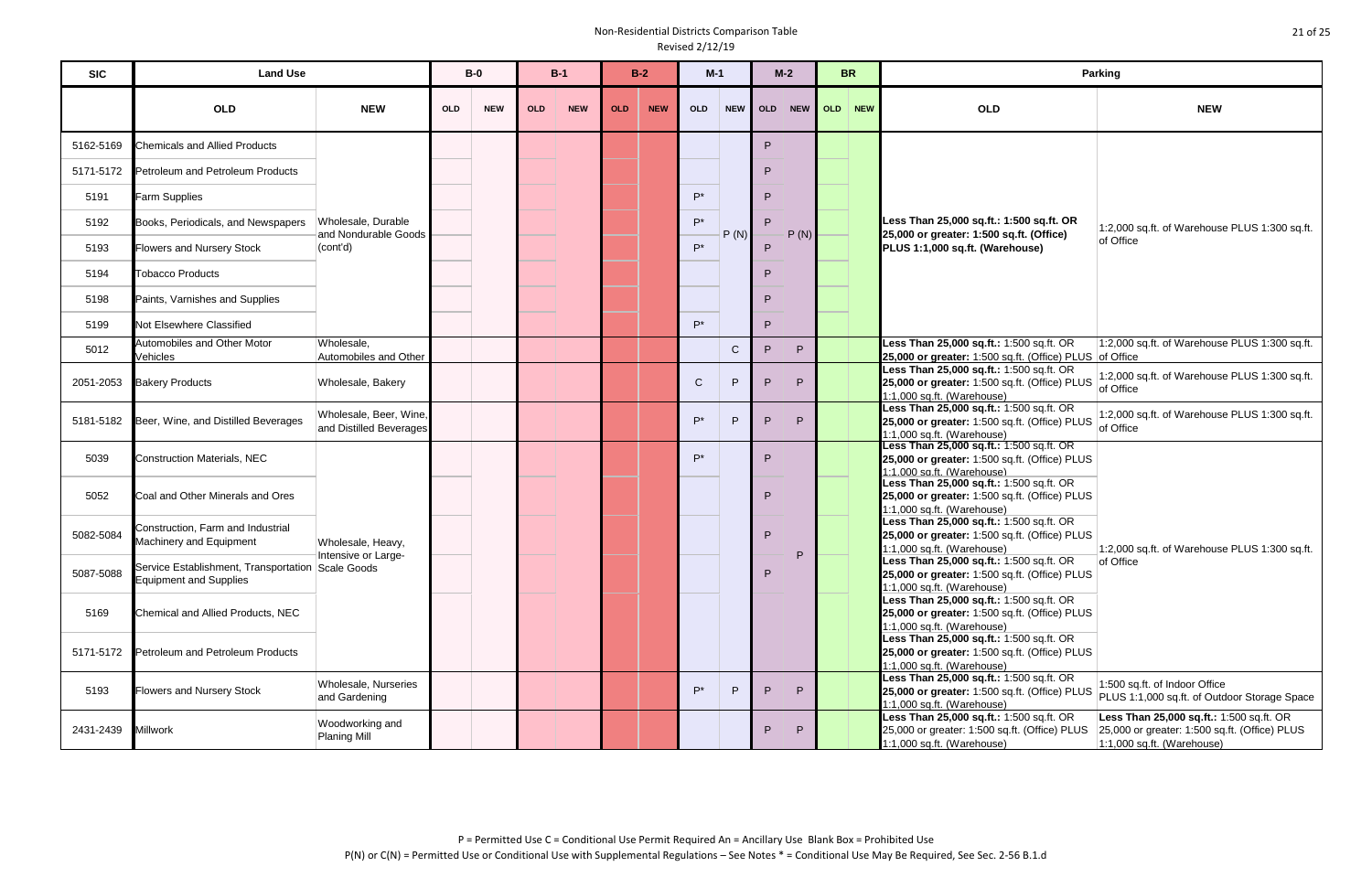#### Professional Office Uses

|     | <b>SIC</b>                                        | <b>Land Use</b>                                                                            | $B-0$ | $B-1$     | $B-2$ | $M-1$ | $M-2$ | <b>BR</b> | Parking      |
|-----|---------------------------------------------------|--------------------------------------------------------------------------------------------|-------|-----------|-------|-------|-------|-----------|--------------|
|     |                                                   | Professional Office, Neighborhood                                                          | P     | P         | P     | P     |       |           | :250 sq.ft.  |
| NEW |                                                   | Professional Office, Regional                                                              | P     |           | P     | P     | P     |           | :250 sq.ft.  |
|     |                                                   | <b>Office</b>                                                                              |       |           |       |       |       |           |              |
|     | 1521-1542                                         | <b>General Building Contractors</b>                                                        |       |           |       | $P^*$ | P     |           | :250 sq.ft.  |
|     | 1711-1799                                         | <b>Special Trade Contractors</b>                                                           |       |           |       | $P^*$ | P     |           | :250 sq.ft.  |
|     | 1611-1629                                         | Heavy Construction non-Building Contractors                                                |       |           |       |       | P     |           | :250 sq.ft.  |
|     | 4724                                              | <b>Travel Agencies</b>                                                                     | $P^*$ | $P^*$     | P*    | $P^*$ |       |           | :250 sq.ft.  |
|     | 4812-4813                                         | <b>Telephone Communications</b>                                                            | Α     |           | P/C   | P/C   | P/C   |           | 1:250 sq.ft. |
|     | 4841                                              | Cable & Other Pay Television Services (except<br>equipment repair or bucket trucks in lot) | C     | P/C       | P/C   | P/C   | P/C   |           | 1:250 sq.ft. |
|     | 6111                                              | Federal & Fed.-Sponsored Credit                                                            | $P^*$ |           | P*    | $P^*$ |       |           | 1:250 sq.ft. |
|     | 6141                                              | Personal Credit Institutions <sup>1</sup>                                                  | $P^*$ |           | P*    | $P^*$ |       |           | 1:250 sq.ft. |
|     | 6153-6159                                         | <b>Business Credit Institutions</b>                                                        | $P^*$ |           | P*    | $P^*$ |       |           | 1:250 sq.ft. |
|     | 6162-6163                                         | Mortgage Bankers and Brokers                                                               | $P^*$ |           | P*    | $P^*$ |       |           | 1:250 sq.ft. |
|     | 6211-6289                                         | Security & Commodity Brokers with no Outside Drive-<br>Through in B-1                      | $P^*$ | $P^*$     | P*    | $P^*$ |       |           | 1:250 sq.ft. |
|     | 6311-6399                                         | <b>Insurance Carriers</b>                                                                  | $P^*$ |           | $P^*$ | $P^*$ |       |           | 1:250 sq.ft. |
|     | 6411                                              | Insurance Agents, Brokers, and Service                                                     | $P^*$ | $P^*$     | P*    | $P^*$ |       |           | 1:250 sq.ft. |
| GTO | 6512                                              | Operators of Nonresidential Buildings                                                      | $P^*$ | $P^*$     | P*    | $P^*$ |       |           | :250 sq.ft.  |
|     | 6513                                              | Operators of Apartment Buildings (Off-Site<br>Management Only)                             | P*    |           |       |       |       |           | 1:250 sq.ft. |
|     | 6514                                              | Operators of Dwellings Other than Apartment Buildings                                      | P*    | $P^*$     | P*    | $P^*$ |       |           | 1:250 sq.ft. |
|     | 6531                                              | Real Estate Agents and Managers                                                            | $P^*$ | $P^*$     | $P^*$ | $P^*$ |       |           | 1:250 sq.ft. |
|     | 6541                                              | <b>Title Abstract Offices</b>                                                              | $P^*$ | $P^*$     | P*    | $P^*$ |       |           | 1:250 sq.ft. |
|     | 6552, 6553                                        | Land Subdividers and Developers                                                            | $P^*$ | $P^*$     | P*    | $P^*$ |       |           | 1:250 sq.ft. |
|     | 6712, 6719                                        | <b>Holding Offices</b>                                                                     | $P^*$ |           | $P^*$ | $P^*$ |       |           | 1:250 sq.ft. |
|     | 6722                                              | Management Investment Offices, Open-End                                                    | $P^*$ | $P^*$     | $P^*$ | $P^*$ |       |           | 1:250 sq.ft. |
|     | 6726, 6732,<br>6733, 6792,<br>6794, 6798,<br>6799 | <b>Investment Offices and Trusts</b>                                                       | $P^*$ |           | P*    | $P^*$ |       |           | 1:250 sq.ft. |
|     | 7291-7299                                         | Miscellaneous Personal Services, except Tattoo<br>Parlors, Tattoo Services                 | C     | ${\bf C}$ | $P^*$ |       |       |           | 1:250 sq.ft. |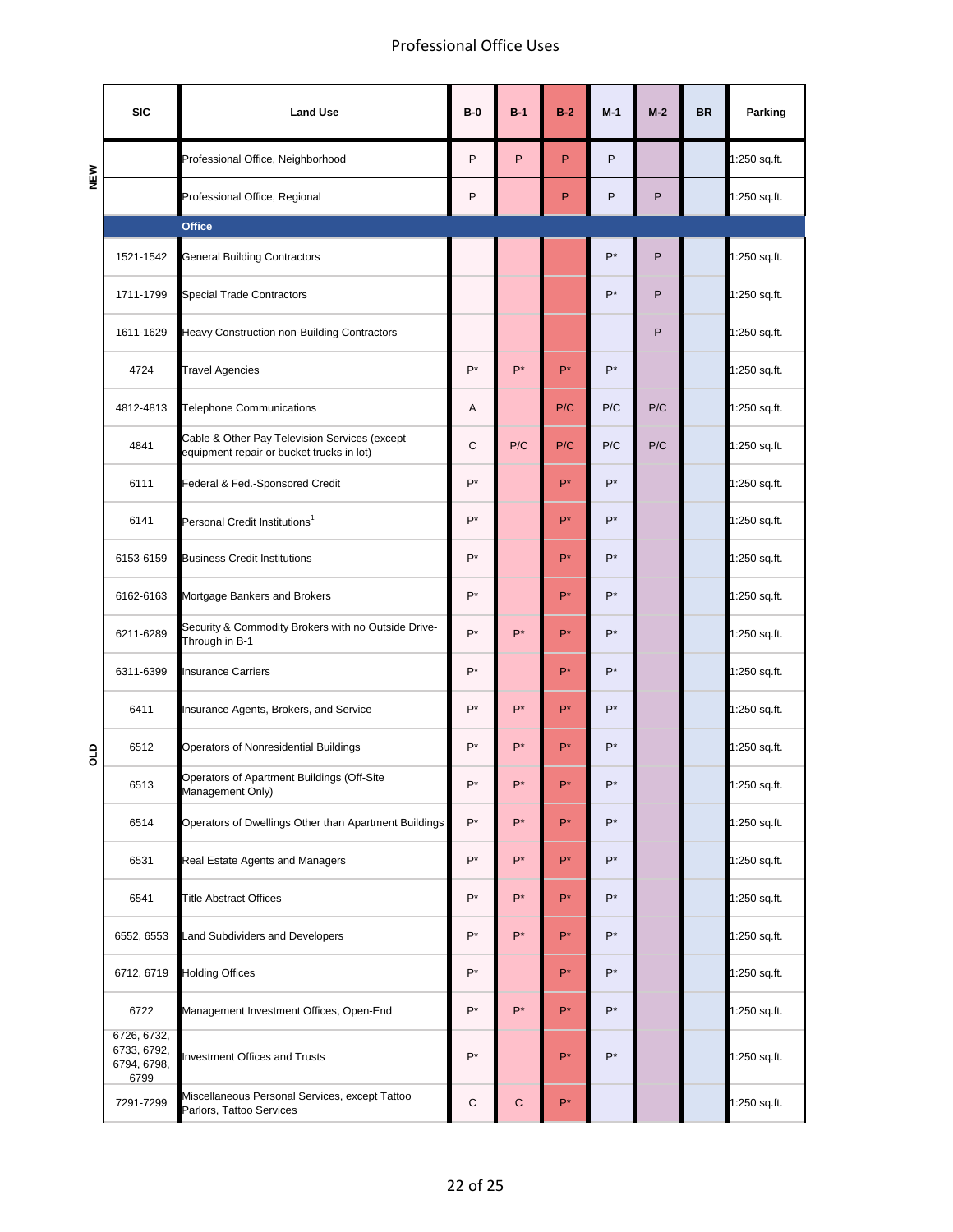## Professional Office Uses

|   | <b>SIC</b> | <b>Land Use</b>                                                                                                                                                                                                                     | $B-0$ | $B-1$     | $B-2$ | $M-1$ | $M-2$ | <b>BR</b> | Parking      |
|---|------------|-------------------------------------------------------------------------------------------------------------------------------------------------------------------------------------------------------------------------------------|-------|-----------|-------|-------|-------|-----------|--------------|
|   | 7311       | <b>Advertising Agencies</b>                                                                                                                                                                                                         | $P^*$ |           | $P^*$ | $P^*$ |       |           | :250 sq.ft.  |
|   | 7312       | <b>Outdoor Advertising Services</b>                                                                                                                                                                                                 | C     |           | P*    | $P^*$ |       |           | l:250 sq.ft. |
|   | 7313       | Radio, Television & Publishers' Representatives                                                                                                                                                                                     | $P^*$ |           | P*    | $P^*$ |       |           | l:250 sq.ft. |
|   | 7322-7323  | Credit Reporting and Collection                                                                                                                                                                                                     | $P^*$ |           | P*    | $P^*$ |       |           | :250 sq.ft.  |
|   | 7361-7363  | <b>Personnel Supply Services</b>                                                                                                                                                                                                    | С     |           | $P^*$ | $P^*$ |       |           | 1:250 sq.ft. |
|   | 7371       | <b>Computer Programming Services</b>                                                                                                                                                                                                | $P^*$ | $P^*$     | $P^*$ | $P^*$ | P     |           | :250 sq.ft.  |
|   | 7372-7377  | Prepackaged Software; Computer Integrated Systems<br>Design; Computer Processing and Data Preparation<br>and Processing; Information Retrieval Services;<br>Computer Facilities Management Services; Computer<br>Rental and Leasing | $P^*$ | $P^*$     | P*    | $P^*$ | P     |           | :250 sq.ft.  |
|   | 7378       | Computer Maintenance and Repair                                                                                                                                                                                                     | P*    | $P^*$     | $P^*$ | $P^*$ | P     |           | :250 sq.ft.  |
|   | 7379       | Computer Related Services, Not Elsewhere Classified                                                                                                                                                                                 | $P^*$ | $P^*$     | $P^*$ | $P^*$ | P     |           | :250 sq.ft.  |
|   | 7383       | <b>News Syndicates</b>                                                                                                                                                                                                              | C     |           | P     | C     |       |           | :250 sq.ft.  |
|   | 7389       | Miscellaneous Business Services (Bondspersons and<br>Automobile reposession/ recovery services not<br>included in office)                                                                                                           | C     |           | P     | C     |       |           | 1:250 sq.ft. |
|   | 7812-7819  | Motion Picture Production & Allied Services                                                                                                                                                                                         |       |           |       | P     | P     |           |              |
|   | 8082       | Home Health Care Services                                                                                                                                                                                                           | $P^*$ | $P^*/C^1$ | P*    | $P^*$ |       |           | :250 sq.ft.  |
|   | 8111       | <b>Legal Services</b>                                                                                                                                                                                                               | $P^*$ | $P^*$     | $P^*$ | $P^*$ |       |           | :250 sq.ft.  |
|   | 8399       | Social Services, NEC                                                                                                                                                                                                                | $P^*$ |           | P*    |       |       |           | :250 sq.ft.  |
|   | 8611       | <b>Business Associations</b>                                                                                                                                                                                                        | P*    | P*        | P*    | P*    |       |           | 1:250 sq.ft. |
|   | 8621       | Professional Organizations                                                                                                                                                                                                          | P*    | $P^*$     | P*    | $P^*$ |       |           | :250 sq.ft.  |
| 읍 | 8631       | Labor Organizations                                                                                                                                                                                                                 | P*    |           | $P^*$ | $P^*$ |       |           | :250 sq.ft.  |
|   | 8641       | Civic and Social Organizations                                                                                                                                                                                                      | P*    | $P^*$     | $P^*$ |       |       |           | 1:250 sq.ft. |
|   | 8651       | <b>Political Organizations</b>                                                                                                                                                                                                      | $P^*$ |           | $P^*$ | $P^*$ |       |           | :250 sq.ft.  |
|   | 8699       | Membership Organizations, NEC                                                                                                                                                                                                       | $P^*$ | C         | $P^*$ |       |       |           | :250 sq.ft.  |
|   | 8711       | <b>Engineering Services</b>                                                                                                                                                                                                         | P*    | $P^*$     | $P^*$ | $P^*$ |       |           | :250 sq.ft.  |
|   | 8712       | <b>Architectural Services</b>                                                                                                                                                                                                       | P*    | $P^*$     | $P^*$ | $P^*$ |       |           | :250 sq.ft.  |
|   | 8713       | <b>Surveying Services</b>                                                                                                                                                                                                           | P*    | $P^*$     | P*    | $P^*$ |       |           | :250 sq.ft.  |
|   | 8721       | Accounting, Auditing & Bookkeeping                                                                                                                                                                                                  | P*    | $P^*$     | $P^*$ | $P^*$ |       |           | :250 sq.ft.  |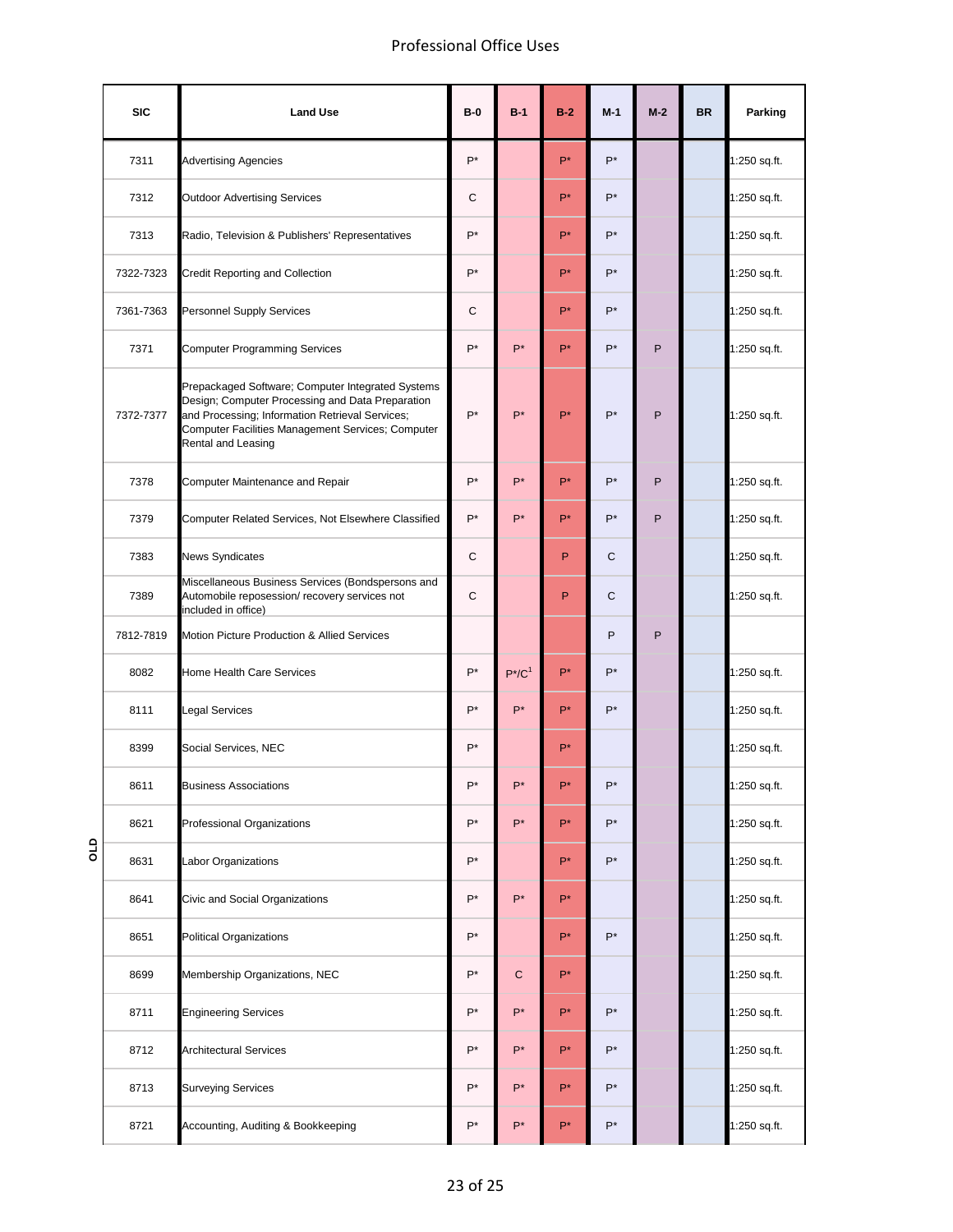## Professional Office Uses

|    | <b>SIC</b> | <b>Land Use</b>                                   | $B-0$ | $B-1$ | $B-2$          | $M-1$ | $M-2$ | <b>BR</b> | Parking      |
|----|------------|---------------------------------------------------|-------|-------|----------------|-------|-------|-----------|--------------|
|    | 8742       | <b>Management Consulting Services</b>             | $P^*$ | $P^*$ | P*             | $P^*$ |       |           | 1:250 sq.ft. |
|    | 8743       | <b>Public Relation Services</b>                   | $P^*$ | $P^*$ | $P^*$          | $P^*$ |       |           | 1:250 sq.ft. |
|    | 8748       | <b>Business Consulting Services, NEC</b>          | $P^*$ | $P^*$ | $P^*$          | $P^*$ | P     |           | 1:250 sq.ft. |
|    | 8999       | Service, Not Elsewhere Classified                 | $P^*$ | $P^*$ | P*             |       |       |           | 1:250 sq.ft. |
|    | 9111-9119  | Executive, Legislative, and General               | $P^*$ | $P^*$ | P*             | $P^*$ |       |           | 1:250 sq.ft. |
|    | 9211       | Courts                                            | $P^*$ |       | P*             | $P^*$ |       |           | 1:250 sq.ft. |
|    | 9221       | <b>Police Protection</b>                          | $P^*$ | $P^*$ | $P^*$          | $P^*$ |       |           | 1:250 sq.ft. |
|    | 9222       | Legal Counsel and Prosecution                     | $P^*$ |       | P*             | $P^*$ |       |           | 1:250 sq.ft. |
|    | 9224       | <b>Fire Protection</b>                            | $P^*$ | $P^*$ | P*             | $P^*$ |       |           | 1:250 sq.ft. |
|    | 9229       | Public Order and Safety, Not Elsewhere Classified | $P^*$ |       | P <sup>*</sup> | $P^*$ |       |           | 1:250 sq.ft. |
|    | 9311       | Finance, Taxation, & Monetary Policy              | $P^*$ | $P^*$ | P*             | $P^*$ |       |           | 1:250 sq.ft. |
| GO | 9411-9451  | Administration of Human Resources                 | $P^*$ |       | $P^*$          | $P^*$ |       |           | 1:250 sq.ft. |
|    | 9511-9532  | <b>Environmental Quality and Housing</b>          | $P^*$ |       | $P^*$          | $P^*$ |       |           | 1:250 sq.ft. |
|    | 9611-9661  | Administration of Economic Programs               | $P^*$ |       | $P^*$          | $P^*$ |       |           | 1:250 sq.ft. |
|    | 9711-9721  | National Security and Intl. Affairs               |       |       |                | $P^*$ | P     |           | 1:250 sq.ft. |
|    | 99         | Corporate Professional Offices, Not Retail        | $P^*$ | $P^*$ | P*             | $P^*$ | P     |           | 1:250 sq.ft. |

24 of 25